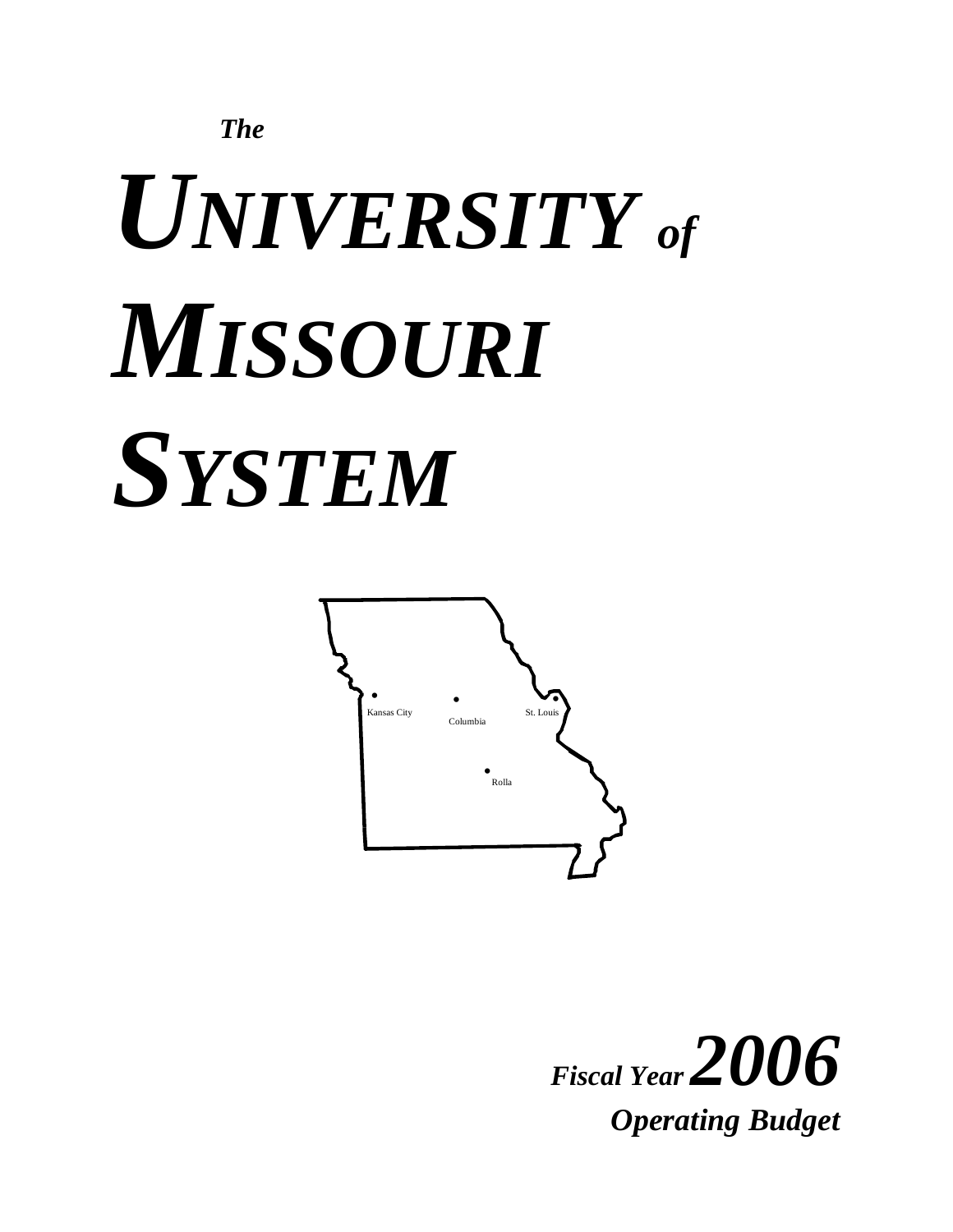# **UNIVERSITY OF MISSOURI SYSTEM**

# **OPERATING BUDGET**

# **FISCAL YEAR 2006**

**Report Prepared by Dan Liu Associate Budget Analyst** 

**With Assistance from Cheryl Spang Associate Budget Analyst and Cuba Plain Director Planning & Budget** 

**October 2005** 

**Office of Planning and Budget 104 University Hall Columbia, Missouri 65211 Telephone (573) 882-3400**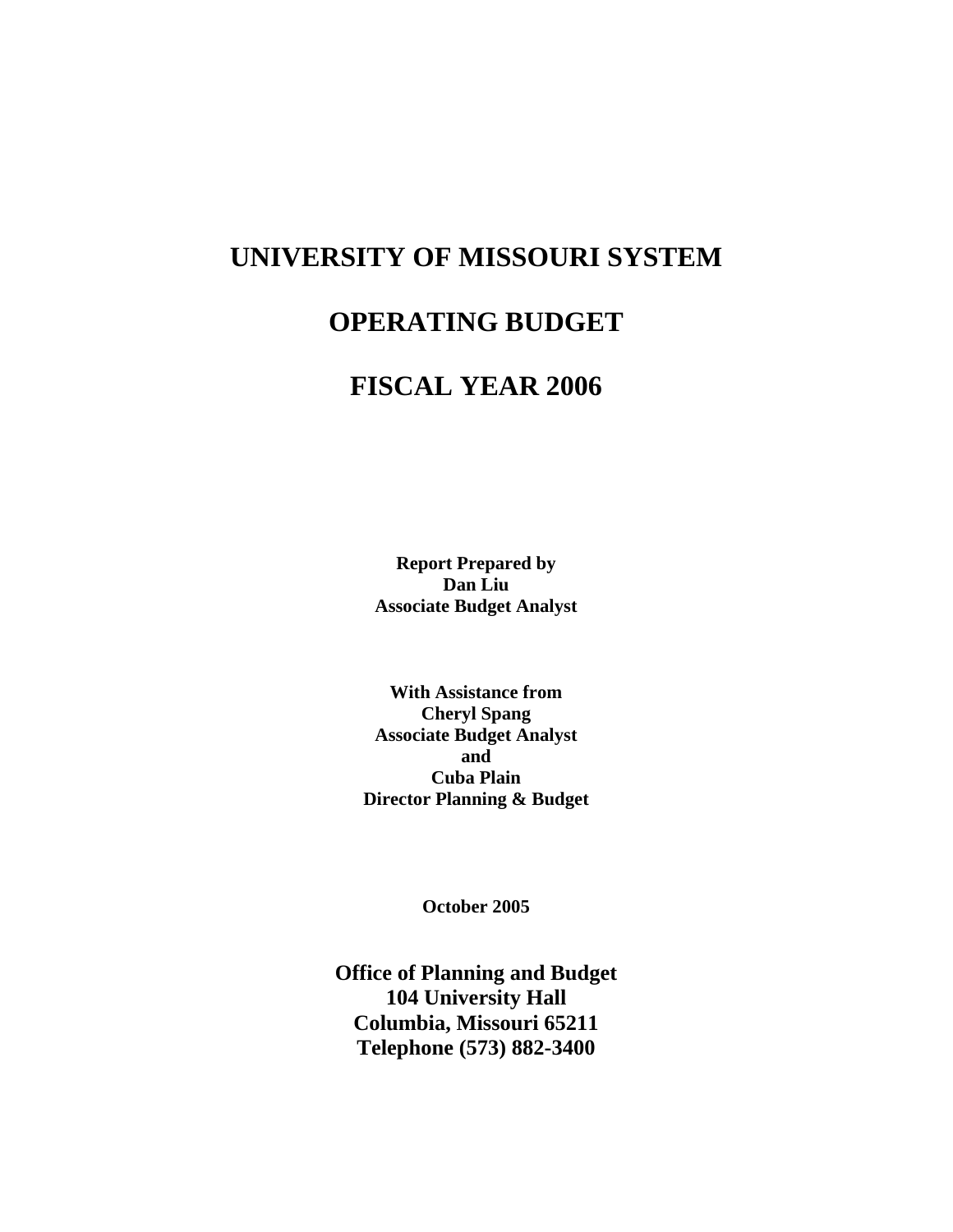# **TABLE OF CONTENTS**

## **PAGE**

# **Appendix**

| Tables A1-A7 Operations Fund Budget by Administrative Division |    |
|----------------------------------------------------------------|----|
|                                                                | 22 |
| Tables A8-A15 Operations Fund Budget by Program                |    |
|                                                                | 28 |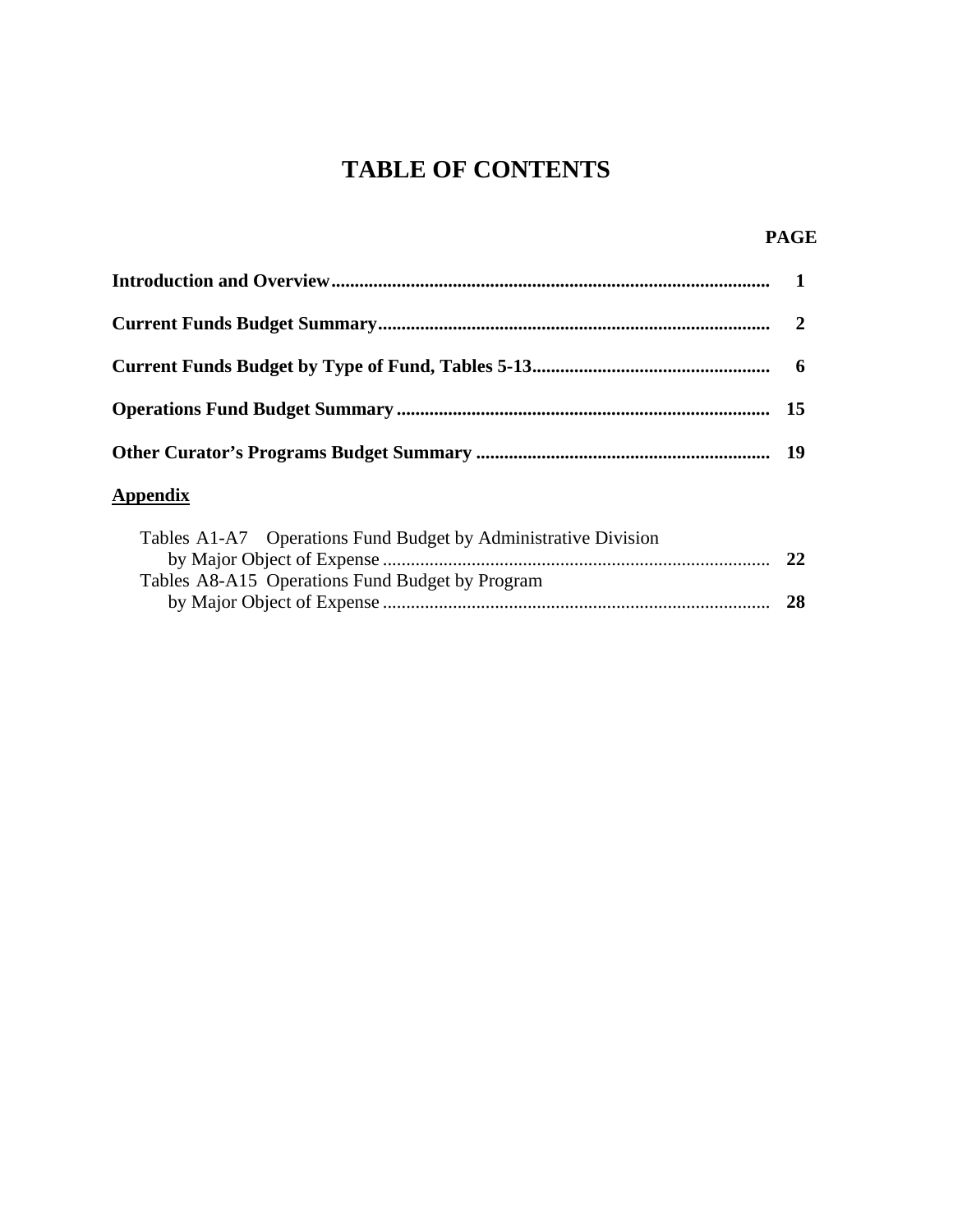# **University of Missouri System FY 2006 Operating Budget**

# **Introduction and Overview**

## **Introduction**

The University of Missouri System Operating Budget Book presents information on total sources and uses of the University's Current Funds. Sources of funds include estimated beginning balances and anticipated revenues. Uses of funds include expenditures, transfers, and planned ending balances. Current Funds include resources of the University that are expendable for any purpose directly related to the primary missions of the University, i.e., instruction, research, and public service, as well as related support services. Current Funds can be divided into restricted and unrestricted funds. Restricted funds are those that are restricted in use by the donor or supporting agency. Excluded from this document are loan funds, plant funds, endowment and similar funds, retirement and similar funds, and agency funds.

## **Context for Budget Planning**

Budget planning and development for fiscal year 2006 was guided by the policy decisions and planning parameters of the Board of Curators as defined in the University's Strategic Plan, financial planning assumptions, and by the program decision items included in the FY 2006 Appropriations Request for Operations. An increase in tuition of 3.5% was approved for academic year 2006. Expenditure assumptions for planning included the following:

- The salary and wage budget pool will increase by 2%.
- The FY 2006 flat benefit rate for benefit-eligible salaries excluding FICA is 21.77% for the campuses and 25.33% for the hospital.
- The E&E budget pool will remain relatively flat with expenditures for fixed costs being offset with reductions in other areas.
- Funds equal to 1.0% of the replacement cost of the physical plant will be budgeted for maintenance and repair.

The budgets reported in this document are based on the original detail budgets for the University as entered into the PeopleSoft General Ledger Financial System as of June 30, 2005.

## **Withholding of State Appropriations**

State appropriations for the University of Missouri are subject to a 3.0% withholding by the State of Missouri. The University's FY 2006 budget was developed and entered into the University's financial system based on the assumption that state appropriation revenues would equal 97.0% of state funds appropriated to the University.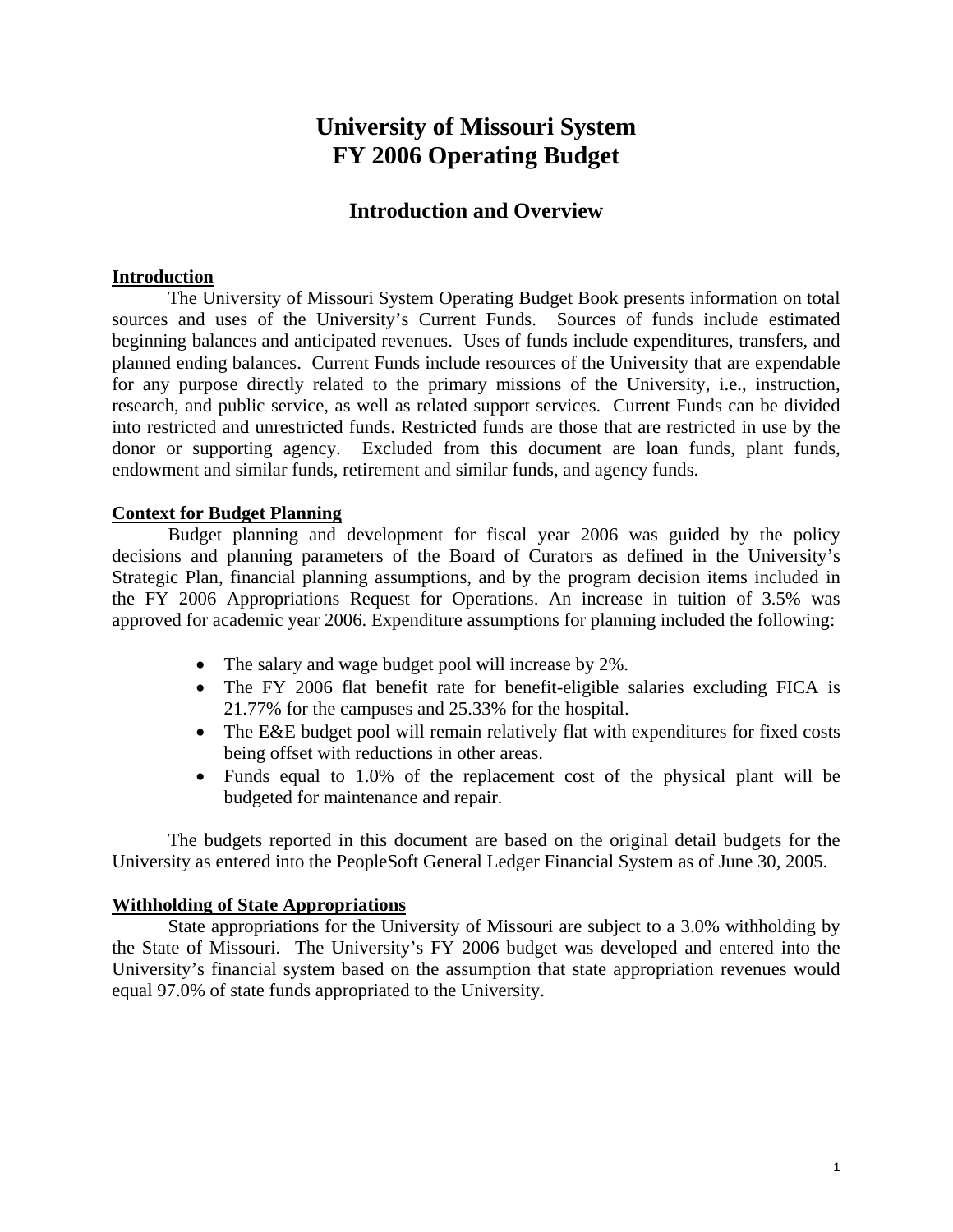## **FY 2006 Current Funds Budget Summary**

For fiscal year 2006, the University of Missouri's Current Funds budget totals \$2.0 billion. Of the total Current Funds budget, 86.2% is unrestricted and 13.8% is restricted. The Operations Fund makes up 43.7% of the total Current Funds budget for the University. Table 1 below shows the distribution of the total Current Funds budget for each campus and administrative unit, broken down by major type of fund.

|                                   |            |                  |                 |             |        |             | <b>UM</b>     |                  |               |
|-----------------------------------|------------|------------------|-----------------|-------------|--------|-------------|---------------|------------------|---------------|
|                                   |            | <b>UM</b>        |                 |             |        |             | <b>System</b> | <b>U-Wide</b>    | <b>System</b> |
|                                   | <b>UMC</b> | <b>Extension</b> | <b>Hospital</b> | <b>UMKC</b> | UMR    | <b>UMSL</b> | Admin.        | <b>Resources</b> | <b>Total</b>  |
| Operations                        | 49.5%      | 82.4%            | $0.0\%$         | 70.3%       | 64.3%  | 68.5%       | 72.0%         | 35.3%            | 43.7%         |
| <b>Continuing Educations</b>      | 1.7%       | 0.0%             | $0.0\%$         | 2.3%        | 3.2%   | 3.9%        | 0.0%          | $0.0\%$          | 1.5%          |
| <b>Service Operations</b>         | 0.4%       | 0.0%             | $0.0\%$         | 0.4%        | 0.0%   | 0.2%        | 0.7%          | $0.0\%$          | 0.2%          |
| Self Insurance Funds              | 0.0%       | 0.0%             | $0.0\%$         | 0.0%        | 0.0%   | $0.0\%$     | 0.0%          | 64.6%            | 0.3%          |
| Auxiliaries & Hospital Operations | 29.6%      | 0.0%             | 99.7%           | 10.1%       | 8.3%   | 14.0%       | 2.7%          | 0.1%             | 40.4%         |
| <b>Total Unrestricted</b>         | 81.2%      | 82.4%            | 99.7%           | 83.1%       | 75.8%  | 86.6%       | 75.4%         | 100.0%           | 86.2%         |
| Expendable Gifts, Endowments, and |            |                  |                 |             |        |             |               |                  |               |
| <b>State Appropriations</b>       | 2.5%       | 0.4%             | 0.3%            | 5.4%        | 2.9%   | 4.5%        | 19.5%         | $0.0\%$          | 2.9%          |
| <b>Grants and Contracts</b>       | 16.3%      | 17.2%            | $0.0\%$         | 11.5%       | 21.3%  | 8.9%        | 5.1%          | $0.0\%$          | 10.9%         |
| <b>Total Restricted</b>           | 18.8%      | 17.6%            | 0.3%            | 16.9%       | 24.2%  | 13.4%       | 24.6%         | $0.0\%$          | 13.8%         |
| <b>Total Current Funds</b>        | 100.0%     | 100.0%           | 100.0%          | 100.0%      | 100.0% | 100.0%      | 100.0%        | 100.0%           | 100.0%        |

**Table 1. Percentage Distribution of FY 2006 Current Funds Budgets by Type of Fund, by Campus**

University of Missouri Extension is a cooperative effort administered by the University of Missouri - Columbia

The total FY 2006 Current Funds budget includes an estimated beginning balance of \$511.7 million and anticipated revenues of \$2.0 billion, for a total source of funds of \$2.5 billion. Planned expenditures of \$1.9 billion and transfers of \$111.0 million combine for a total planned use of funds of approximately \$2.0 billion. The FY 2006 Current Funds budget includes a planned decrease in ending balance of \$4.2 million.

#### **Revenues**

Sales and Services are the largest contributor of Current Fund revenues at 39.3%. Sales and Services are comprised of three types of activities: Hospital & Clinics, other auxiliaries, and educational activities.

Sales and Services of Hospitals & Clinics, totaling \$481.3 million, make up 60% of the Sales and Services budget for Current Fund revenues. These are funds primarily derived from the combined clinical operations of the University of Missouri-Columbia Hospitals & Clinics, Ellis Fischel Cancer Center, Columbia Regional Hospital, and the Missouri Rehabilitation Center. Not included in this category are funds generated from the University Physicians' clinical operations, which are part of the University of Missouri-Columbia Medical School's physicians' practice plan.

Sales and Services of Auxiliary Enterprises totaling \$283.6 million, or 35% of the Current Fund Sales and Services budget, include revenues from essentially self-supporting activities that provide services and sales primarily to students, faculty, and staff. These include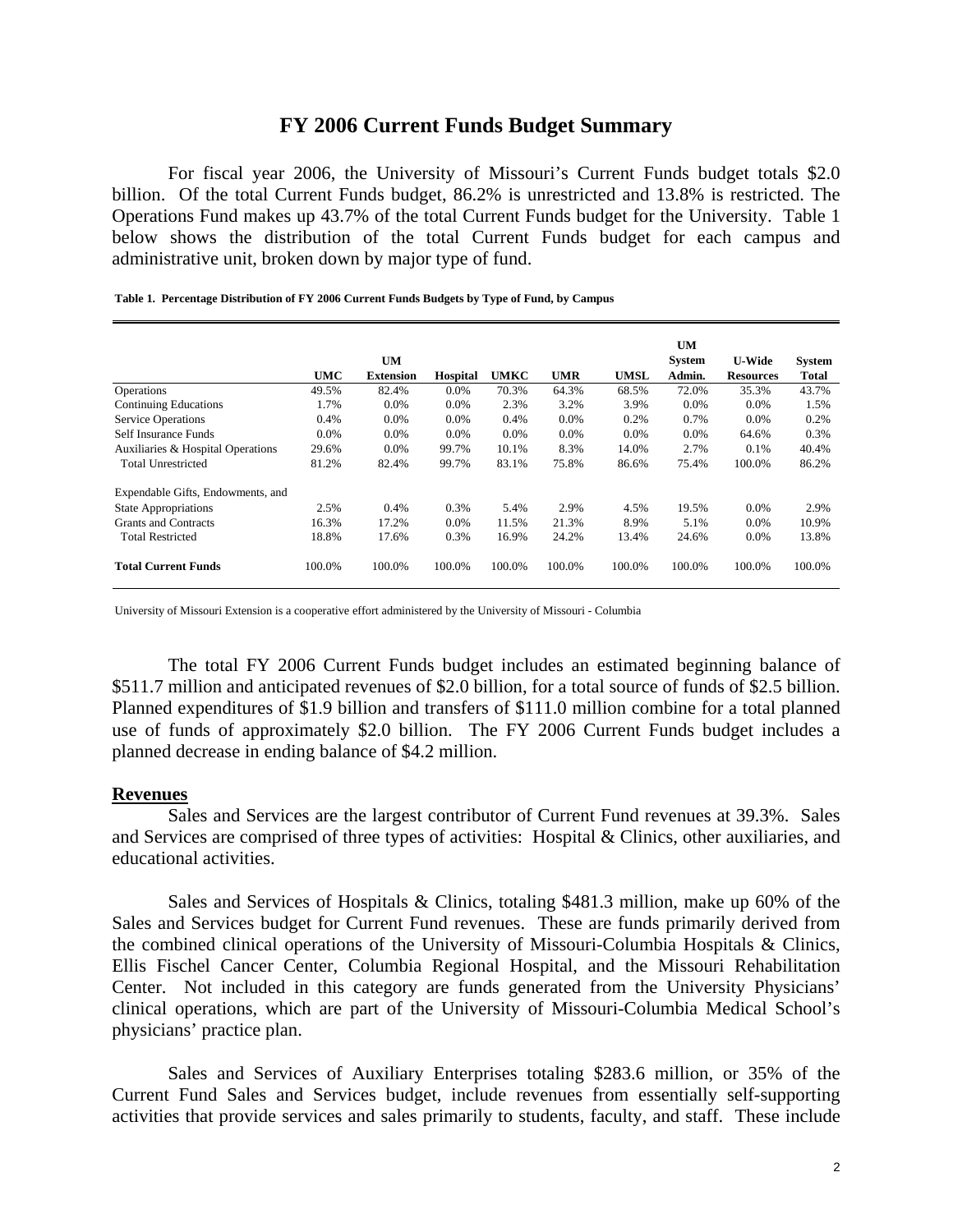housing and dining halls, intercollegiate athletics, bookstores, parking operations, student unions, recreational facilities, the television station, University Physicians clinics, veterinary medicine clinics, and other miscellaneous activities.

Sales and Services of Educational Activities, totaling \$36.4 million, include the operations of the medical, dental, and optometry, as well as activities related to the Agricultural Experiment Station, Cooperative Extension, the Research Reactor, and other activities.

Gross student fee revenues of \$502.1 million are the second largest source of revenue and contribute 22.8% of the gross Current Funds revenue budget. Financial aid reduces revenue from student fees to \$336.5 million or 16.5% of total revenue, making it the third largest contributor of net total revenue. Student fees of \$457.0 million are recorded in the Operations Fund. Student fees of \$31.0 million, related to Continuing Education, are recorded in a separate fund. The \$14.0 million in student fees in the Auxiliary Enterprises fund group is earmarked primarily for housing, dining, parking, and specially designated activity and facility fees.

State Appropriations at \$428.8 million, comprises the third largest source of gross Current Funds revenue. However, once student fee discounts have been applied to gross fees, State Appropriations become the second largest contributor of total Current Fund revenues at 21.1%. State Appropriations include \$389.8 million in the Operations Fund for the general mission of the University, and \$22.6 million for University Hospitals & Clinics. Restricted appropriations for the Missouri Institute of Mental Health, Missouri Kidney Program, the Missouri Research and Education Network (MOREnet), Spinal Cord Injury Research and the multi-year Telemedicine grant total approximately \$16.5 million.

Federal, State, and Other Grants and Contracts combine for total projected revenues of \$299.4 million, or 14.7% of the total Current Funds revenue budget. These revenues are an estimate of the funds that will be received during FY 2006. Grants and contracts are restricted funds, and are budgeted on a project by project basis rather than a fiscal year basis for management purposes.

Other revenue sources include Federal Appropriations (primarily for the Agricultural Experiment Station and Cooperative Extension), Investment Income, Gift Income and Endowment Income (primarily for student aid and professorships), Recovery of Facilities and Administrative Costs (Recovery of F&A), which are generated from externally funded grants and contracts, and miscellaneous income.

Table 2, on the following page, shows the percentage distribution of Current Funds revenues by major revenue source for each campus and administrative unit. Student fees net of financial aid are the largest sources of revenue for the Kansas City and St. Louis campuses. State appropriations is the largest contributor for UM Extension, UM System Administration, and the Rolla campus. Sales & Services of Educational Activities and Auxiliary Enterprises are the largest source of revenue for the Columbia campus and the Hospitals and Clinics (Patient Services). State appropriations are the second largest source of funds for each of the campuses, except Rolla where net student fees are second. The largest source of revenue for University Wide Resources is Investment Income.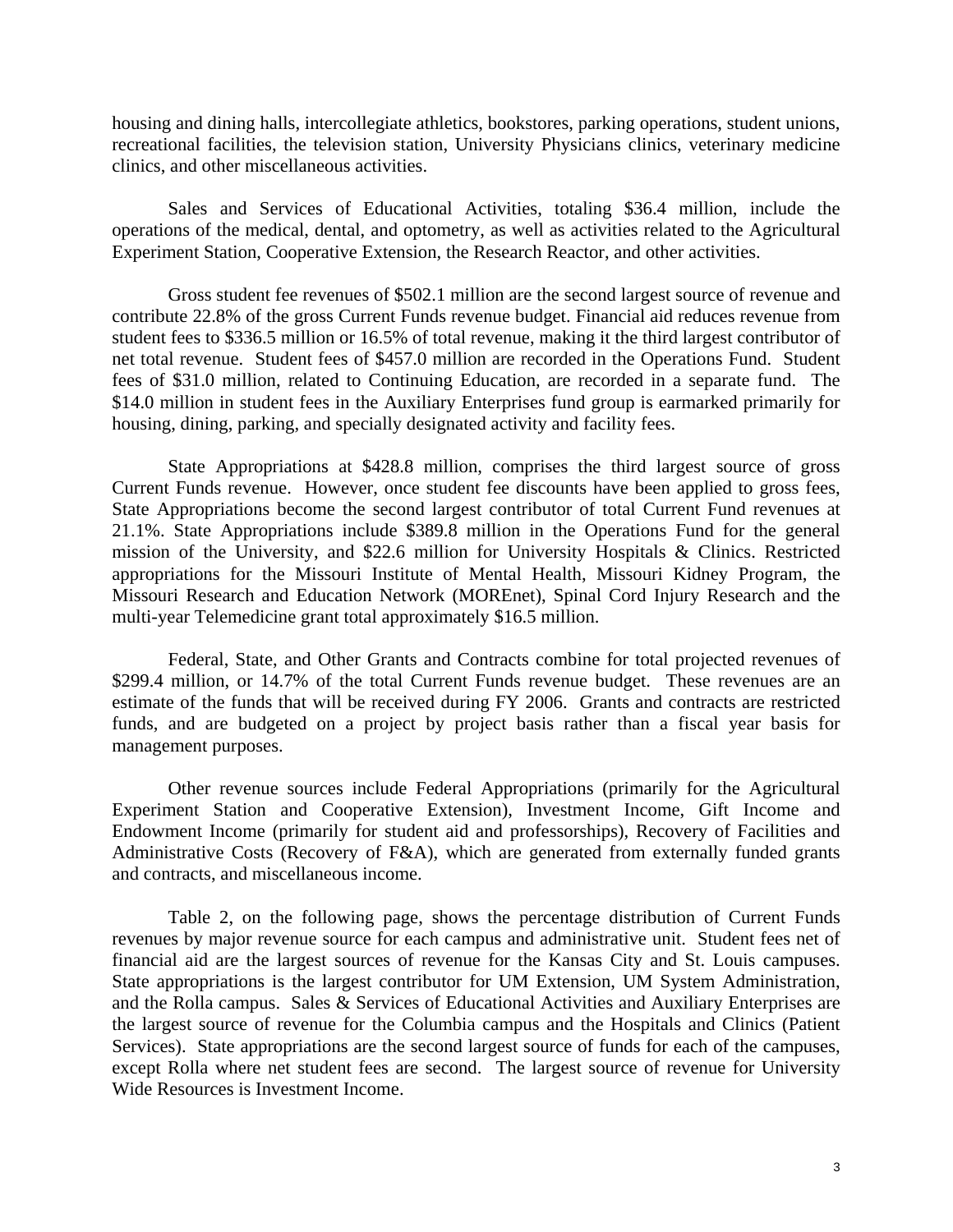**Table 2. Percentage Distribution of FY 2006 Current Funds Budgeted Revenues by Major Source, by Campus**

|                                     |            |                  |          |             |            |             | <b>UM</b>     |                  |        |
|-------------------------------------|------------|------------------|----------|-------------|------------|-------------|---------------|------------------|--------|
|                                     |            | <b>UM</b>        |          |             |            |             | <b>System</b> | <b>U-Wide</b>    | System |
|                                     | <b>UMC</b> | <b>Extension</b> | Hospital | <b>UMKC</b> | <b>UMR</b> | <b>UMSL</b> | Admin.        | <b>Resources</b> | Total  |
| <b>Net Student Fees</b>             | 19.0%      | $0.0\%$          | $0.0\%$  | 31.1%       | 21.6%      | 38.0%       | $0.0\%$       | 0.0%             | 16.5%  |
| <b>Federal Appropriations</b>       | 0.6%       | 21.6%            | $0.0\%$  | 0.0%        | $0.0\%$    | $0.0\%$     | $0.0\%$       | 0.0%             | 0.7%   |
| <b>State Appropriations</b>         | 21.0%      | 56.1%            | 4.4%     | 27.8%       | 34.8%      | 29.8%       | 48.4%         | 61.9%            | 21.1%  |
| Federal Grants & Contracts          | 15.3%      | 5.2%             | 0.0%     | 9.9%        | 19.4%      | 10.3%       | $0.0\%$       | $0.0\%$          | 9.9%   |
| <b>State Grants</b>                 | 2.2%       | 12.0%            | $0.0\%$  | 1.9%        | 1.2%       | 2.4%        | 5.4%          | 0.0%             | 1.9%   |
| Other Grants & Contracts            | 3.7%       | 1.4%             | $0.0\%$  | 4.3%        | 9.6%       | 2.7%        | $0.0\%$       | 0.0%             | 3.0%   |
| Gift Income                         | 1.9%       | $0.0\%$          | 0.2%     | 3.3%        | 2.4%       | 3.6%        | 0.5%          | $0.0\%$          | 1.8%   |
| Recovery of Facilities & Admin.     | 3.3%       | 1.4%             | $0.0\%$  | 1.8%        | 5.3%       | 1.2%        | 0.3%          | 0.0%             | 2.1%   |
| Endowment Income                    | 1.9%       | 0.2%             | $0.0\%$  | 2.2%        | 2.4%       | 1.3%        | 0.6%          | 17.9%            | 1.5%   |
| <b>Investment Income</b>            | 0.3%       | 0.1%             | 1.1%     | 0.3%        | 0.2%       | $0.0\%$     | 16.0%         | 64.9%            | 1.1%   |
| Sales & Services-Educ. Act./Aux.    | 29.2%      | 0.5%             | 94.1%    | 16.6%       | 7.2%       | 10.7%       | 1.4%          | $0.0\%$          | 39.3%  |
| Miscellaneous Income                | 1.6%       | 1.6%             | 0.2%     | 0.8%        | $-4.1%$    | 0.0%        | 27.4%         | -44.7%           | 1.2%   |
| <b>Total Current Funds Revenues</b> | 100.0%     | 100.0%           | 100.0%   | 100.0%      | 100.0%     | 100.0%      | 100.0%        | 100.0%           | 99.9%  |

University of Missouri Extension is a cooperative effort administered by the University of Missouri - Columbia

#### **Expenditures**

 Compensation expenditures of \$1.3 billion account for 62.9% of Current Fund expenditures and transfers in FY 2006. Salary expenditures total \$1.0 billion and staff benefits expense is anticipated to be \$263.0 million. Expense and Equipment and capital expenditures of \$646.8 million contribute 31.7% of Current Funds expenditures and transfers. Budgeted transfers of \$111.0 million make up the remaining 5.4% of the budget.

Table 3 shows the percentage distribution of the FY 2006 Current Funds expenditure budget by object of expense for each campus.

|                                           |        |                  |                 |             |            |             | <b>UM</b>     |                  |              |
|-------------------------------------------|--------|------------------|-----------------|-------------|------------|-------------|---------------|------------------|--------------|
|                                           |        | UM               |                 |             |            |             | <b>System</b> | <b>U-Wide</b>    | System       |
|                                           | UMC    | <b>Extension</b> | <b>Hospital</b> | <b>UMKC</b> | <b>UMR</b> | <b>UMSL</b> | Admin.        | <b>Resources</b> | <b>Total</b> |
| Salaries & Wages                          | 53.6%  | 60.7%            | 37.2%           | 57.0%       | 55.7%      | 54.0%       | 43.7%         | n/a              | 50.0%        |
| <b>Staff Benefits</b>                     | 13.1%  | 17.9%            | 11.2%           | 14.1%       | 13.4%      | 13.8%       | 12.6%         | n/a              | 12.9%        |
| <b>Total Compensation</b>                 | 66.7%  | 78.6%            | 48.4%           | 71.1%       | 69.1%      | 67.8%       | 56.3%         | n/a              | 62.9%        |
| <b>Expense and Equipment</b>              | 26.7%  | 19.9%            | 38.2%           | 23.4%       | 24.1%      | 25.9%       | 51.3%         | n/a              | 29.5%        |
| Capital Expenditures                      | 2.9%   | 0.0%             | 0.0%            | 3.8%        | 3.9%       | 1.9%        | 2.7%          | n/a              | 2.2%         |
| <b>Total Expenditures</b>                 | 96.3%  | 98.5%            | 86.6%           | 98.3%       | 97.1%      | 95.6%       | 110.3%        | n/a              | 94.6%        |
| Transfers                                 | 3.7%   | 1.6%             | 13.4%           | 1.7%        | 2.9%       | 4.4%        | $-10.3%$      | n/a              | 5.4%         |
| <b>Total Expenditures &amp; Transfers</b> | 100.0% | 100.0%           | 100.0%          | 100.0%      | 100.0%     | 100.0%      | 100.0%        | n/a              | 100.0%       |

University of Missouri Extension is a cooperative effort administered by the University of Missouri - Columbia

Note: University Wide expenditures percentages are omitted because Self Insurance Fund contributions are budgeted at a higher level than expenditures to increase reserve levels. This causes the percentage distributions to be distorted.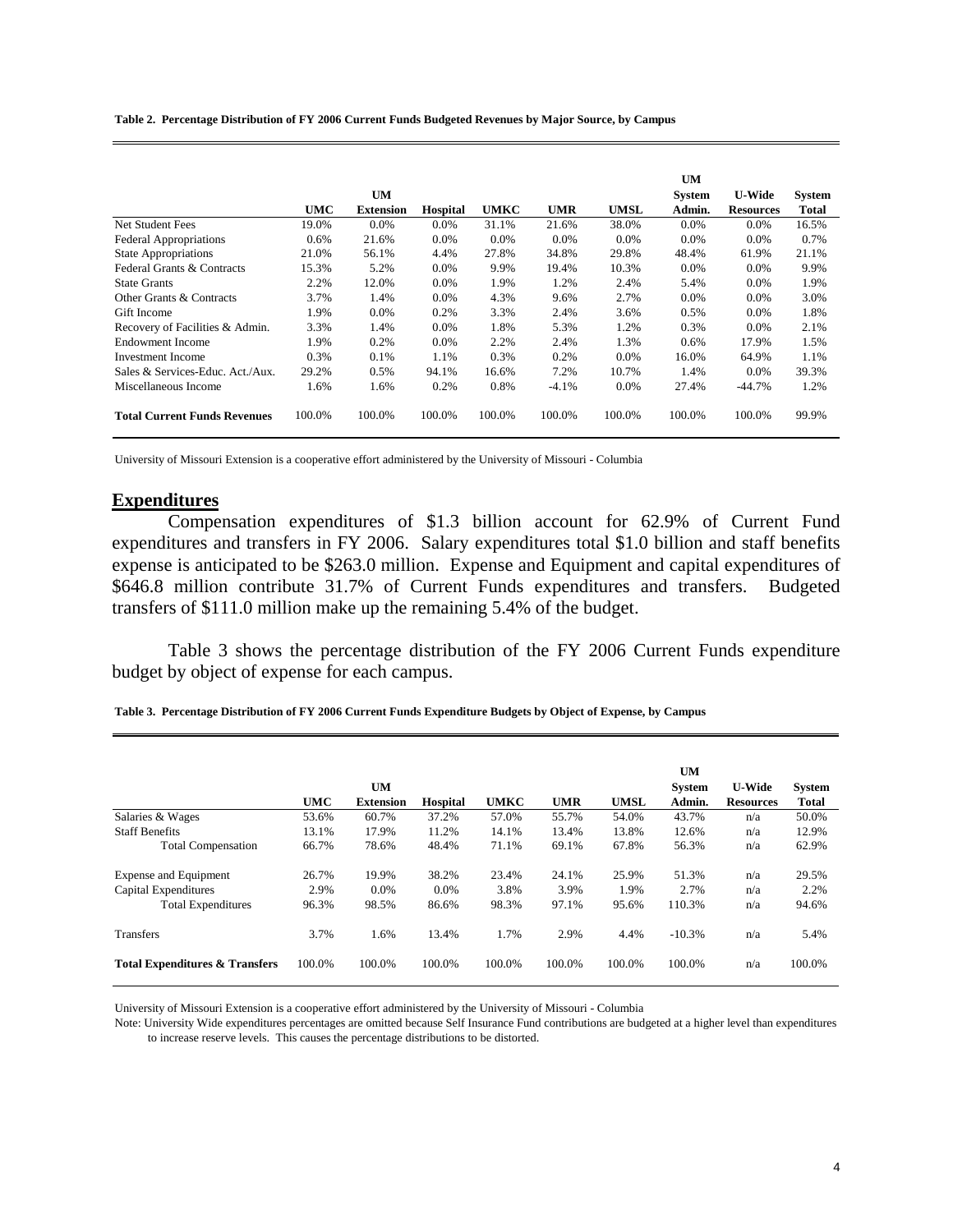Table 4 shows the percentage distribution of the University's Current Funds expenditure budget by major program classification for each campus and business unit. Primary program activities of instruction, research, and public service make up 46.0% of Current Funds expenditures at the University of Missouri. Auxiliaries account for 31.1% of the expenditure budget. The remaining 22.9% of budgeted expenditures are spent for support services, scholarships, and operation and maintenance of the physical plant.

|                              |            |                  |                 |             |            |             | <b>UM</b>     |                  |               |
|------------------------------|------------|------------------|-----------------|-------------|------------|-------------|---------------|------------------|---------------|
|                              |            | UM               |                 |             |            |             | <b>System</b> | <b>U-Wide</b>    | <b>System</b> |
|                              | <b>UMC</b> | <b>Extension</b> | <b>Hospital</b> | <b>UMKC</b> | <b>UMR</b> | <b>UMSL</b> | Admin.        | <b>Resources</b> | Total         |
| Instruction                  | 37.2%      | 0.0%             | 0.0%            | 45.8%       | 40.4%      | 44.3%       | 0.0%          | n/a              | 28.5%         |
| Research                     | 17.9%      | 0.0%             | 0.0%            | 6.7%        | 22.1%      | 3.6%        | 0.6%          | n/a              | 10.3%         |
| <b>Public Service</b>        | 6.4%       | 100.0%           | 0.0%            | 5.8%        | 0.9%       | 6.6%        | 22.8%         | n/a              | 7.2%          |
| Academic Support             | 8.7%       | 0.0%             | 0.0%            | 12.0%       | 5.7%       | 12.2%       | 39.8%         | n/a              | 8.2%          |
| <b>Student Services</b>      | 3.4%       | 0.0%             | 0.0%            | 4.6%        | 8.3%       | 4.8%        | 2.6%          | n/a              | 3.1%          |
| <b>Institutional Support</b> | 5.2%       | 0.0%             | 0.0%            | 9.7%        | 7.0%       | 7.6%        | 32.5%         | n/a              | 5.7%          |
| Operation & Maintenance      | 5.5%       | $0.0\%$          | 0.0%            | 6.7%        | 7.8%       | 5.7%        | 1.7%          | n/a              | 4.3%          |
| Scholarships & Fellowships   | 1.9%       | 0.0%             | 0.0%            | 2.4%        | 2.2%       | 3.7%        | 0.0%          | n/a              | 1.6%          |
| <b>Auxiliaries</b>           | 13.8%      | 0.0%             | 100.0%          | 6.3%        | 5.6%       | 11.5%       | 0.0%          | n/a              | 31.1%         |
| <b>Total Expenditures</b>    | 100.0%     | 100.0%           | 100.0%          | 100.0%      | 100.0%     | 100.0%      | 100.0%        | n/a              | 100.0%        |

**Table 4. Percentage Distribution of FY 2006 Current Funds Budgeted Expenditures by Program Classification, by Campus**

University of Missouri Extension is a cooperative effort administered by the University of Missouri - Columbia

Note: 1. University Wide Expenditures percentages are omitted because Self Insurance Fund contributions are budgeted at a higher level than

expenditures to increase reserve levels. This causes the percentage distributions to be distorted.

2. The majority of student aid is treated as a reduction of revenue rather than as a scholarship expense.

Table 5 on the following page presents the FY 2006 University of Missouri Consolidated Current Funds budget by major revenue source and object of expense for the following fund groupings:

- Operations
- Continuing Education
- Service Operations
- Self-Insurance funds
- Auxiliary and Hospital Operating funds
- Restricted Expendable Gifts, Endowments, and State Appropriations
- Restricted Grants and Contracts funds (fiscal year estimate of project budgeted funds)

Tables 6 through 13 provide the same information for each campus, as well as for Hospitals & Clinics, University of Missouri Extension, University of Missouri System Administration and University-Wide Resources.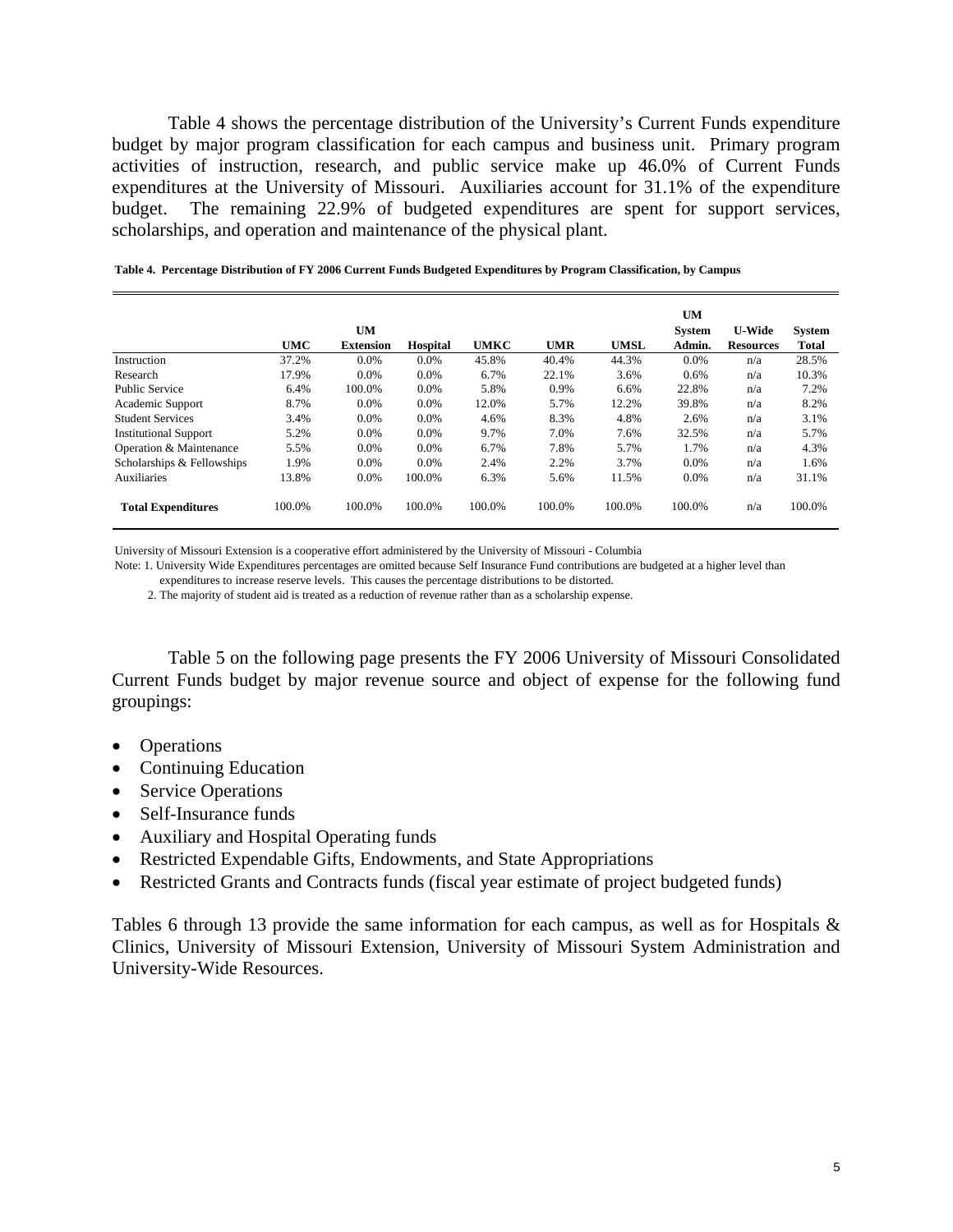#### **Table 5. FY 2006 Current Funds Budget by Type of Funds, University of Missouri - Consolidated**

 $\overline{\phantom{a}}$ 

|                                               | Operations      | Continuing<br>Education | Service<br>Operations | Self Insurance<br>Funds | Subtotal<br>Unrestricted<br>E & G | Auxiliaries &<br>Hospital<br>Operations | Total<br>Unrestricted | Restricted<br>Expendable<br>Gifts,<br>Endowments, and<br>State<br>Appropriations | Restricted<br>Grants and<br>Contracts | <b>Total</b><br><b>Restricted</b> | <b>Total Current</b><br><b>Funds</b> |
|-----------------------------------------------|-----------------|-------------------------|-----------------------|-------------------------|-----------------------------------|-----------------------------------------|-----------------------|----------------------------------------------------------------------------------|---------------------------------------|-----------------------------------|--------------------------------------|
| <b>BEGINNING BALANCE</b>                      | \$181,750,155   | \$7,823,086             | \$4,913,933           | \$37,994,557            | \$232,481,731                     | \$183,053,543                           | \$415,535,274         | \$94,621,038                                                                     | \$1,550,000                           | \$96,171,038                      | \$511,706,312                        |
| <b>REVENUES</b>                               |                 |                         |                       |                         |                                   |                                         |                       |                                                                                  |                                       |                                   |                                      |
| <b>Student Fees</b>                           | \$457,026,512   | \$30,995,310            | \$95,000              |                         | \$488,116,822                     | \$13,970,090                            | \$502,086,912         |                                                                                  |                                       |                                   | \$502,086,912                        |
| Financial Aid                                 | (105, 581, 651) | (275, 816)              | (1,000)               |                         | (105, 858, 467)                   | (8,004,709)                             | (113, 863, 176)       | (\$16,536,352)                                                                   | (\$35,165,000)                        | (\$51,701,352)                    | (165, 564, 529)                      |
| Net Student Fees                              | \$351,444,861   | \$30,719,494            | \$94,000              |                         | \$382,258,355                     | \$5,965,381                             | \$388,223,736         | (\$16,536,352)                                                                   | (\$35,165,000)                        | $(\$51,701,352)$                  | \$336,522,383                        |
| Federal Appropriations                        | 14,801,854      |                         |                       |                         | 14,801,854                        |                                         | 14,801,854            |                                                                                  |                                       |                                   | 14,801,854                           |
| <b>State Appropriations</b>                   | 389,764,779     |                         |                       |                         | 389,764,779                       | 22,554,564                              | 412,319,343           | \$15,920,286                                                                     | \$609,350                             | 16,529,636                        | 428,848,979                          |
| Federal Grants and Contracts                  |                 |                         |                       |                         |                                   |                                         |                       |                                                                                  | 200,796,396                           | 200,796,396                       | 200,796,396                          |
| <b>State Grants</b>                           |                 |                         |                       |                         |                                   |                                         |                       |                                                                                  | 37,708,941                            | 37,708,941                        | 37,708,941                           |
| Other Grants & Contracts                      |                 |                         |                       |                         |                                   |                                         |                       |                                                                                  | 60,863,263                            | 60,863,263                        | 60,863,263                           |
| Gift Income                                   | 247,770         | 3,100                   |                       |                         | 250,870                           | 7,440,050                               | 7,690,920             | 28,103,949                                                                       |                                       | 28,103,949                        | 35,794,869                           |
| Recovery of F&A                               | 42,818,065      |                         |                       |                         | 42,818,065                        |                                         | 42,818,065            |                                                                                  |                                       |                                   | 42,818,065                           |
| Endowment                                     | 2,081,235       |                         |                       |                         | 2,081,235                         |                                         | 2,081,235             | 27,578,973                                                                       |                                       | 27,578,973                        | 29,660,208                           |
| <b>Investment Income</b>                      | 9,481,792       |                         |                       | \$5,603,296             | 15,085,088                        | 6,145,695                               | 21,230,783            | 2,061,811                                                                        |                                       | 2,061,811                         | 23,292,594                           |
| Sales & Services-Educ Act/Aux                 | 35,390,074      | 460,300                 | 588,392               |                         | 36,438,766                        | 764,901,668                             | 801,340,434           |                                                                                  |                                       |                                   | 801,340,434                          |
|                                               |                 |                         |                       |                         |                                   |                                         |                       |                                                                                  |                                       |                                   |                                      |
| Miscellaneous Income                          | 43,090,508      | 295,338                 | 4,332,960             | 5,000                   | 47,723,806                        | 16,323,112                              | 64,046,918            | 2,326,863                                                                        | (42, 633, 592)                        | (40, 306, 729)                    | 23,740,189                           |
| <b>TOTAL REVENUES</b>                         | \$889,120,937   | \$31,478,232            | \$5,015,352           | \$5,608,296             | \$931,222,817                     | \$823,330,471                           | \$1,754,553,288       | \$59,455,530                                                                     | \$222,179,358                         | \$281,634,888                     | \$2,036,188,176                      |
| <b>EXPENDITURES &amp; TRANSFERS</b>           |                 |                         |                       |                         |                                   |                                         |                       |                                                                                  |                                       |                                   |                                      |
| <b>Salaries</b>                               | \$544,002,046   | \$9,375,465             | \$32,648,953          | \$367,000               | \$586,393,464                     | \$307,747,131                           | \$894,140,595         | \$18,735,349                                                                     | \$106,686,000                         | \$125,421,349                     | \$1,019,561,944                      |
| <b>Benefits</b>                               | 141,416,548     | 2,413,385               | 9,064,077             | 108,500                 | 153,002,510                       | 84,514,416                              | 237,516,926           | 4,195,019                                                                        | 21,277,000                            | 25,472,019                        | 262,988,945                          |
| <b>Expense and Equipment</b>                  |                 |                         |                       |                         |                                   |                                         |                       |                                                                                  |                                       |                                   |                                      |
| <b>Expense and Equipment</b>                  | 195,867,169     | 8,421,657               | 59,770,398            | 181,483,726             | 445,542,949                       | 353,940,658                             | 799,483,607           | 34,686,102                                                                       | 85,191,918                            | 119,878,020                       | 919,361,627                          |
| Capital Expenditures                          | 27,678,851      | 54,880                  | 2,984,995             |                         | 30,718,726                        | 2,232,963                               | 32,951,689            | 3,465,153                                                                        | 8,303,600                             | 11,768,753                        | 44,720,442                           |
| <b>Internal Sales</b>                         | (7,572,365)     | (64, 108)               | (111, 732, 967)       |                         | (119, 369, 440)                   | (15,607,354)                            | (134, 976, 794)       | (31, 850)                                                                        |                                       | (31, 850)                         | (135,008,644)                        |
| Employer & Employee Contributions             |                 |                         |                       | (182, 261, 054)         | (182, 261, 054)                   |                                         | (182, 261, 054)       |                                                                                  |                                       |                                   | (182, 261, 054)                      |
| Net Expense and Equipment Expenditures        | \$215,973,655   | \$8,412,429             | (\$48,977,574)        | ( \$777, 328)           | \$174,631,181                     | \$340,566,267                           | \$515,197,448         | \$38,119,405                                                                     | \$93,495,518                          | \$131,614,923                     | \$646,812,371                        |
| <b>TOTAL EXPENDITURES</b>                     | \$901,392,249   | \$20,201,279            | $(\$7,264,544)$       | $(\$301,828)$           | \$914,027,155                     | \$732,827,814                           | \$1,646,854,969       | \$61,049,772                                                                     | \$221,458,518                         | \$282,508,290                     | \$1,929,363,260                      |
| <b>Internal Transfers</b>                     | (S10,052,201)   | \$5,097,850             | (S27,316)             | \$38,200                | ( \$4, 943, 467)                  | \$4,549,013                             | (\$394,454)           | \$318,954                                                                        | \$75,500                              | \$394,454                         | (50)                                 |
| Mandatory                                     | 2,884,226       |                         | 4,032,929             |                         | 6,917,155                         | 30,690,394                              | 37,607,549            | (147, 308)                                                                       |                                       | (147, 308)                        | 37,460,241                           |
| Non-Mandatory                                 | 4,467,657       | 246,000                 | 9,920,507             |                         | 14,634,163                        | 58,854,634                              | 73,488,797            | 59,897                                                                           |                                       | 59,897                            | 73,548,694                           |
| TOTAL EXPENDITURES AND TRANSFERS              | \$898,691,931   | \$25,545,129            | \$6,661,575           | (\$263,628)             | \$930,635,007                     | \$826,921,854                           | \$1,757,556,861       | \$61,281,316                                                                     | \$221,534,018                         | $\overline{$282,815,334}$         | \$2,040,372,195                      |
| <b>ENDING BALANCE</b>                         | \$172,179,161   | \$13,756,189            | \$3,267,710           | \$43,866,481            | \$233,069,542                     | \$179,462,159                           | \$412,531,701         | \$92,795,253                                                                     | \$2,195,340                           | \$94,990,593                      | \$507,522,293                        |
| <b>Expenditures by Program Classification</b> |                 |                         |                       |                         |                                   |                                         |                       |                                                                                  |                                       |                                   |                                      |
| Instruction                                   | \$420,921,378   | \$19,958,535            | \$287,105             |                         | \$441,167,018                     | \$68,330,645                            | \$509,497,663         | \$21,957,183                                                                     | \$17,655,369                          | \$39,612,552                      | \$549,110,214                        |
|                                               |                 |                         | 358,392               |                         | 61,344,965                        | 2,958,689                               | 64,303,654            | 6,502,283                                                                        | 128,372,703                           | 134,874,986                       | 199,178,640                          |
| Research                                      | 60,986,573      |                         |                       |                         |                                   |                                         |                       |                                                                                  |                                       |                                   |                                      |
| <b>Public Service</b>                         | 69,097,384      | 47,055                  | 32,236<br>822,266     |                         | 69,176,675                        | 12,850,636                              | 82,027,311            | 10,614,628                                                                       | 46,883,472                            | 57,498,100                        | 139,525,411                          |
| Academic Support                              | 115,080,962     | 195,689                 |                       |                         | 116,098,917                       | 25,299,277                              | 141,398,194           | 14,830,330                                                                       | 63,474                                | 14,893,803                        | 156,291,997                          |
| <b>Student Services</b>                       | 57,462,556      |                         | 70,740                |                         | 57,533,296                        | 887,944                                 | 58,421,240            | 1,641,058                                                                        | 108,641                               | 1,749,699                         | 60,170,940                           |
| <b>Institutional Support</b>                  | 93,145,562      |                         | (8,991,123)           | ( \$301, 828)           | 83,852,611                        | 22,889,442                              | 106,742,053           | 3,655,737                                                                        | 9,366                                 | 3,665,103                         | 110,407,156                          |
| Operation & Maintenance                       | 83,368,596      |                         | 155,839               |                         | 83,524,435                        |                                         | 83,524,435            | 197,020                                                                          |                                       | 197,020                           | 83,721,455                           |
| Scholarship & Fellowships                     | 1,329,239       |                         |                       |                         | 1,329,239                         |                                         | 1,329,239             | 1,321,859                                                                        | 28,365,492                            | 29,687,351                        | 31,016,590                           |
| Auxiliaries                                   |                 |                         |                       |                         |                                   | 599,611,181                             | 599,611,181           | 329,675                                                                          |                                       | 329,675                           | 599,940,856                          |
| <b>Total Expenditures by PCS</b>              | \$901,392,249   | \$20,201,279            | (\$7,264,544)         | ( \$301, 828)           | \$914,027,155                     | \$732,827,814                           | \$1,646,854,969       | \$61,049,772                                                                     | \$221,458,518                         | \$282,508,290                     | \$1,929,363,260                      |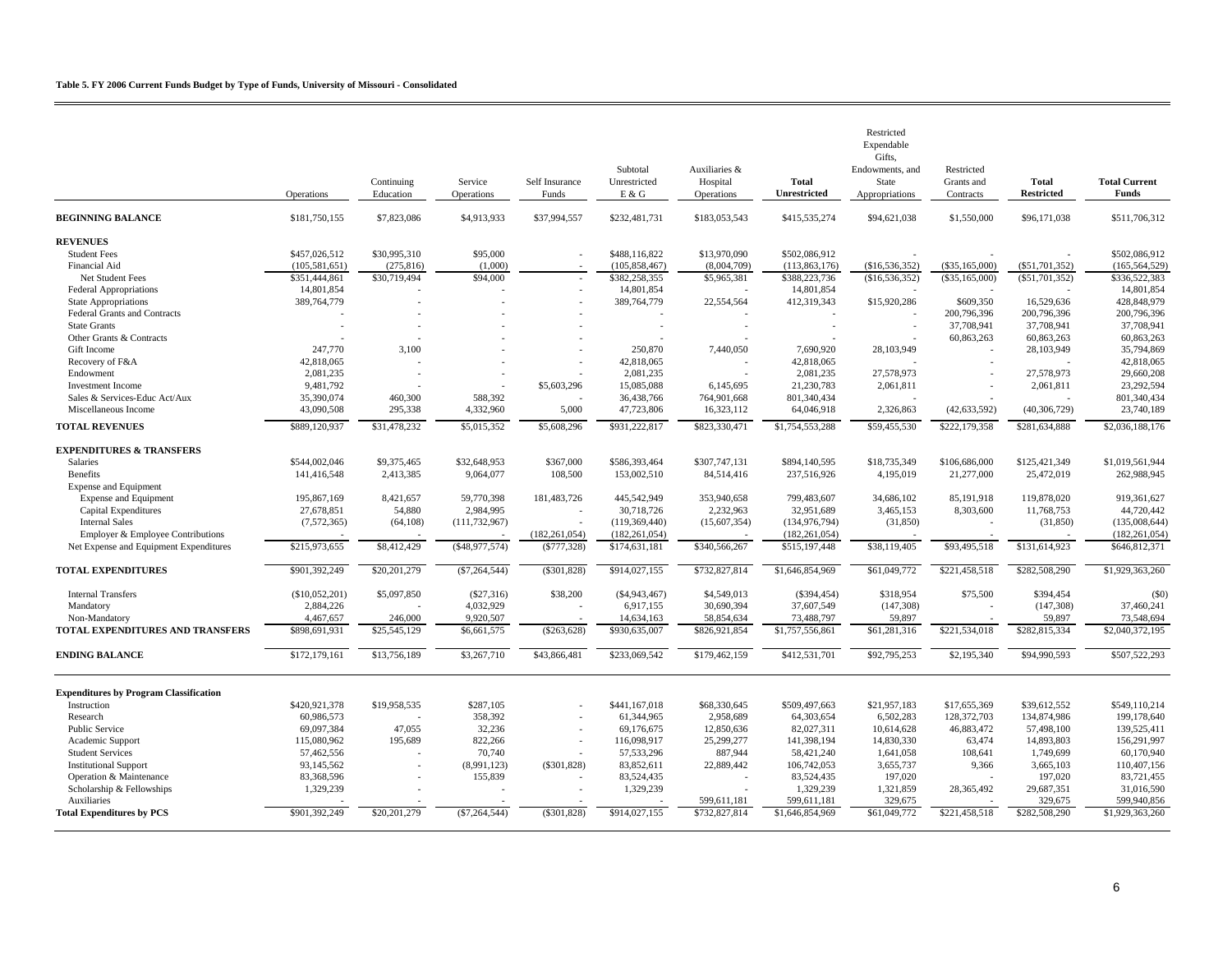#### **Table 6. FY 2006 Current Funds Budget by Type of Funds, University of Missouri - Columbia**

|                                               | Operations     | Continuing<br>Education | Service<br>Operations | Self<br>Insurance<br>Funds | Subtotal<br>Unrestricted<br>E & G | Auxiliaries &<br>Hospital<br>Operations | Total<br>Unrestricted | Restricted<br>Expendable Gifts,<br>Endowments, and<br>State<br>Appropriations | <b>Restricted Grants</b><br>and Contracts | <b>Total Restricted</b> | <b>Total Current</b><br><b>Funds</b> |
|-----------------------------------------------|----------------|-------------------------|-----------------------|----------------------------|-----------------------------------|-----------------------------------------|-----------------------|-------------------------------------------------------------------------------|-------------------------------------------|-------------------------|--------------------------------------|
| <b>BEGINNING BALANCE</b>                      | \$101,541,747  | \$5,738,276             | \$3,121,579           |                            | \$110,401,602                     | \$35,480,502                            | \$145,882,103         | \$47,157,924                                                                  |                                           | \$47,157,924            | \$193,040,028                        |
| <b>REVENUES</b>                               |                |                         |                       |                            |                                   |                                         |                       |                                                                               |                                           |                         |                                      |
| <b>Student Fees</b>                           | \$229,990,684  | \$13,921,500            |                       |                            | \$243,912,184                     | \$2,467,108                             | \$246,379,292         |                                                                               |                                           |                         | \$246,379,292                        |
| <b>Financial Aid</b>                          | (54, 723, 576) | (50, 500)               | (S1,000)              |                            | (54,775,076)                      | (6,579,510)                             | (61, 354, 586)        | (\$10,763,666)                                                                | (\$14,000,000)                            | $(\$24,763,666)$        | (86, 118, 252)                       |
| Net Student Fees                              | \$175,267,108  | \$13,871,000            | (S1,000)              | $\overline{a}$             | \$189,137,108                     | ( \$4, 112, 402)                        | \$185,024,706         | (\$10,763,666)                                                                | (S14,000,000)                             | ( \$24, 763, 666)       | \$160,261,040                        |
| <b>Federal Appropriations</b>                 | 4,955,195      |                         |                       |                            | 4,955,195                         |                                         | 4,955,195             |                                                                               |                                           |                         | 4,955,195                            |
| <b>State Appropriations</b>                   | 171,601,269    |                         |                       |                            | 171,601,269                       |                                         | 171,601,269           | 5,683,797                                                                     | 609,350                                   | 6,293,147               | 177,894,416                          |
| Federal Grants and Contracts                  |                |                         |                       |                            |                                   |                                         |                       |                                                                               | 129,000,000                               | 129,000,000             | 129,000,000                          |
| <b>State Grants</b>                           |                |                         |                       |                            |                                   | ٠                                       | ٠                     | $\overline{\phantom{a}}$                                                      | 18,500,000                                | 18,500,000              | 18,500,000                           |
| Other Grants & Contracts                      |                |                         |                       |                            |                                   |                                         |                       |                                                                               | 31,500,000                                | 31,500,000              | 31,500,000                           |
| Gift Income                                   | 3,000          |                         |                       |                            | 3,000                             | 7,439,600                               | 7,442,600             | 8,592,228                                                                     |                                           | 8,592,228               | 16,034,828                           |
| Recovery of F&A                               | 28,184,500     |                         |                       |                            | 28,184,500                        |                                         | 28,184,500            |                                                                               |                                           |                         | 28,184,500                           |
| Endowment                                     | 116,910        |                         |                       |                            | 116,910                           |                                         | 116,910               | 16, 163, 838                                                                  |                                           | 16,163,838              | 16,280,748                           |
| <b>Investment Income</b>                      | 300,315        |                         |                       |                            | 300,315                           | 694,029                                 | 994.344               | 1,242,332                                                                     |                                           | 1,242,332               | 2,236,677                            |
| Sales & Services-Educ Act/Aux                 | 11,458,542     | 412,100                 | 203,288               |                            | 12,073,930                        | 234,359,674                             | 246,433,604           |                                                                               |                                           |                         | 246,433,604                          |
| Miscellaneous Income                          | 26,953,182     | 131,600                 | 3,074,280             |                            | 30,159,062                        | 11,590,876                              | 41,749,938            | 304,708                                                                       | (28,000,000)                              | (27, 695, 292)          | 14,054,646                           |
| <b>TOTAL REVENUES</b>                         | \$418,840,021  | \$14,414,700            | \$3,276,568           | $\overline{\phantom{a}}$   | \$436,531,289                     | \$249,971,778                           | \$686,503,066         | \$21,223,237                                                                  | \$137,609,350                             | \$158,832,587           | \$845,335,653                        |
| <b>EXPENDITURES &amp; TRANSFERS</b>           |                |                         |                       |                            |                                   |                                         |                       |                                                                               |                                           |                         |                                      |
| Salaries                                      | \$255,104,518  | \$3,436,250             | \$23,415,209          |                            | \$281,955,977                     | \$102,460,138                           | \$384,416,115         | \$8,854,233                                                                   | \$65,000,000                              | \$73,854,233            | \$458,270,348                        |
| Benefits                                      | 65,814,125     | 1,083,860               | 6,389,698             |                            | 73,287,683                        | 23,401,474                              | 96,689,157            | 1,998,513                                                                     | 13,000,000                                | 14,998,513              | 111,687,670                          |
| <b>Expense and Equipment</b>                  |                |                         |                       |                            |                                   |                                         |                       |                                                                               |                                           |                         |                                      |
| <b>Expense and Equipment</b>                  | 90,101,928     | 4,128,786               | 46,322,742            |                            | 140,553,456                       | 112,962,830                             | 253,516,286           | 14,046,964                                                                    | 54,609,350                                | 68,656,314              | 322,172,600                          |
| Capital Expenditures                          | 15,282,094     |                         | 1,431,495             |                            | 16,713,589                        | 1,868,851                               | 18,582,440            | 1,150,572                                                                     | 5,000,000                                 | 6,150,572               | 24,733,012                           |
| <b>Internal Sales</b>                         | (2,015,121)    | (20, 200)               | (87, 375, 852)        | $\overline{\phantom{a}}$   | (89, 411, 173)                    | (4, 586, 154)                           | (93, 997, 327)        | (26, 650)                                                                     |                                           | (26, 650)               | (94, 023, 977)                       |
| Employer & Employee Contributions             |                |                         |                       |                            |                                   |                                         |                       |                                                                               |                                           |                         |                                      |
| Net Expense and Equipment Expenditures        | \$103,368,901  | \$4,108,586             | ( \$39,621,615)       | $\overline{\phantom{a}}$   | \$67,855,872                      | \$110,245,526                           | \$178,101,398         | \$15,170,886                                                                  | \$59,609,350                              | \$74,780,236            | \$252,881,635                        |
| TOTAL EXPENDITURES                            | \$424,287,544  | \$8,628,696             | (\$9,816,708)         |                            | \$423,099,532                     | \$236,107,138                           | \$659,206,670         | \$26,023,632                                                                  | \$137,609,350                             | \$163,632,982           | \$822,839,652                        |
| <b>Internal Transfers</b>                     | ( \$6,808,838) | \$1,993,860             | $(\$531,832)$         |                            | $(\$5,346,810)$                   | \$180,299                               | (S5, 166, 511)        | \$65,975                                                                      | \$9,660                                   | \$75,635                | (\$5,090,876)                        |
| Mandatory                                     | 3,159,236      |                         | 4,032,929             |                            | 7,192,165                         | 9,939,365                               | 17,131,530            |                                                                               |                                           |                         | 17,131,530                           |
| Non-Mandatory                                 | 1,481,302      |                         | 9,520,485             | $\overline{\phantom{a}}$   | 11,001,787                        | 8,862,128                               | 19,863,914            | 90,206                                                                        |                                           | 90,206                  | 19,954,120                           |
| TOTAL EXPENDITURES AND TRANSFERS              | \$422,119,245  | \$10,622,556            | \$3,204,873           | ÷,                         | \$435,946,674                     | \$255,088,930                           | \$691,035,603         | \$26,179,813                                                                  | \$137,619,010                             | \$163,798,823           | \$854,834,427                        |
| <b>ENDING BALANCE</b>                         | \$98,262,523   | \$9,530,420             | \$3,193,273           | ÷,                         | \$110,986,217                     | \$30,363,350                            | \$141,349,566         | \$42,201,348                                                                  | ( \$9,660)                                | \$42,191,688            | \$183,541,254                        |
| <b>Expenditures by Program Classification</b> |                |                         |                       |                            |                                   |                                         |                       |                                                                               |                                           |                         |                                      |
| Instruction                                   | \$207,231,357  | \$8,628,696             | $(\$34,919)$          |                            | \$215,825,134                     | \$68,309,045                            | \$284,134,179         | \$11,382,114                                                                  | \$10,180,216                              | \$21,562,330            | \$305,696,510                        |
| Research                                      | 49,470,446     |                         | 358,392               |                            | 49,828,838                        | 2,918,983                               | 52,747,821            | 4,611,214                                                                     | 89,762,084                                | 94, 373, 298            | 147, 121, 119                        |
| <b>Public Service</b>                         | 11,852,695     |                         | 7,600                 | $\overline{\phantom{a}}$   | 11,860,295                        | 11,744,781                              | 23,605,076            | 5,332,663                                                                     | 23,411,576                                | 28,744,239              | 52,349,315                           |
| Academic Support                              | 51,200,479     |                         | 751,767               |                            | 51,952,246                        | 17,182,502                              | 69,134,748            | 2,263,688                                                                     | 39,938                                    | 2,303,626               | 71,438,374                           |
| <b>Student Services</b>                       | 27,734,745     |                         | 70,740                | ٠                          | 27,805,485                        |                                         | 27,805,485            | 454,261                                                                       |                                           | 454,261                 | 28,259,746                           |
| <b>Institutional Support</b>                  | 30,344,545     |                         | (10,952,553)          | ÷,                         | 19,391,993                        | 22,099,742                              | 41,491,735            | 1,021,950                                                                     |                                           | 1,021,950               | 42,513,685                           |
| Operation & Maintenance                       | 45,552,069     |                         | (17,736)              | $\overline{\phantom{a}}$   | 45,534,333                        |                                         | 45,534,333            | 140,500                                                                       |                                           | 140,500                 | 45,674,833                           |
| Scholarship & Fellowships                     | 901,209        |                         |                       |                            | 901,209                           |                                         | 901,209               | 817,242                                                                       | 14,215,535                                | 15,032,777              | 15,933,986                           |
| Auxiliaries                                   |                |                         |                       |                            |                                   | 113,852,085                             | 113,852,085           |                                                                               |                                           |                         | 113,852,085                          |
| <b>Total Expenditures by PCS</b>              | \$424,287,544  | \$8,628,696             | (\$9,816,708)         |                            | \$423,099,532                     | \$236,107,138                           | \$659,206,670         | \$26,023,632                                                                  | \$137,609,350                             | \$163,632,982           | \$822,839,652                        |
|                                               |                |                         |                       |                            |                                   |                                         |                       |                                                                               |                                           |                         |                                      |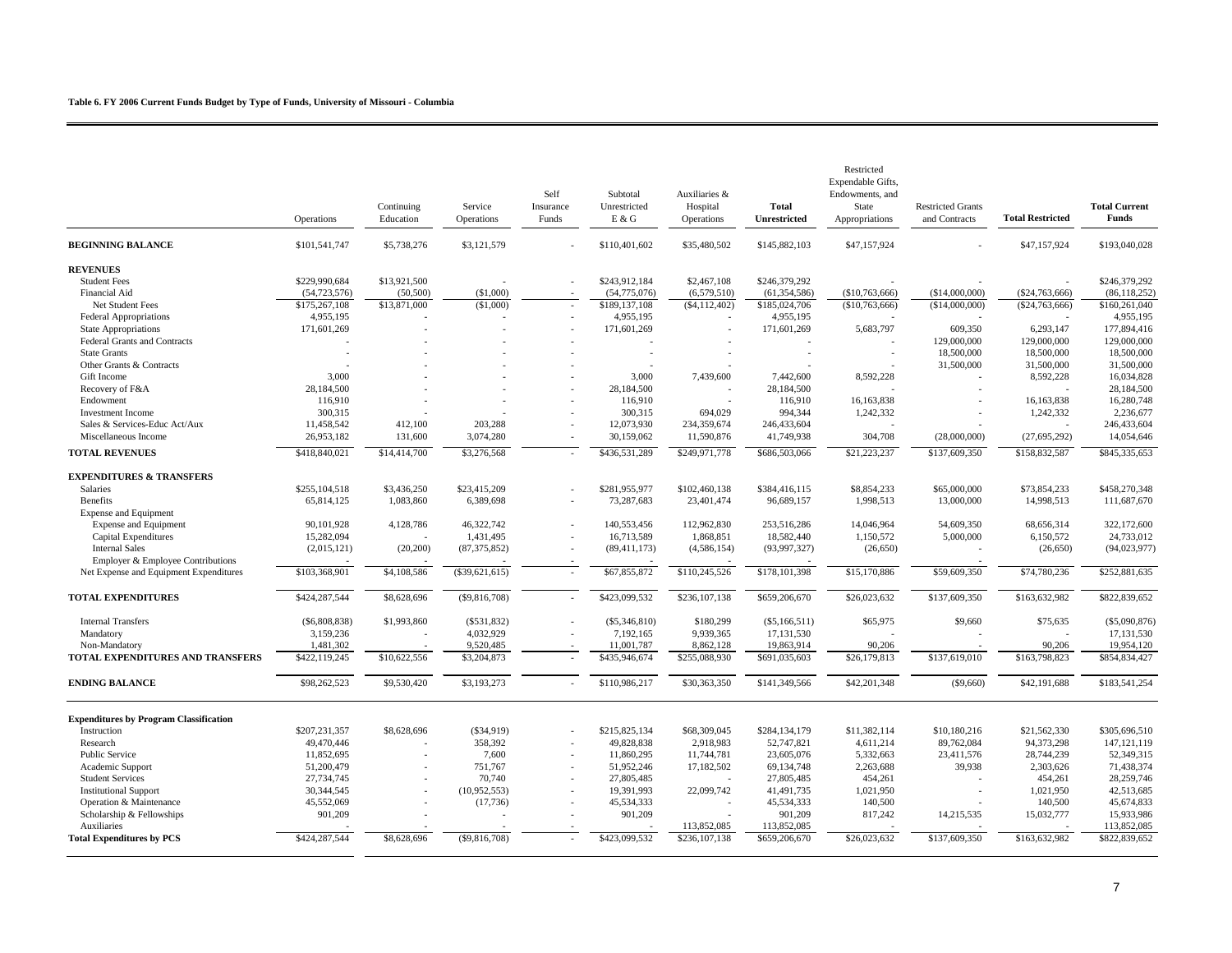#### **Table 7. FY 2006 Current Funds Budget by Type of Funds, University of Missouri Extension**

|                                               | Operations   | Continuing<br>Education | Service<br>Operations | Self Insurance<br>Funds  | Subtotal<br>Unrestricted<br>E & G | Auxiliaries &<br>Hospital<br>Operations | <b>Total</b><br>Unrestricted | Restricted<br>Expendable<br>Gifts,<br>Endowments,<br>and State<br>Appropriations | Restricted<br>Grants and<br>Contracts | <b>Total</b><br><b>Restricted</b> | <b>Total Current</b><br>Funds |
|-----------------------------------------------|--------------|-------------------------|-----------------------|--------------------------|-----------------------------------|-----------------------------------------|------------------------------|----------------------------------------------------------------------------------|---------------------------------------|-----------------------------------|-------------------------------|
| <b>BEGINNING BALANCE</b>                      | \$10,013,393 |                         |                       |                          | \$10,013,393                      |                                         | \$10,013,393                 | \$573,700                                                                        |                                       | \$573,700                         | \$10,587,093                  |
| <b>REVENUES</b>                               |              |                         |                       |                          |                                   |                                         |                              |                                                                                  |                                       |                                   |                               |
| <b>Student Fees</b>                           |              |                         |                       |                          |                                   |                                         |                              |                                                                                  |                                       |                                   |                               |
| Financial Aid                                 |              |                         |                       |                          |                                   |                                         |                              | (\$1,000)                                                                        | (\$5,000)                             | (S6,000)                          | $(\$6,000)$                   |
| Net Student Fees                              |              |                         |                       |                          |                                   |                                         |                              | (\$1,000)                                                                        | (\$5,000)                             | (\$6,000)                         | $(\$6,000)$                   |
| Federal Appropriations                        | \$9,846,659  |                         |                       |                          | \$9,846,659                       |                                         | \$9,846,659                  |                                                                                  |                                       |                                   | 9,846,659                     |
| <b>State Appropriations</b>                   | 25,623,979   |                         |                       |                          | 25,623,979                        |                                         | 25,623,979                   |                                                                                  |                                       |                                   | 25,623,979                    |
| Federal Grants and Contracts                  |              |                         |                       |                          |                                   |                                         |                              |                                                                                  | 2,356,396                             | 2,356,396                         | 2,356,396                     |
| <b>State Grants</b>                           |              |                         |                       |                          |                                   |                                         |                              |                                                                                  | 5,497,941                             | 5,497,941                         | 5,497,941                     |
| Other Grants & Contracts                      |              |                         |                       |                          |                                   |                                         |                              |                                                                                  | 645,663                               | 645,663                           | 645,663                       |
| Gift Income                                   |              |                         |                       |                          |                                   |                                         |                              |                                                                                  |                                       |                                   |                               |
| Recovery of F&A                               | 650,000      |                         |                       |                          | 650,000                           |                                         | 650,000                      |                                                                                  |                                       |                                   | 650,000                       |
| Endowment                                     |              |                         |                       |                          |                                   |                                         |                              | 95,425                                                                           |                                       | 95,425                            | 95,425                        |
| <b>Investment Income</b>                      | 2,000        |                         |                       |                          | 2,000                             |                                         | 2,000                        | 38,825                                                                           |                                       | 38,825                            | 40,825                        |
| Sales & Services-Educ Act/Aux                 | 222,690      |                         |                       |                          | 222,690                           |                                         | 222,690                      |                                                                                  |                                       |                                   | 222,690                       |
| Miscellaneous Income                          | 1,314,093    |                         |                       |                          | 1,314,093                         |                                         | 1,314,093                    | 59,200                                                                           | (650,000)                             | (590, 800)                        | 723,293                       |
| <b>TOTAL REVENUES</b>                         | \$37,659,421 |                         |                       | $\overline{a}$           | \$37,659,421                      |                                         | \$37,659,421                 | \$192,450                                                                        | \$7,845,000                           | \$8,037,450                       | \$45,696,871                  |
| <b>EXPENDITURES &amp; TRANSFERS</b>           |              |                         |                       |                          |                                   |                                         |                              |                                                                                  |                                       |                                   |                               |
| Salaries                                      | \$23,553,545 |                         |                       |                          | \$23,553,545                      |                                         | \$23,553,545                 | \$10,000                                                                         | \$4,300,000                           | \$4,310,000                       | \$27,863,545                  |
| Benefits                                      | 6,961,156    |                         |                       |                          | 6,961,156                         |                                         | 6,961,156                    | 74,700                                                                           | 1,170,000                             | 1,244,700                         | 8,205,856                     |
| Expense and Equipment                         |              |                         |                       |                          |                                   |                                         |                              |                                                                                  |                                       |                                   |                               |
| <b>Expense and Equipment</b>                  | 6,982,275    |                         |                       |                          | 6,982,275                         |                                         | 6,982,275                    | 25,925                                                                           | 2,375,000                             | 2,400,925                         | 9,383,200                     |
| Capital Expenditures                          |              |                         |                       |                          |                                   |                                         |                              |                                                                                  |                                       |                                   |                               |
| <b>Internal Sales</b>                         | (245, 692)   |                         |                       |                          | (245, 692)                        |                                         | (245, 692)                   |                                                                                  |                                       |                                   | (245, 692)                    |
| Employer & Employee Contributions             |              |                         |                       |                          |                                   |                                         |                              |                                                                                  |                                       |                                   |                               |
| Net Expense and Equipment Expenditures        | \$6,736,583  |                         |                       | J.                       | \$6,736,583                       |                                         | \$6,736,583                  | \$25,925                                                                         | \$2,375,000                           | \$2,400,925                       | \$9,137,508                   |
|                                               |              |                         |                       |                          |                                   |                                         |                              |                                                                                  |                                       |                                   |                               |
| <b>TOTAL EXPENDITURES</b>                     | \$37,251,284 |                         |                       | ٠                        | \$37,251,284                      |                                         | \$37,251,284                 | \$110,625                                                                        | \$7,845,000                           | \$7,955,625                       | \$45,206,909                  |
| <b>Internal Transfers</b>                     | \$590,237    |                         |                       | $\overline{\phantom{a}}$ | \$590,237                         |                                         | \$590,237                    |                                                                                  |                                       |                                   | \$590,237                     |
| Mandatory                                     |              |                         |                       |                          |                                   |                                         |                              |                                                                                  |                                       |                                   |                               |
| Non-Mandatory                                 | 125,000      |                         |                       |                          | 125,000                           |                                         | 125,000                      | \$25                                                                             |                                       | \$25                              | 125,025                       |
| TOTAL EXPENDITURES AND TRANSF.                | \$37,966,521 |                         |                       | $\overline{a}$           | \$37,966,521                      |                                         | \$37,966,521                 | \$110,650                                                                        | \$7,845,000                           | \$7,955,650                       | \$45,922,171                  |
| <b>ENDING BALANCE</b>                         | \$9,706,293  |                         |                       | $\overline{a}$           | \$9,706,293                       | $\overline{a}$                          | \$9,706,293                  | \$655,500                                                                        |                                       | \$655,500                         | \$10,361,793                  |
| <b>Expenditures by Program Classification</b> |              |                         |                       |                          |                                   |                                         |                              |                                                                                  |                                       |                                   |                               |
| Instruction                                   |              |                         |                       |                          |                                   |                                         |                              |                                                                                  |                                       |                                   |                               |
| Research                                      |              |                         |                       |                          |                                   |                                         |                              |                                                                                  |                                       |                                   |                               |
| Public Service                                | \$37,251,284 |                         |                       |                          | \$37,251,284                      |                                         | \$37,251,284                 | \$101,625                                                                        | \$7,845,000                           | \$7,946,625                       | \$45,197,909                  |
| Academic Support                              |              |                         |                       |                          |                                   |                                         |                              |                                                                                  |                                       |                                   |                               |
| <b>Student Services</b>                       |              |                         |                       |                          |                                   |                                         |                              |                                                                                  |                                       |                                   |                               |
| <b>Institutional Support</b>                  |              |                         |                       |                          |                                   |                                         |                              |                                                                                  |                                       |                                   |                               |
| Operation & Maintenance                       |              |                         |                       |                          |                                   |                                         |                              |                                                                                  |                                       |                                   |                               |
| Scholarship & Fellowships                     |              |                         |                       |                          |                                   |                                         |                              | 9,000                                                                            |                                       | 9,000                             | 9,000                         |
| Auxiliaries                                   |              |                         |                       |                          |                                   |                                         |                              |                                                                                  |                                       |                                   |                               |
| <b>Total Expenditures by PCS</b>              | \$37,251,284 |                         |                       |                          | \$37,251,284                      |                                         | \$37,251,284                 | \$110,625                                                                        | \$7,845,000                           | \$7,955,625                       | \$45,206,909                  |
|                                               |              |                         |                       |                          |                                   |                                         |                              |                                                                                  |                                       |                                   |                               |

University of Missouri Extension is a cooperative effort administered by the University of Missouri - Columbia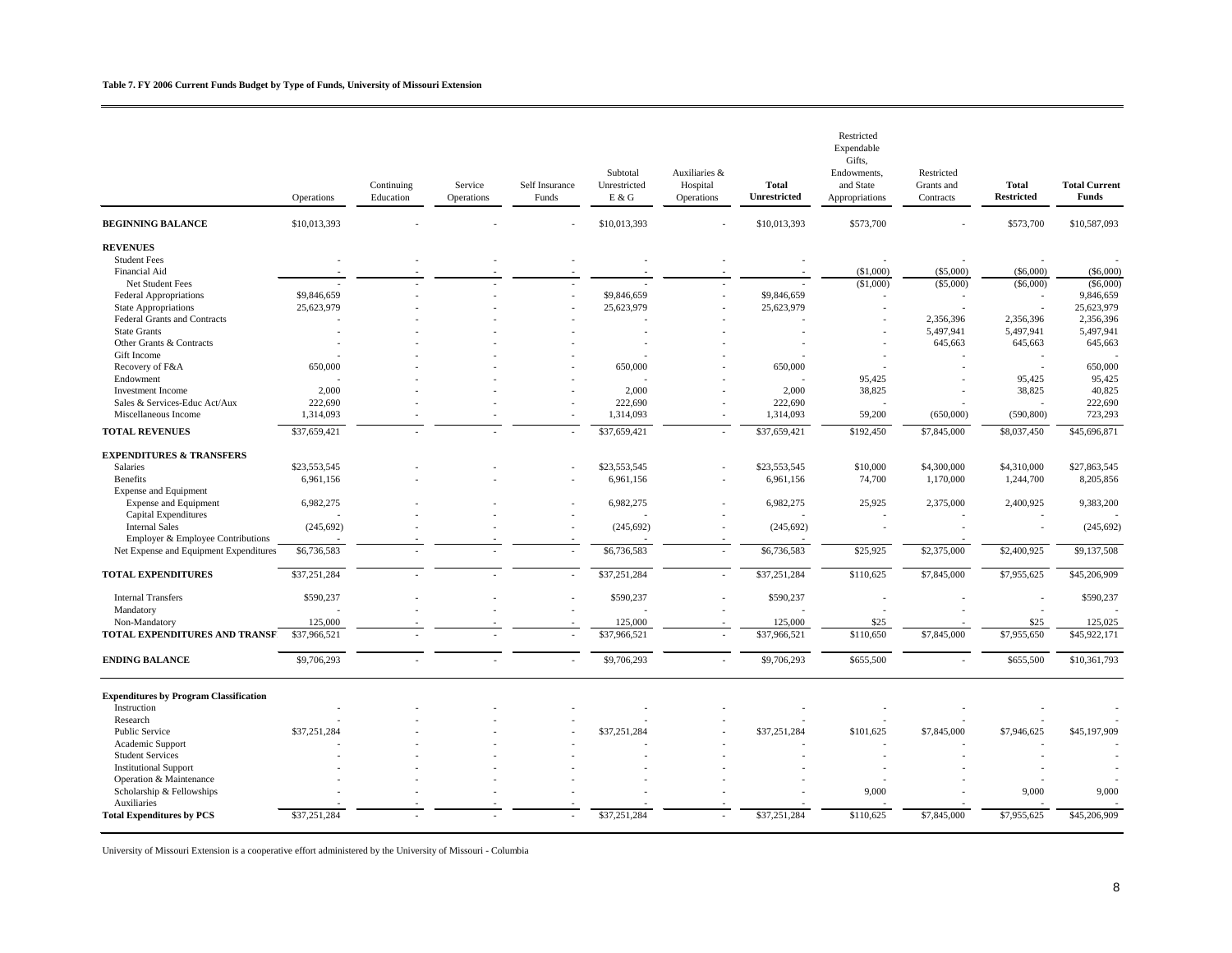#### **Table 8. FY 2006 Current Funds Budget by Type of Funds, University of Missouri - Hospital**

|                                                 | Operations | Continuing<br>Education | Service<br>Operations | Self Insurance<br>Funds | Subtotal<br>Unrestricted<br>E & G | Auxiliaries &<br>Hospital<br>Operations | <b>Total</b><br>Unrestricted | Restricted<br>Expendable<br>Gifts,<br>Endowments, and<br>State<br>Appropriations | Restricted<br>Grants and<br>Contracts | <b>Total</b><br><b>Restricted</b> | <b>Total Current</b><br>Funds |
|-------------------------------------------------|------------|-------------------------|-----------------------|-------------------------|-----------------------------------|-----------------------------------------|------------------------------|----------------------------------------------------------------------------------|---------------------------------------|-----------------------------------|-------------------------------|
| <b>BEGINNING BALANCE</b>                        |            |                         |                       |                         |                                   | \$147,574,000                           | \$147,574,000                | \$2,627,800                                                                      |                                       | \$2,627,800                       | \$150,201,800                 |
| <b>REVENUES</b>                                 |            |                         |                       |                         |                                   |                                         |                              |                                                                                  |                                       |                                   |                               |
| <b>Student Fees</b>                             |            |                         |                       |                         |                                   |                                         |                              |                                                                                  |                                       |                                   |                               |
| Financial Aid                                   |            |                         |                       |                         |                                   |                                         |                              |                                                                                  |                                       |                                   |                               |
| Net Student Fees                                |            |                         |                       |                         |                                   |                                         |                              |                                                                                  |                                       |                                   |                               |
| Federal Appropriations                          |            |                         |                       |                         |                                   |                                         |                              |                                                                                  |                                       |                                   |                               |
| <b>State Appropriations</b>                     |            |                         |                       |                         |                                   | \$22,554,583                            | \$22,554,583                 |                                                                                  |                                       |                                   | \$22,554,583                  |
| Federal Grants and Contracts                    |            |                         |                       |                         |                                   |                                         |                              |                                                                                  |                                       |                                   |                               |
| <b>State Grants</b><br>Other Grants & Contracts |            |                         |                       |                         |                                   |                                         |                              |                                                                                  |                                       |                                   |                               |
| Gift Income                                     |            |                         |                       |                         |                                   |                                         |                              | \$1,228,565                                                                      |                                       | \$1,228,565                       | 1,228,565                     |
| Recovery of F&A                                 |            |                         |                       |                         |                                   |                                         |                              |                                                                                  |                                       |                                   |                               |
| Endowment                                       |            |                         |                       |                         |                                   |                                         |                              | 25,350                                                                           |                                       | 25,350                            | 25,350                        |
| <b>Investment Income</b>                        |            |                         |                       |                         |                                   | 5,397,466                               | 5,397,466                    | 75,760                                                                           |                                       | 75,760                            | 5,473,226                     |
| Sales & Services-Educ Act/Aux                   |            |                         |                       |                         |                                   | 481,320,488                             | 481,320,488                  |                                                                                  |                                       | $\overline{\phantom{a}}$          | 481,320,488                   |
| Miscellaneous Income                            |            |                         |                       |                         |                                   | 1,059,416                               | 1,059,416                    |                                                                                  |                                       | ÷                                 | 1,059,416                     |
| <b>TOTAL REVENUES</b>                           |            |                         |                       |                         |                                   | \$510,331,953                           | \$510,331,953                | \$1,329,675                                                                      |                                       | \$1,329,675                       | \$511,661,628                 |
| <b>EXPENDITURES &amp; TRANSFERS</b>             |            |                         |                       |                         |                                   |                                         |                              |                                                                                  |                                       |                                   |                               |
| Salaries                                        |            |                         |                       |                         |                                   | \$189,941,018                           | \$189,941,018                | \$25,000                                                                         |                                       | \$25,000                          | \$189,966,018                 |
| Benefits                                        |            |                         |                       |                         |                                   | 56,906,176                              | 56,906,176                   | 1,800                                                                            |                                       | 1,800                             | 56,907,976                    |
| Expense and Equipment                           |            |                         |                       |                         |                                   |                                         |                              |                                                                                  |                                       |                                   |                               |
| <b>Expense and Equipment</b>                    |            |                         |                       |                         |                                   | 204,839,484                             | 204,839,484                  | 287,875                                                                          |                                       | 287,875                           | 205, 127, 359                 |
| Capital Expenditures                            |            |                         |                       |                         |                                   |                                         |                              | 15,000                                                                           |                                       | 15,000                            | 15,000                        |
| <b>Internal Sales</b>                           |            |                         |                       |                         |                                   | (9,806,805)                             | (9,806,805)                  |                                                                                  |                                       |                                   | (9,806,805)                   |
| Employer & Employee Contributions               |            |                         |                       |                         |                                   |                                         |                              |                                                                                  |                                       |                                   |                               |
| Net Expense and Equipment Expenditures          |            |                         |                       |                         |                                   | \$195,032,679                           | \$195,032,679                | \$302,875                                                                        |                                       | \$302,875                         | \$195,335,554                 |
| <b>TOTAL EXPENDITURES</b>                       |            |                         |                       |                         |                                   | \$441,879,874                           | \$441,879,874                | \$329,675                                                                        |                                       | \$329,675                         | \$442,209,549                 |
| <b>Internal Transfers</b>                       |            |                         |                       |                         |                                   | \$7,468,494                             | \$7,468,494                  |                                                                                  |                                       |                                   | \$7,468,494                   |
| Mandatory                                       |            |                         |                       |                         |                                   | 13,890,272                              | 13,890,272                   |                                                                                  |                                       |                                   | 13,890,272                    |
| Non-Mandatory                                   |            |                         |                       |                         |                                   | 47,200,000                              | 47,200,000                   |                                                                                  |                                       |                                   | 47,200,000                    |
| TOTAL EXPENDITURES AND TRANSFERS                |            |                         |                       |                         |                                   | \$510,438,640                           | \$510,438,640                | \$329,675                                                                        |                                       | \$329,675                         | \$510,768,315                 |
| <b>ENDING BALANCE</b>                           |            |                         |                       |                         |                                   | \$147,467,313                           | \$147,467,313                | \$3,627,800                                                                      |                                       | \$3,627,800                       | \$151,095,113                 |
| <b>Expenditures by Program Classification</b>   |            |                         |                       |                         |                                   |                                         |                              |                                                                                  |                                       |                                   |                               |
| Instruction                                     |            |                         |                       |                         |                                   |                                         |                              |                                                                                  |                                       |                                   |                               |
| Research                                        |            |                         |                       |                         |                                   |                                         |                              |                                                                                  |                                       |                                   |                               |
| <b>Public Service</b>                           |            |                         |                       |                         |                                   |                                         |                              |                                                                                  |                                       |                                   |                               |
| Academic Support                                |            |                         |                       |                         |                                   |                                         |                              |                                                                                  |                                       |                                   |                               |
| <b>Student Services</b>                         |            |                         |                       |                         |                                   |                                         |                              |                                                                                  |                                       |                                   |                               |
| <b>Institutional Support</b>                    |            |                         |                       |                         |                                   |                                         |                              |                                                                                  |                                       |                                   |                               |
| Operation & Maintenance                         |            |                         |                       |                         |                                   |                                         |                              |                                                                                  |                                       |                                   |                               |
| Scholarship & Fellowships                       |            |                         |                       |                         |                                   |                                         |                              |                                                                                  |                                       |                                   |                               |
| Auxiliaries                                     |            |                         |                       |                         |                                   | \$441,879,874                           | \$441,879,874                | \$329,675                                                                        |                                       | \$329,675                         | \$442,209,549                 |
| <b>Total Expenditures by PCS</b>                |            |                         |                       |                         |                                   | \$441,879,874                           | \$441,879,874                | \$329,675                                                                        |                                       | \$329,675                         | \$442,209,549                 |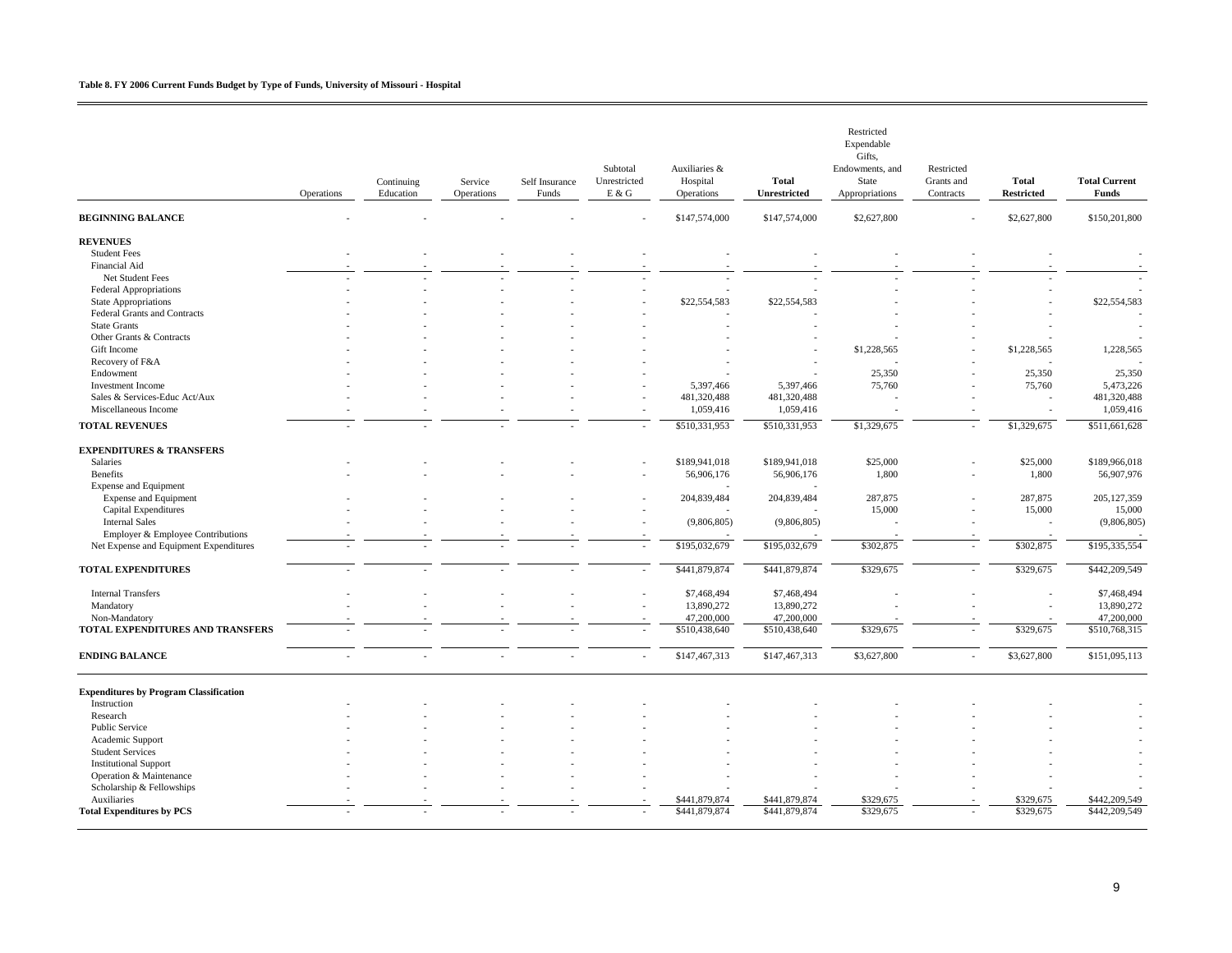|                                               | Operations    | Continuing<br>Education | Service<br>Operations | Self Insurance<br>Funds  | Subtotal<br>Unrestricted<br>E & G | Auxiliaries &<br>Hospital<br>Operations | <b>Total</b><br>Unrestricted | Restricted<br>Expendable Gifts,<br>Endowments, and<br>State<br>Appropriations | Restricted<br>Grants and<br>Contracts | <b>Total</b><br><b>Restricted</b> | <b>Total Current</b><br>Funds |
|-----------------------------------------------|---------------|-------------------------|-----------------------|--------------------------|-----------------------------------|-----------------------------------------|------------------------------|-------------------------------------------------------------------------------|---------------------------------------|-----------------------------------|-------------------------------|
| <b>BEGINNING BALANCE</b>                      | \$23,183,752  | $(\$85,148)$            | \$389,297             |                          | \$23,487,901                      | (S147, 747)                             | \$23,340,154                 | \$23,782,670                                                                  | \$350,000                             | \$24,132,670                      | \$47,472,824                  |
| <b>REVENUES</b>                               |               |                         |                       |                          |                                   |                                         |                              |                                                                               |                                       |                                   |                               |
| <b>Student Fees</b>                           | \$110,485,192 | \$6,196,370             | \$95,000              |                          | \$116,776,562                     | \$2,862,269                             | \$119,638,831                |                                                                               |                                       |                                   | \$119,638,831                 |
| Financial Aid                                 | (25,061,553)  | (7,900)                 |                       |                          | (25,069,453)                      | (32, 782)                               | (25, 102, 235)               | $(\$2, 214, 423)$                                                             | (\$7,660,000)                         | $(\$9,874,423)$                   | (34,976,658)                  |
| Net Student Fees                              | \$85,423,639  | \$6,188,470             | \$95,000              |                          | \$91,707,109                      | \$2,829,487                             | \$94,536,596                 | $(\$2,214,423)$                                                               | (\$7,660,000)                         | $(\$9,874,423)$                   | \$84,662,173                  |
| <b>Federal Appropriations</b>                 |               |                         |                       |                          |                                   |                                         |                              |                                                                               |                                       |                                   |                               |
| <b>State Appropriations</b>                   | 75,526,582    |                         |                       |                          | 75,526,582                        |                                         | 75,526,582                   |                                                                               |                                       |                                   | 75,526,582                    |
| Federal Grants and Contracts                  |               |                         |                       |                          |                                   |                                         |                              |                                                                               | 26,915,000                            | 26,915,000                        | 26,915,000                    |
| <b>State Grants</b>                           |               |                         |                       |                          |                                   |                                         |                              |                                                                               | 5,211,000                             | 5,211,000                         | 5,211,000                     |
| Other Grants & Contracts                      |               |                         |                       |                          |                                   |                                         |                              |                                                                               | 11,817,600                            | 11,817,600                        | 11,817,600                    |
| Gift Income                                   | 67,470        | 3,100                   |                       |                          | 70,570                            | 100                                     | 70,670                       | 8,962,562                                                                     | $\overline{\phantom{a}}$              | 8,962,562                         | 9,033,232                     |
| Recovery of F&A                               | 4,922,792     |                         |                       |                          | 4,922,792                         |                                         | 4,922,792                    |                                                                               |                                       |                                   | 4,922,792                     |
| Endowment                                     | 126,900       |                         |                       |                          | 126,900                           |                                         | 126,900                      | 5,838,031                                                                     |                                       | 5,838,031                         | 5,964,931                     |
| <b>Investment Income</b>                      | 225,000       |                         |                       |                          | 225,000                           |                                         | 225,000                      | 501,877                                                                       |                                       | 501,877                           | 726,877                       |
| Sales & Services-Educ Act/Aux                 | 22,155,044    | 19,000                  | 365,104               |                          | 22,539,148                        | 22,698,273                              | 45,237,421                   |                                                                               |                                       |                                   | 45,237,421                    |
| Miscellaneous Income                          | 2,996,281     | 73,300                  | 560,350               |                          | 3,629,931                         | 1,869,308                               | 5,499,239                    | 1,482,400                                                                     | (4,922,792)                           | (3,440,392)                       | 2,058,847                     |
| <b>TOTAL REVENUES</b>                         | \$191,443,708 | \$6,283,870             | \$1,020,454           |                          | \$198,748,032                     | \$27,397,168                            | \$226,145,200                | \$14,570,447                                                                  | \$31,360,808                          | \$45,931,255                      | \$272,076,455                 |
| <b>EXPENDITURES &amp; TRANSFERS</b>           |               |                         |                       |                          |                                   |                                         |                              |                                                                               |                                       |                                   |                               |
| Salaries                                      | \$116,641,468 | \$2,104,546             | \$4,412,328           |                          | \$123,158,342                     | \$9,267,485                             | \$132,425,827                | \$5,581,116                                                                   | \$15,053,000                          | \$20,634,116                      | \$153,059,943                 |
| <b>Benefits</b>                               | 28,930,955    | 406,048                 | 1,295,432             |                          | 30,632,435                        | 2,721,523                               | 33, 353, 958                 | 1,384,064                                                                     | 2,998,000                             | 4,382,064                         | 37,736,022                    |
| <b>Expense and Equipment</b>                  |               |                         |                       |                          |                                   |                                         |                              |                                                                               |                                       |                                   |                               |
| <b>Expense and Equipment</b>                  | 35,912,881    | 1,324,169               | 4,545,097             |                          | 41,782,147                        | 13,379,131                              | 55,161,278                   | 5,263,052                                                                     | 12,373,708                            | 17,636,760                        | 72,798,038                    |
| <b>Capital Expenditures</b>                   | 7,062,107     | 7,880                   | 390,000               |                          | 7,459,987                         | 196,129                                 | 7,656,116                    | 1,154,900                                                                     | 1,303,600                             | 2,458,500                         | 10,114,616                    |
| <b>Internal Sales</b>                         | (664, 850)    | 18,000                  | (9,094,528)           |                          | (9,741,378)                       | (318, 732)                              | (10,060,110)                 |                                                                               |                                       |                                   | (10,060,110)                  |
| Employer & Employee Contributions             |               |                         |                       |                          |                                   |                                         |                              |                                                                               |                                       |                                   |                               |
| Net Expense and Equipment Expenditures        | \$42,310,138  | \$1,350,049             | ( \$4,159,431)        | $\sim$                   | \$39,500,756                      | \$13,256,528                            | \$52,757,284                 | \$6,417,952                                                                   | \$13,677,308                          | \$20,095,260                      | \$72,852,544                  |
| <b>TOTAL EXPENDITURES</b>                     | \$187,882,561 | \$3,860,643             | \$1,548,329           |                          | \$193,291,533                     | \$25,245,536                            | \$218,537,069                | \$13,383,132                                                                  | \$31,728,308                          | \$45,111,440                      | \$263,648,509                 |
|                                               |               |                         |                       |                          |                                   |                                         |                              |                                                                               |                                       |                                   |                               |
| <b>Internal Transfers</b>                     | \$2,830,430   | \$724,800               | $(\$57,647)$          |                          | \$3,497,583                       | (S1, 945, 710)                          | \$1,551,873                  | \$10,600                                                                      | $(\$367,500)$                         | $(\$356,900)$                     | \$1,194,973                   |
| Mandatory                                     | 600,000       |                         |                       |                          | 600,000                           | 2,629,450                               | 3,229,450                    | (12,750)                                                                      |                                       | (12,750)                          | 3,216,700                     |
| Non-Mandatory                                 | 5,700         | 46,000                  | 45,280                |                          | 96,980                            | 187,932                                 | 284,912                      | (54, 020)                                                                     |                                       | (54,020)                          | 230,892                       |
| TOTAL EXPENDITURES AND TRANSFERS              | \$191,318,691 | \$4,631,443             | \$1,535,962           |                          | \$197,486,096                     | \$26,117,208                            | \$223,603,304                | \$13,326,962                                                                  | \$31,360,808                          | \$44,687,770                      | \$268,291,074                 |
| <b>ENDING BALANCE</b>                         | \$23,308,769  | \$1,567,279             | (\$126,211)           |                          | \$24,749,837                      | \$1,132,213                             | \$25,882,050                 | \$25,026,155                                                                  | \$350,000                             | \$25,376,155                      | \$51,258,205                  |
| <b>Expenditures by Program Classification</b> |               |                         |                       |                          |                                   |                                         |                              |                                                                               |                                       |                                   |                               |
| Instruction                                   | \$106,994,658 | \$3,860,643             | \$320,524             |                          | \$111,175,825                     | \$21,600                                | \$111,197,425                | \$5,637,525                                                                   | \$3,809,110                           | \$9,446,635                       | \$120,644,060                 |
| Research                                      | 4,118,720     |                         |                       |                          | 4,118,720                         | 39,706                                  | 4,158,426                    | 299,553                                                                       | 13,254,475                            | 13,554,028                        | 17,712,454                    |
| <b>Public Service</b>                         | 2,763,313     |                         | 24,636                |                          | 2,787,949                         | 1,105,855                               | 3,893,804                    | 2,671,244                                                                     | 8,642,115                             | 11,313,359                        | 15,207,163                    |
| Academic Support                              | 24,279,983    |                         | 74,500                |                          | 24,354,483                        | 5,956,500                               | 30,310,983                   | 1,405,440                                                                     |                                       | 1,405,440                         | 31,716,423                    |
| <b>Student Services</b>                       | 10,325,590    |                         |                       |                          | 10,325,590                        | 887,394                                 | 11,212,984                   | 824,550                                                                       |                                       | 824,550                           | 12,037,534                    |
| <b>Institutional Support</b>                  | 21,713,841    |                         | 976,919               |                          | 22,690,760                        | 513,200                                 | 23,203,960                   | 2,251,657                                                                     |                                       | 2,251,657                         | 25,455,617                    |
| Operation & Maintenance                       | 17,596,456    |                         | 151,750               | $\overline{\phantom{a}}$ | 17,748,206                        |                                         | 17,748,206                   | 55,000                                                                        |                                       | 55,000                            | 17,803,206                    |
| Scholarship & Fellowships                     | 90,000        |                         |                       |                          | 90,000                            |                                         | 90,000                       | 238,163                                                                       | 6,022,608                             | 6,260,771                         | 6,350,771                     |
| Auxiliaries                                   |               |                         |                       |                          |                                   | 16,721,281                              | 16,721,281                   |                                                                               |                                       |                                   | 16,721,281                    |
| <b>Total Expenditures by PCS</b>              | \$187,882,561 | \$3,860,643             | \$1,548,329           |                          | \$193,291,533                     | \$25,245,536                            | \$218,537,069                | \$13,383,132                                                                  | \$31,728,308                          | \$45,111,440                      | \$263,648,509                 |
|                                               |               |                         |                       |                          |                                   |                                         |                              |                                                                               |                                       |                                   |                               |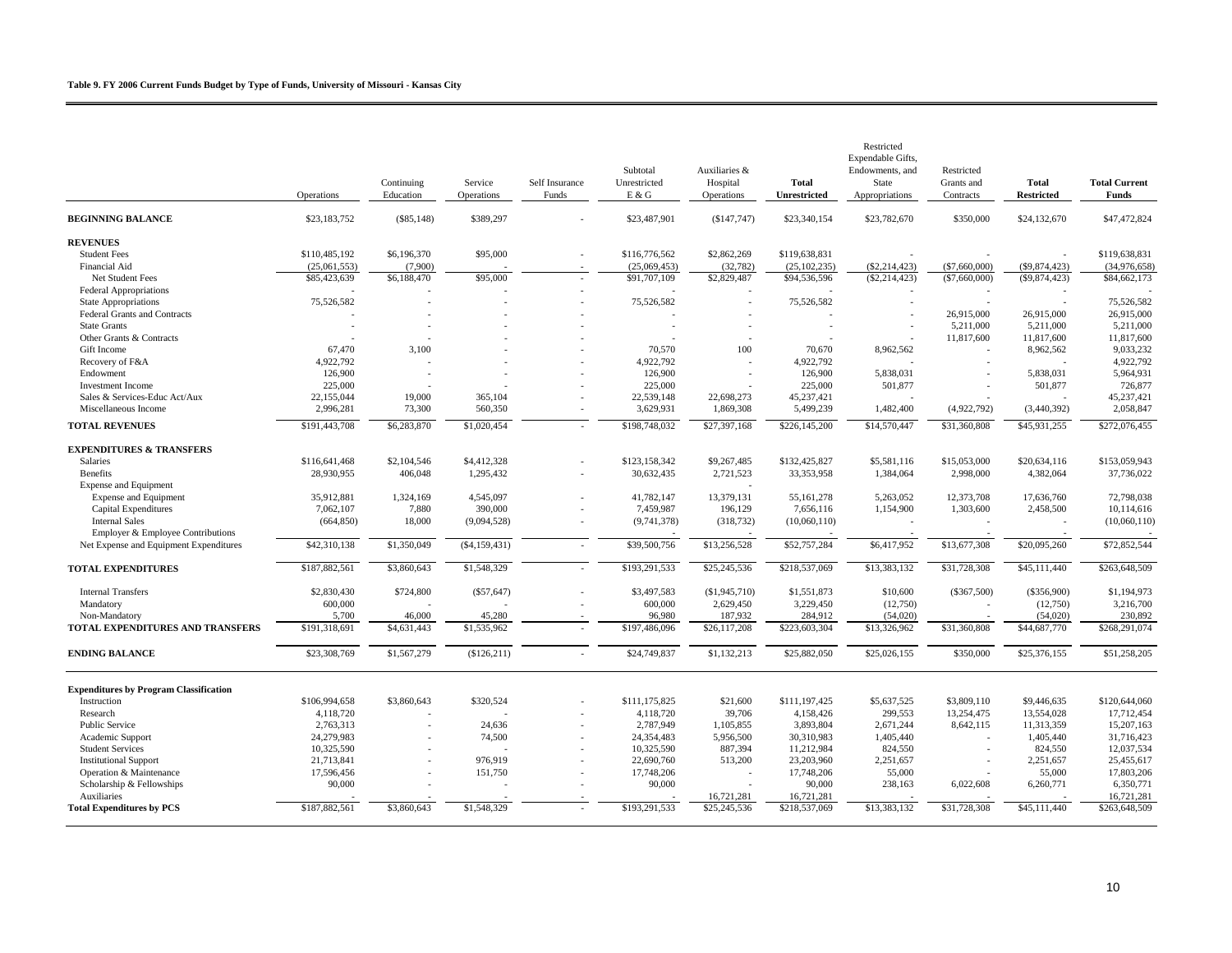|                                               | Operations      | Continuing<br>Education | Service<br>Operations | Self Insurance<br>Funds | Subtotal<br>Unrestricted<br>E & G | Auxiliaries &<br>Hospital<br>Operations | <b>Total</b><br><b>Unrestricted</b> | Restricted<br>Expendable Gifts,<br>Endowments, and<br>State<br>Appropriations | Restricted<br>Grants and<br>Contracts | <b>Total</b><br><b>Restricted</b> | <b>Total Current</b><br><b>Funds</b> |
|-----------------------------------------------|-----------------|-------------------------|-----------------------|-------------------------|-----------------------------------|-----------------------------------------|-------------------------------------|-------------------------------------------------------------------------------|---------------------------------------|-----------------------------------|--------------------------------------|
| <b>BEGINNING BALANCE</b>                      | \$14,116,070    | \$561,903               | \$550,722             |                         | \$15,228,695                      | \$1,999,398                             | \$17,228,093                        | \$11,588,338                                                                  | \$1,200,000                           | \$12,788,338                      | \$30,016,431                         |
| <b>REVENUES</b>                               |                 |                         |                       |                         |                                   |                                         |                                     |                                                                               |                                       |                                   |                                      |
| <b>Student Fees</b>                           | \$44,530,069    | \$4,191,985             |                       |                         | \$48,722,054                      | \$1,996,033                             | \$50,718,087                        |                                                                               |                                       |                                   | \$50,718,087                         |
| Financial Aid                                 | (14,711,954)    |                         |                       |                         | (14, 711, 954)                    | (752, 917)                              | (15, 464, 871)                      | $(\$2,702,739)$                                                               | (\$4,500,000)                         | (S7, 202, 739)                    | (22,667,610)                         |
| Net Student Fees                              | \$29,818,115    | \$4,191,985             |                       |                         | \$34,010,100                      | \$1,243,116                             | \$35,253,216                        | $($ \$2,702,739)                                                              | ( \$4,500,000)                        | (S7, 202, 739)                    | \$28,050,477                         |
| <b>Federal Appropriations</b>                 |                 |                         |                       |                         |                                   |                                         |                                     |                                                                               |                                       |                                   |                                      |
| <b>State Appropriations</b>                   | 45,130,412      |                         |                       |                         | 45,130,412                        |                                         | 45,130,412                          |                                                                               |                                       |                                   | 45,130,412                           |
| <b>Federal Grants and Contracts</b>           |                 |                         |                       |                         |                                   |                                         |                                     |                                                                               | 25,200,000                            | 25,200,000                        | 25,200,000                           |
| <b>State Grants</b>                           |                 |                         |                       |                         |                                   |                                         |                                     |                                                                               | 1,500,000                             | 1,500,000                         | 1,500,000                            |
| Other Grants & Contracts                      |                 |                         |                       |                         |                                   |                                         |                                     |                                                                               | 12,400,000                            | 12,400,000                        | 12,400,000                           |
| Gift Income                                   | 156,500         |                         |                       |                         | 156,500                           |                                         | 156,500                             | 3.003.966                                                                     |                                       | 3,003,966                         | 3,160,466                            |
| Recovery of F&A                               | 6,900,000       |                         |                       |                         | 6,900,000                         |                                         | 6,900,000                           |                                                                               |                                       |                                   | 6,900,000                            |
| Endowment                                     | 29,925          |                         |                       |                         | 29,925                            |                                         | 29,925                              | 3,142,475                                                                     |                                       | 3,142,475                         | 3,172,400                            |
| <b>Investment Income</b>                      | 133,250         |                         |                       |                         | 133,250                           | 44,200                                  | 177,450                             | 124,303                                                                       |                                       | 124,303                           | 301,753                              |
| Sales & Services-Educ Act/Aux                 | 244,700         | 7,000                   |                       |                         | 251,700                           | 9,138,807                               | 9,390,507                           |                                                                               |                                       |                                   | 9,390,507                            |
| Miscellaneous Income                          | 1,018,343       | (25,047)                | \$40,000              |                         | 1,033,296                         | 302,000                                 | 1,335,296                           | 192,560                                                                       | (6,900,000)                           | (6,707,440)                       | (5,372,144)                          |
| <b>TOTAL REVENUES</b>                         | \$83,431,245    | \$4,173,938             | \$40,000              |                         | \$87,645,183                      | \$10,728,123                            | \$98,373,306                        | \$3,760,566                                                                   | \$27,700,000                          | \$31,460,566                      | \$129,833,871                        |
| <b>EXPENDITURES &amp; TRANSFERS</b>           |                 |                         |                       |                         |                                   |                                         |                                     |                                                                               |                                       |                                   |                                      |
| Salaries                                      | \$53,568,332    | \$745,150               | \$1,139,869           |                         | \$55,453,351                      | \$1,517,827                             | \$56,971,178                        | \$1,765,004                                                                   | \$14,300,000                          | \$16,065,004                      | \$73,036,182                         |
| Benefits                                      | 14,402,425      | 153,280                 | 318,746               |                         | 14,874,451                        | 315,128                                 | 15,189,579                          | 237,178                                                                       | 2,100,000                             | 2,337,178                         | 17,526,757                           |
| Expense and Equipment                         |                 |                         |                       |                         |                                   |                                         |                                     |                                                                               |                                       |                                   |                                      |
| Expense and Equipment                         | 16,945,814      | 704.823                 | 4,627,413             |                         | 22.278.049                        | 5,396,050                               | 27.674.099                          | 2,018,629                                                                     | 8,737,000                             | 10,755,629                        | 38,429,728                           |
| Capital Expenditures                          | 2,532,113       | 41,000                  | 50,000                |                         | 2,623,113                         | 140,000                                 | 2,763,113                           | 396,818                                                                       | 2,000,000                             | 2,396,818                         | 5,159,930                            |
| <b>Internal Sales</b>                         | (547, 368)      |                         | (6,084,999)           |                         | (6,632,367)                       | (275, 150)                              | (6,907,517)                         | (5,200)                                                                       |                                       | (5,200)                           | (6,912,717)                          |
| Employer & Employee Contributions             |                 |                         |                       |                         |                                   |                                         |                                     |                                                                               |                                       |                                   |                                      |
| Net Expense and Equipment Expenditures        | \$18,930,559    | \$745,823               | (\$1,407,586)         |                         | \$18,268,795                      | \$5,260,900                             | \$23,529,695                        | \$2,410,247                                                                   | \$10,737,000                          | \$13,147,247                      | \$36,676,942                         |
|                                               |                 |                         |                       |                         |                                   |                                         |                                     |                                                                               |                                       |                                   |                                      |
| <b>TOTAL EXPENDITURES</b>                     | \$86,901,316    | \$1,644,253             | \$51,029              | ÷,                      | \$88,596,598                      | \$7,093,855                             | \$95,690,453                        | \$4,412,428                                                                   | \$27,137,000                          | \$31,549,428                      | \$127,239,881                        |
| <b>Internal Transfers</b>                     | $(\$2,205,770)$ | \$1,993,050             |                       |                         | $(\$212,720)$                     | (\$125,573)                             | $($ \$338,293)                      | $\overline{\phantom{a}}$                                                      | \$563,000                             | \$563,000                         | \$224,707                            |
| Mandatory                                     | 179,212         |                         |                       |                         | 179,212                           | 2,002,535                               | 2,181,747                           | (S134, 558)                                                                   |                                       | (134, 558)                        | 2,047,189                            |
| Non-Mandatory                                 | 254,877         | 200,000                 | \$13,790              |                         | 468,667                           | 1,103,468                               | 1,572,135                           | (22,800)                                                                      |                                       | (22,800)                          | 1,549,335                            |
| TOTAL EXPENDITURES AND TRANSFERS              | \$85,129,635    | \$3,837,303             | \$64,819              |                         | \$89,031,756                      | \$10,074,285                            | \$99,106,041                        | \$4,255,070                                                                   | \$27,700,000                          | \$31,955,070                      | \$131,061,112                        |
| <b>ENDING BALANCE</b>                         | \$12,417,681    | \$898,538               | \$525,903             | ٠                       | \$13,842,121                      | \$2,653,236                             | \$16,495,357                        | \$11,093,833                                                                  | \$1,200,000                           | \$12,293,833                      | \$28,789,190                         |
| <b>Expenditures by Program Classification</b> |                 |                         |                       |                         |                                   |                                         |                                     |                                                                               |                                       |                                   |                                      |
| Instruction                                   | \$45,618,432    | \$1,636,723             |                       |                         | \$47,255,155                      |                                         | \$47,255,155                        | \$2,280,814                                                                   | \$1,933,553                           | \$4,214,367                       | \$51,469,522                         |
| Research                                      | 4,846,389       |                         |                       |                         | 4,846,389                         |                                         | 4,846,389                           | 968,908                                                                       | 22,303,259                            | 23,272,168                        | 28,118,557                           |
| <b>Public Service</b>                         | 701,048         | 7,530                   |                       |                         | 708,578                           | ÷                                       | 708,578                             | 203,747                                                                       | 253,917                               | 457,663                           | 1,166,242                            |
| Academic Support                              | 7,032,997       |                         | (\$3,000)             |                         | 7,029,997                         |                                         | 7,029,997                           | 187,006                                                                       | 23,536                                | 210,542                           | 7,240,539                            |
| <b>Student Services</b>                       | 10,149,755      |                         |                       |                         | 10,149,755                        | \$550                                   | 10.150.305                          | 335,063                                                                       | 22,995                                | 358,058                           | 10,508,363                           |
| <b>Institutional Support</b>                  | 8,674,477       |                         | 32,204                |                         | 8,706,681                         | ٠                                       | 8,706,681                           | 228,443                                                                       | 9,366                                 | 237,809                           | 8,944,490                            |
| Operation & Maintenance                       | 9,857,604       |                         | 21,825                |                         | 9,879,429                         | $\overline{\phantom{a}}$                | 9,879,429                           |                                                                               |                                       |                                   | 9,879,429                            |
| Scholarship & Fellowships                     | 20,613          |                         |                       |                         | 20,613                            |                                         | 20,613                              | 208,446                                                                       | 2,590,375                             | 2,798,821                         | 2,819,434                            |
| Auxiliaries                                   |                 |                         |                       |                         |                                   | 7,093,305                               | 7,093,305                           |                                                                               |                                       |                                   | 7,093,305                            |
| <b>Total Expenditures by PCS</b>              | \$86,901,316    | \$1,644,253             | \$51,029              |                         | \$88,596,598                      | \$7,093,855                             | \$95,690,453                        | \$4,412,428                                                                   | \$27,137,000                          | \$31,549,428                      | \$127,239,881                        |
|                                               |                 |                         |                       |                         |                                   |                                         |                                     |                                                                               |                                       |                                   |                                      |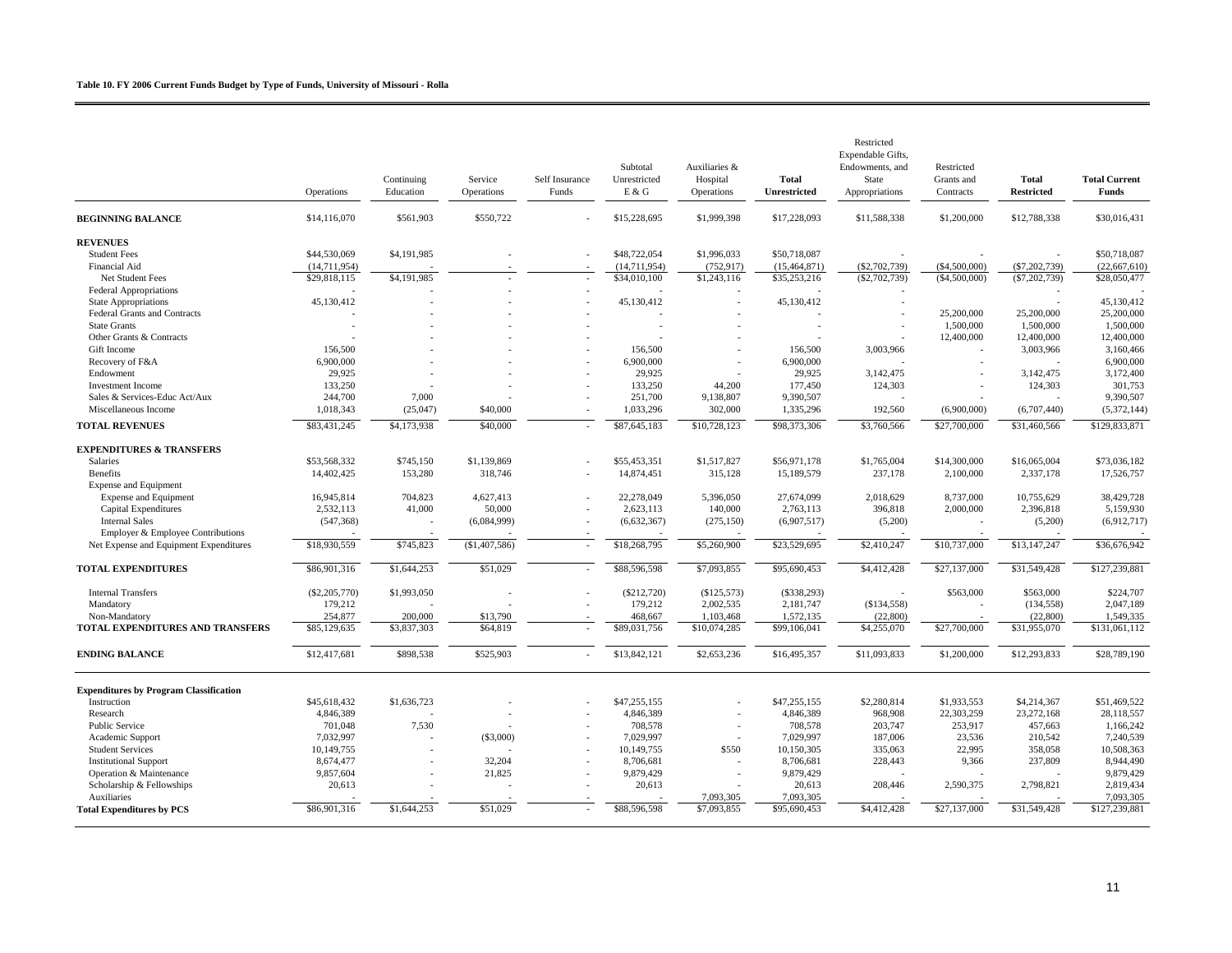|                                               | Operations    | Continuing<br>Education          | Service<br>Operations | Self Insurance<br>Funds  | Subtotal<br>Unrestricted<br>E & G | Auxiliaries &<br>Hospital<br>Operations | <b>Total</b><br><b>Unrestricted</b> | Restricted<br>Expendable Gifts.<br>Endowments, and<br>State<br>Appropriations | Restricted<br>Grants and<br>Contracts | <b>Total</b><br><b>Restricted</b> | <b>Total Current</b><br><b>Funds</b> |
|-----------------------------------------------|---------------|----------------------------------|-----------------------|--------------------------|-----------------------------------|-----------------------------------------|-------------------------------------|-------------------------------------------------------------------------------|---------------------------------------|-----------------------------------|--------------------------------------|
| <b>BEGINNING BALANCE</b>                      | \$14,256,895  | \$1,608,055                      | \$40,226              |                          | \$15,905,176                      | (\$1,855,375)                           | \$14,049,801                        | \$7,513,473                                                                   |                                       | \$7,513,473                       | \$21,563,273                         |
| <b>REVENUES</b>                               |               |                                  |                       |                          |                                   |                                         |                                     |                                                                               |                                       |                                   |                                      |
| <b>Student Fees</b>                           | \$72,020,567  | \$6,685,455                      |                       |                          | \$78,706,022                      | \$6,644,680                             | \$85,350,702                        |                                                                               |                                       |                                   | \$85,350,702                         |
| Financial Aid                                 | (11,084,568)  | (217, 416)                       |                       |                          | (11,301,984)                      | (639, 500)                              | (11, 941, 484)                      | (\$853,024)                                                                   | $(\$9,000,000)$                       | (\$9,853,024)                     | (21, 794, 508)                       |
| Net Student Fees                              | \$60,935,999  | \$6,468,039                      |                       |                          | \$67,404,038                      | \$6,005,180                             | \$73,409,218                        | (\$853,024)                                                                   | $($ \$9,000,000)                      | (\$9,853,024)                     | \$63,556,194                         |
| <b>Federal Appropriations</b>                 |               |                                  |                       |                          |                                   |                                         |                                     |                                                                               |                                       |                                   |                                      |
| <b>State Appropriations</b>                   | 49,949,023    |                                  |                       |                          | 49,949,023                        |                                         | 49,949,023                          |                                                                               |                                       |                                   | 49.949.023                           |
| Federal Grants and Contracts                  |               |                                  |                       |                          |                                   |                                         |                                     |                                                                               | 17,325,000                            | 17,325,000                        | 17,325,000                           |
| <b>State Grants</b>                           |               |                                  |                       |                          |                                   |                                         |                                     |                                                                               | 4,000,000                             | 4,000,000                         | 4,000,000                            |
| Other Grants & Contracts                      |               |                                  |                       |                          |                                   |                                         |                                     |                                                                               | 4,500,000                             | 4,500,000                         | 4,500,000                            |
| Gift Income                                   | 20,600        |                                  |                       |                          | 20,600                            | 350                                     | 20,950                              | 6,009,843                                                                     |                                       | 6,009,843                         | 6,030,793                            |
| Recovery of F&A                               | 2,000,000     |                                  |                       |                          | 2,000,000                         |                                         | 2,000,000                           |                                                                               |                                       |                                   | 2,000,000                            |
| Endowment                                     |               |                                  |                       |                          | ÷,                                |                                         |                                     | 2,252,474                                                                     |                                       | 2,252,474                         | 2,252,474                            |
|                                               | 507           |                                  |                       |                          | 507                               |                                         | 507                                 |                                                                               |                                       |                                   |                                      |
| <b>Investment Income</b>                      |               |                                  |                       |                          |                                   |                                         |                                     | 28,596                                                                        |                                       | 28,596                            | 29,103                               |
| Sales & Services-Educ Act/Aux                 | 563,100       | 22,200                           | \$20,000              |                          | 605,300                           | 17,384,426                              | 17,989,726                          |                                                                               |                                       |                                   | 17,989,726                           |
| Miscellaneous Income                          | 1,364,821     | 115,485                          | 263,930               |                          | 1,744,236                         | (13,292)                                | 1,730,944                           | 148,695                                                                       | (2,000,000)                           | (1,851,305)                       | (120, 361)                           |
| <b>TOTAL REVENUES</b>                         | \$114,834,050 | \$6,605,724                      | \$283,930             |                          | \$121,723,704                     | \$23,376,664                            | \$145,100,368                       | \$7,586,584                                                                   | \$14,825,000                          | \$22,411,584                      | \$167,511,952                        |
| <b>EXPENDITURES &amp; TRANSFERS</b>           |               |                                  |                       |                          |                                   |                                         |                                     |                                                                               |                                       |                                   |                                      |
| <b>Salaries</b>                               | \$70,059,279  | \$3,089,519                      | \$3,681,547           |                          | \$76,830,345                      | \$3,600,988                             | \$80,431,333                        | \$2,442,496                                                                   | \$8,000,000                           | \$10,442,496                      | \$90,873,829                         |
| <b>Benefits</b>                               | 18,042,364    | 770,197                          | 1,060,201             |                          | 19,872,762                        | 887,778                                 | 20,760,540                          | 488,764                                                                       | 2,000,000                             | 2,488,764                         | 23,249,304                           |
| <b>Expense and Equipment</b>                  |               |                                  |                       |                          |                                   |                                         |                                     |                                                                               |                                       |                                   |                                      |
| Expense and Equipment                         | 25,418,577    | 2,263,879                        | 4,043,206             |                          | 31,725,662                        | 14,877,400                              | 46,603,062                          | 2,982,518                                                                     | 4,299,660                             | 7,282,178                         | 53,885,240                           |
| Capital Expenditures                          | 2,556,262     | 6,000                            | 86,000                |                          | 2,648,262                         | 27,983                                  | 2,676,245                           | 433,363                                                                       |                                       | 433,363                           | 3,109,608                            |
| <b>Internal Sales</b>                         | (573, 914)    | (61,908)                         | (8,953,088)           |                          | (9,588,910)                       | (620, 513)                              | (10,209,423)                        | $\overline{a}$                                                                |                                       |                                   | (10, 209, 423)                       |
| Employer & Employee Contributions             |               |                                  |                       |                          |                                   |                                         |                                     |                                                                               |                                       |                                   |                                      |
| Net Expense and Equipment Expenditures        | \$27,400,925  | \$2,207,971                      | (\$4,823,882)         |                          | \$24,785,014                      | \$14,284,870                            | \$39,069,884                        | \$3,415,881                                                                   | \$4,299,660                           | \$7,715,541                       | \$46,785,425                         |
| <b>TOTAL EXPENDITURES</b>                     | \$115,502,568 | \$6,067,687                      | (\$82,134)            |                          | \$121,488,121                     | \$18,773,636                            | \$140,261,757                       | \$6,347,141                                                                   | \$14,299,660                          | \$20,646,801                      | \$160,908,558                        |
| <b>Internal Transfers</b>                     | \$214,640     | \$386,140                        | \$562,163             |                          | \$1,162,943                       | (\$358,498)                             | \$804,445                           |                                                                               | (\$129,660)                           | (\$129,660)                       | \$674,785                            |
| Mandatory                                     | 84,989        |                                  |                       |                          | 84,989                            | 3,837,272                               | 3,922,261                           |                                                                               |                                       |                                   | 3,922,261                            |
| Non-Mandatory                                 | 1.002.259     |                                  | 315,952               |                          | 1,318,211                         | 1,425,578                               | 2,743,789                           | \$46,486                                                                      |                                       | 46,486                            | 2,790,275                            |
| TOTAL EXPENDITURES AND TRANSFERS              | \$116,804,456 | \$6,453,827                      | \$795,981             |                          | \$124,054,264                     | \$23,677,988                            | \$147,732,252                       | \$6,393,627                                                                   | \$14,170,000                          | \$20,563,627                      | \$168,295,879                        |
| <b>ENDING BALANCE</b>                         | \$12,286,489  | \$1,759,952                      | ( \$471, 825)         | $\overline{\phantom{a}}$ | \$13,574,616                      | (\$2,156,699)                           | \$11,417,916                        | \$8,706,429                                                                   | \$655,000                             | \$9,361,429                       | \$20,779,346                         |
|                                               |               |                                  |                       |                          |                                   |                                         |                                     |                                                                               |                                       |                                   |                                      |
| <b>Expenditures by Program Classification</b> |               | Dan Liu:                         |                       |                          |                                   |                                         |                                     |                                                                               |                                       |                                   |                                      |
| Instruction                                   | \$61,061,583  | \$5,832,41 Add 1 due to rounding |                       |                          | \$66,895,556                      |                                         | \$66,895,556                        | \$2,656,729                                                                   | \$1,732,490                           | \$4,389,219                       | \$71,284,775                         |
| Research                                      | 2,551,017     |                                  |                       |                          | 2,551,017                         |                                         | 2,551,017                           | 227,908                                                                       | 3,048,201                             | 3,276,109                         | 5,827,126                            |
| <b>Public Service</b>                         | 4,307,393     | 39,525                           |                       |                          | 4,346,918                         | $\overline{\phantom{a}}$                | 4,346,918                           | 2,305,349                                                                     | 3,987,201                             | 6,292,550                         | 10,639,468                           |
| Academic Support                              | 18.394.118    | 195,689                          | (1,001)               |                          | 18,588,806                        |                                         | 18,588,806                          | 988,756                                                                       |                                       | 988,756                           | 19,577,562                           |
| <b>Student Services</b>                       | 7,624,261     |                                  |                       |                          | 7,624,261                         |                                         | 7,624,261                           | 27,184                                                                        |                                       | 27,184                            | 7,651,445                            |
| <b>Institutional Support</b>                  | 12,033,955    |                                  | (82, 633)             |                          | 11,951,322                        | \$276,500                               | 12,227,822                          | 90,687                                                                        |                                       | 90,687                            | 12,318,509                           |
| Operation & Maintenance                       | 9,222,824     |                                  |                       |                          | 9,222,824                         |                                         | 9,222,824                           | 1,520                                                                         |                                       | 1,520                             | 9,224,344                            |
| Scholarship & Fellowships                     | 307,417       |                                  |                       |                          | 307,417                           |                                         | 307,417                             | 49,007                                                                        | 5,531,769                             | 5,580,776                         | 5,888,193                            |
| Auxiliaries                                   |               |                                  |                       |                          |                                   | 18,497,136                              | 18,497,136                          |                                                                               |                                       |                                   | 18,497,136                           |
| <b>Total Expenditures by PCS</b>              | \$115,502,568 | \$6,067,687                      | ( \$82, 134)          |                          | \$121,488,121                     | \$18,773,636                            | \$140,261,757                       | \$6,347,141                                                                   | \$14,299,660                          | \$20,646,801                      | \$160,908,558                        |
|                                               |               |                                  |                       |                          |                                   |                                         |                                     |                                                                               |                                       |                                   |                                      |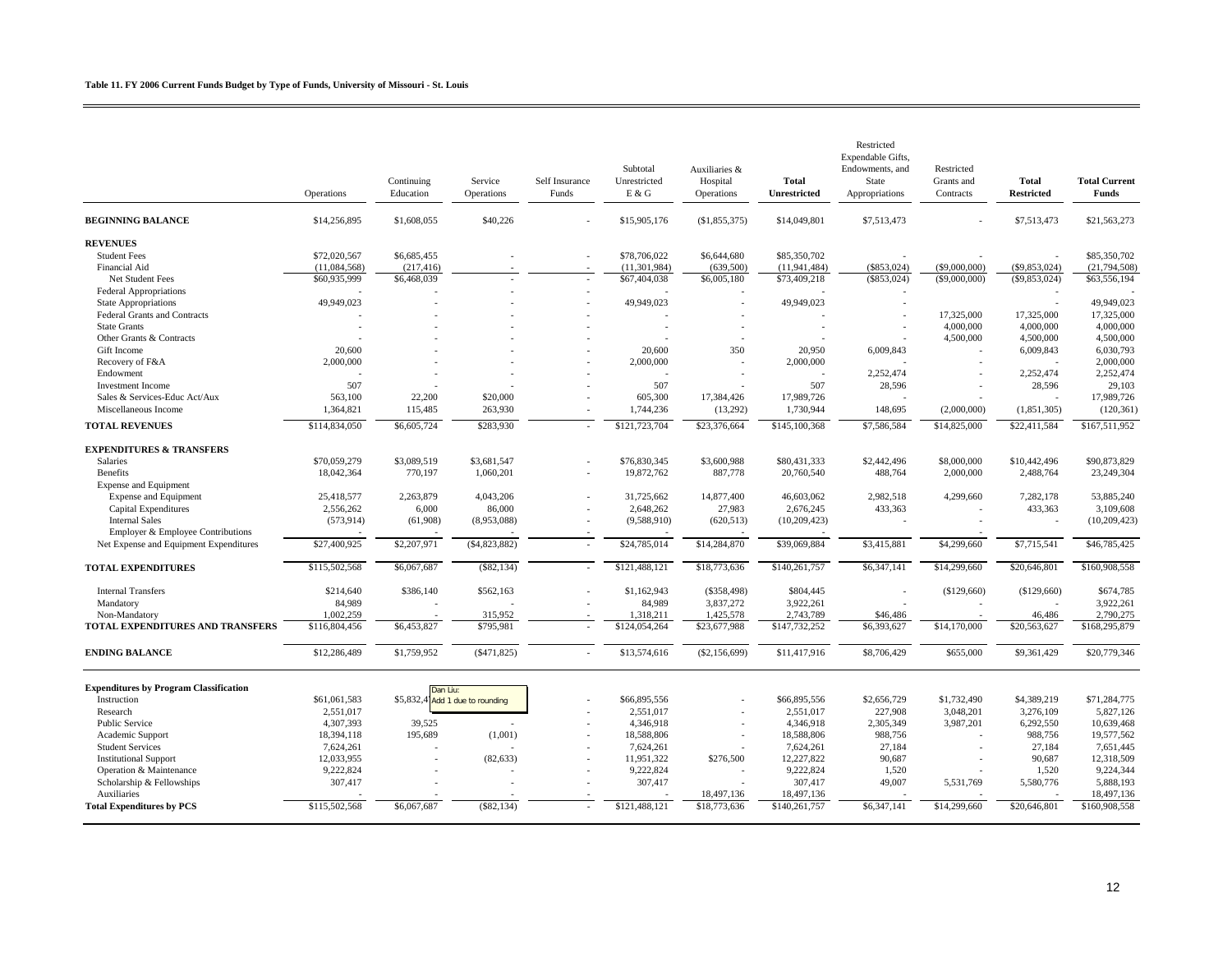#### **Table 12. FY 2006 Current Funds Budget by Type of Funds, University of Missouri - System Administration**

|                                               | Operations      | Continuing<br>Education  | Service<br>Operations | Self Insurance<br>Funds  | Subtotal<br>Unrestricted<br>E & G | Auxiliaries &<br>Hospital<br>Operations | <b>Total</b><br><b>Unrestricted</b> | Restricted<br>Expendable Gifts,<br>Endowments, and<br>State<br>Appropriations | Restricted<br>Grants and<br>Contracts | <b>Total</b><br><b>Restricted</b> | <b>Total Current</b><br>Funds |
|-----------------------------------------------|-----------------|--------------------------|-----------------------|--------------------------|-----------------------------------|-----------------------------------------|-------------------------------------|-------------------------------------------------------------------------------|---------------------------------------|-----------------------------------|-------------------------------|
| <b>BEGINNING BALANCE</b>                      | \$19,017,248    |                          | \$812,110             |                          | \$19,829,358                      | \$2,766                                 | \$19,832,124                        | \$1,374,983                                                                   |                                       | \$1,374,983                       | \$21,207,107                  |
| <b>REVENUES:</b>                              |                 |                          |                       |                          |                                   |                                         |                                     |                                                                               |                                       |                                   |                               |
| <b>Student Fees</b>                           |                 |                          |                       |                          |                                   |                                         |                                     |                                                                               |                                       |                                   |                               |
| Financial Aid                                 |                 |                          |                       |                          |                                   |                                         |                                     |                                                                               |                                       |                                   |                               |
| Net Student Fees                              |                 |                          |                       |                          |                                   |                                         |                                     |                                                                               |                                       |                                   |                               |
| <b>Federal Appropriations</b>                 |                 |                          |                       |                          |                                   |                                         |                                     |                                                                               |                                       |                                   |                               |
| <b>State Appropriations</b>                   | \$16,559,234    |                          |                       |                          | \$16,559,234                      |                                         | \$16,559,234                        | \$10,236,489                                                                  |                                       | \$10,236,489                      | \$26,795,723                  |
| Federal Grants and Contracts                  |                 |                          |                       |                          |                                   |                                         |                                     |                                                                               |                                       |                                   |                               |
| <b>State Grants</b>                           |                 |                          |                       |                          |                                   |                                         | ÷                                   |                                                                               | \$3,000,000                           | 3,000,000                         | 3,000,000                     |
| Other Grants & Contracts                      |                 |                          |                       |                          |                                   |                                         |                                     |                                                                               |                                       |                                   |                               |
| Gift Income                                   | 200             |                          |                       |                          | 200                               |                                         | 200                                 | 306,785                                                                       |                                       | 306,785                           | 306,985                       |
| Recovery of F&A                               | 160,773         |                          |                       |                          | 160,773                           |                                         | 160,773                             |                                                                               |                                       |                                   | 160,773                       |
| Endowment                                     | 257,500         |                          |                       |                          | 257,500                           |                                         | 257,500                             | 59,980                                                                        |                                       | 59,980                            | 317,480                       |
| <b>Investment Income</b>                      | 8,805,000       |                          |                       |                          | 8,805,000                         |                                         | 8,805,000                           | 50,068                                                                        |                                       | 50,068                            | 8,855,068                     |
| Sales & Services-Educ Act/Aux                 | 745,998         |                          |                       |                          | 745,998                           |                                         | 745,998                             |                                                                               |                                       |                                   | 745,998                       |
| Miscellaneous Income                          | 13,323,788      | ÷                        | \$394,400             |                          | 13,718,188                        | \$1,514,804                             | 15,232,992                          | 139,300                                                                       | (160, 800)                            | (21,500)                          | 15,211,492                    |
| <b>TOTAL REVENUES</b>                         | \$39,852,493    |                          | \$394,400             |                          | \$40,246,893                      | \$1,514,804                             | \$41,761,697                        | \$10,792,622                                                                  | \$2,839,200                           | \$13,631,822                      | \$55,393,519                  |
| <b>EXPENDITURES &amp; TRANSFERS</b>           |                 |                          |                       |                          |                                   |                                         |                                     |                                                                               |                                       |                                   |                               |
| <b>Salaries</b>                               | \$24,998,529    |                          |                       |                          | \$24,998,529                      | \$959,675                               | \$25,958,204                        | \$57,500                                                                      | \$33,000                              | \$90,500                          | \$26,048,704                  |
| <b>Benefits</b>                               | 7,244,325       |                          |                       |                          | 7,244,325                         | 282,337                                 | 7,526,662                           | 10,000                                                                        | 9,000                                 | 19,000                            | 7,545,662                     |
| <b>Expense and Equipment</b>                  |                 |                          |                       |                          |                                   |                                         |                                     |                                                                               |                                       |                                   |                               |
| <b>Expense and Equipment</b>                  | 20,347,919      |                          | \$231,940             |                          | 20,579,859                        | 918,263                                 | 21,498,122                          | 10,061,139                                                                    | 2,797,200                             | 12,858,339                        | 34,356,461                    |
| Capital Expenditures                          | 246,275         |                          | 1,027,500             |                          | 1,273,775                         |                                         | 1,273,775                           | 314,500                                                                       |                                       | 314,500                           | 1,588,275                     |
| <b>Internal Sales</b>                         | (3,525,420)     |                          | (224, 500)            |                          | (3,749,920)                       |                                         | (3,749,920)                         |                                                                               |                                       | ÷                                 | (3,749,920)                   |
| Employer & Employee Contributions             |                 |                          |                       |                          |                                   |                                         |                                     |                                                                               |                                       |                                   |                               |
| Net Expense and Equipment Expenditures        | \$17,068,774    | $\overline{a}$           | \$1,034,940           |                          | \$18,103,714                      | \$918,263                               | \$19,021,977                        | \$10,375,639                                                                  | \$2,797,200                           | \$13,172,839                      | \$32,194,816                  |
| TOTAL EXPENDITURES                            | \$49,311,628    | $\overline{a}$           | \$1,034,940           | $\sim$                   | \$50,346,568                      | \$2,160,275                             | \$52,506,843                        | \$10,443,139                                                                  | \$2,839,200                           | \$13,282,339                      | \$65,789,182                  |
| <b>Internal Transfers</b>                     | $(\$6,804,500)$ |                          |                       |                          | $(\$6,804,500)$                   | $(\$669,999)$                           | (S7, 474, 499)                      | \$242,379                                                                     |                                       | \$242,379                         | $(\$7,232,120)$               |
| Mandatory                                     |                 |                          |                       |                          |                                   |                                         |                                     |                                                                               |                                       |                                   |                               |
| Non-Mandatory                                 | 1.043.519       |                          | \$25,000              |                          | 1,068,519                         | 24.528                                  | 1.093.047                           |                                                                               |                                       |                                   | 1.093.047                     |
| TOTAL EXPENDITURES AND TRANSFERS              | \$43,550,647    |                          | \$1,059,940           |                          | \$44,610,587                      | \$1,514,804                             | \$46,125,391                        | \$10,685,518                                                                  | \$2,839,200                           | \$13,524,718                      | \$59,650,109                  |
| <b>ENDING BALANCE</b>                         | \$15,319,094    | $\sim$                   | \$146,570             | ÷                        | \$15,465,664                      | \$2,766                                 | \$15,468,430                        | \$1,482,087                                                                   | $\overline{a}$                        | \$1,482,087                       | \$16,950,517                  |
| <b>Expenditures by Program Classification</b> |                 |                          |                       |                          |                                   |                                         |                                     |                                                                               |                                       |                                   |                               |
| Instruction                                   |                 |                          |                       |                          |                                   |                                         |                                     |                                                                               |                                       |                                   |                               |
| Research                                      |                 |                          |                       |                          |                                   |                                         |                                     | \$394,700                                                                     | \$4,684                               | \$399,384                         | \$399,384                     |
| <b>Public Service</b>                         | \$12,221,651    |                          |                       |                          | \$12,221,651                      |                                         | \$12,221,651                        |                                                                               | 2,743,663                             | 2,743,663                         | 14,965,314                    |
| Academic Support                              | 14,053,385      |                          |                       |                          | 14,053,385                        | \$2,160,275                             | 16,213,660                          | 9,985,439                                                                     |                                       | 9,985,439                         | 26,199,099                    |
| <b>Student Services</b>                       | 1,628,205       |                          |                       |                          | 1,628,205                         |                                         | 1,628,205                           |                                                                               | 85,646                                | 85,646                            | 1,713,851                     |
| <b>Institutional Support</b>                  | 20,258,744      |                          | \$1,034,940           |                          | 21,293,684                        |                                         | 21,293,684                          | 63,000                                                                        |                                       | 63,000                            | 21,356,684                    |
| Operation & Maintenance                       | 1,139,643       |                          |                       |                          | 1,139,643                         |                                         | 1,139,643                           |                                                                               |                                       |                                   | 1,139,643                     |
| Scholarship & Fellowships<br>Auxiliaries      | 10,000          |                          |                       |                          | 10,000                            |                                         | 10,000                              |                                                                               | 5,206                                 | 5,206                             | 15,206                        |
|                                               |                 |                          | \$1,034,940           |                          |                                   | \$2,160,275                             |                                     | \$10,443,139                                                                  |                                       | \$13,282,339                      |                               |
| <b>Total Expenditures by PCS</b>              | \$49,311,628    | $\overline{\phantom{a}}$ |                       | $\overline{\phantom{a}}$ | \$50,346,568                      |                                         | \$52,506,843                        |                                                                               | \$2,839,200                           |                                   | \$65,789,182                  |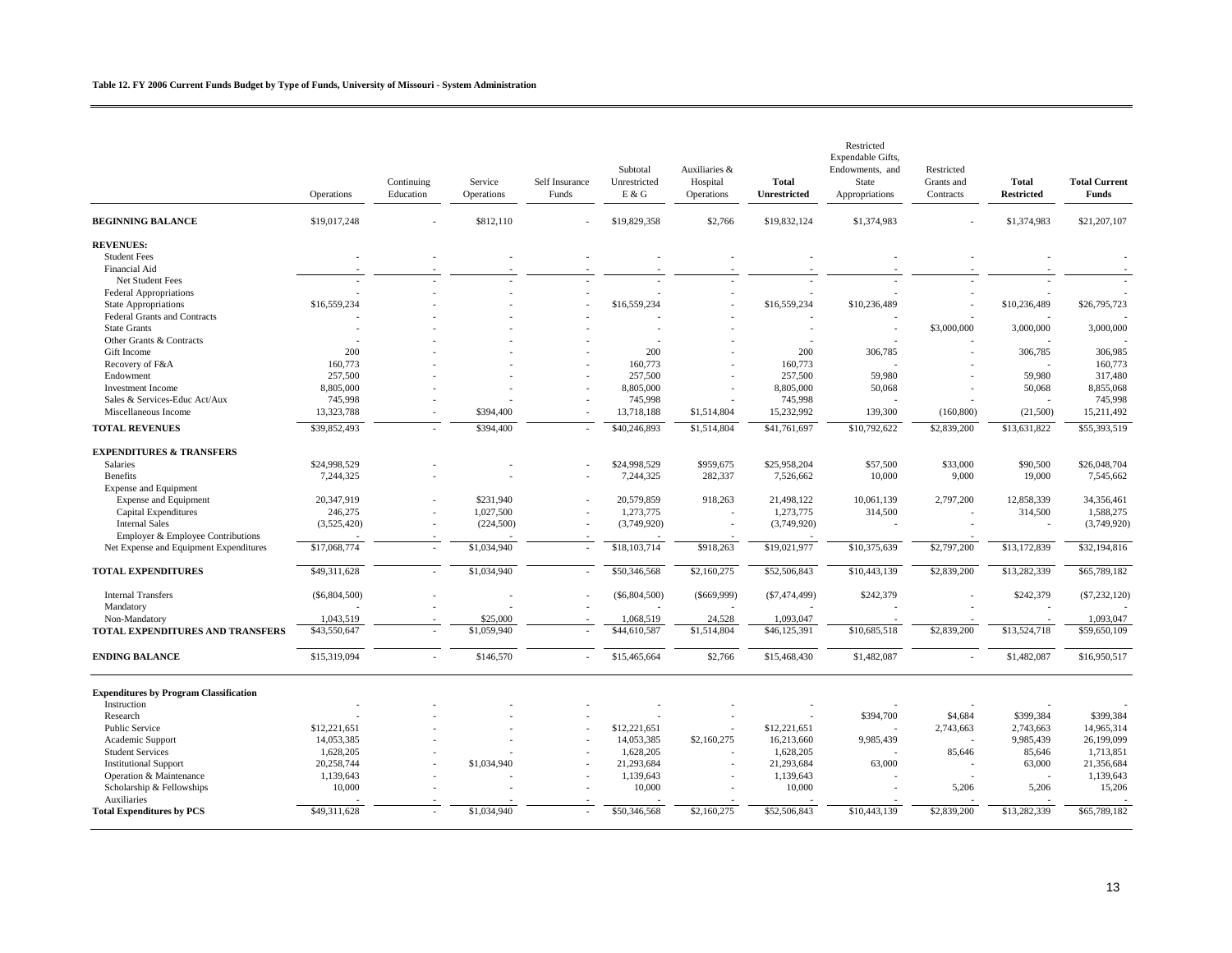|                                               | Operations             | Continuing<br>Education | Service<br>Operations | Self Insurance Funds | Subtotal<br>Unrestricted<br>E & G | Auxiliaries &<br>Hospital<br>Operations | <b>Total</b><br><b>Unrestricted</b> | Restricted<br>Expendable Gifts,<br>Endowments, and<br>State<br>Appropriations | Restricted<br>Grants and<br>Contracts | <b>Total</b><br><b>Restricted</b> | <b>Total Current</b><br>Funds |
|-----------------------------------------------|------------------------|-------------------------|-----------------------|----------------------|-----------------------------------|-----------------------------------------|-------------------------------------|-------------------------------------------------------------------------------|---------------------------------------|-----------------------------------|-------------------------------|
| <b>BEGINNING BALANCE</b>                      | ( \$378,950)           |                         |                       | \$37,994,557         | \$37,615,607                      |                                         | \$37,615,607                        | \$2,150                                                                       |                                       | \$2,150                           | \$37,617,757                  |
| <b>REVENUES</b>                               |                        |                         |                       |                      |                                   |                                         |                                     |                                                                               |                                       |                                   |                               |
| <b>Student Fees</b>                           |                        |                         |                       |                      |                                   |                                         |                                     |                                                                               |                                       |                                   |                               |
| Financial Aid                                 |                        |                         |                       |                      |                                   |                                         |                                     | (\$1,500)                                                                     |                                       | (\$1,500)                         | (\$1,500)                     |
| Net Student Fees                              |                        |                         |                       |                      |                                   |                                         |                                     | (\$1,500)                                                                     |                                       | (\$1,500)                         | (\$1,500)                     |
| <b>Federal Appropriations</b>                 |                        |                         |                       |                      |                                   |                                         |                                     |                                                                               |                                       |                                   |                               |
| <b>State Appropriations</b>                   | \$5,374,280            |                         |                       |                      | \$5,374,280                       |                                         | \$5,374,280                         |                                                                               |                                       |                                   | \$5,374,280                   |
| Federal Grants and Contracts                  |                        |                         |                       |                      |                                   |                                         |                                     |                                                                               |                                       |                                   |                               |
| <b>State Grants</b>                           |                        |                         |                       |                      |                                   |                                         |                                     |                                                                               |                                       |                                   |                               |
| Other Grants & Contracts                      |                        |                         |                       |                      |                                   |                                         |                                     |                                                                               |                                       |                                   |                               |
| Gift Income                                   |                        |                         |                       |                      |                                   |                                         |                                     |                                                                               |                                       |                                   |                               |
| Recovery of F&A                               |                        |                         |                       |                      |                                   |                                         |                                     |                                                                               |                                       |                                   |                               |
| Endowment                                     | 1,550,000              |                         |                       |                      | 1,550,000                         |                                         | 1,550,000                           | 1,400                                                                         |                                       | 1,400                             | 1,551,400                     |
| <b>Investment Income</b>                      | 15,720                 |                         |                       | \$5,603,296          | 5,619,016                         | \$10,000                                | 5,629,016                           | 50                                                                            |                                       | 50                                | 5,629,066                     |
| Sales & Services-Educ Act/Aux                 |                        |                         |                       |                      |                                   |                                         |                                     |                                                                               |                                       |                                   |                               |
| Miscellaneous Income                          | (3,880,000)            |                         |                       | 5,000                | (3,875,000)                       |                                         | (3,875,000)                         |                                                                               |                                       |                                   | (3,875,000)                   |
|                                               |                        |                         |                       |                      |                                   |                                         |                                     |                                                                               |                                       |                                   |                               |
| <b>TOTAL REVENUES</b>                         | \$3,060,000            |                         |                       | \$5,608,296          | \$8,668,296                       | \$10,000                                | \$8,678,296                         | $($ \$50)                                                                     |                                       | (S50)                             | \$8,678,246                   |
| <b>EXPENDITURES &amp; TRANSFERS</b>           |                        |                         |                       |                      |                                   |                                         |                                     |                                                                               |                                       |                                   |                               |
| Salaries                                      | \$76,375               |                         |                       | \$367,000            | \$443,375                         |                                         | \$443,375                           |                                                                               |                                       |                                   | \$443,375                     |
| <b>Benefits</b>                               | 21,198                 |                         |                       | 108,500              | 129,698                           |                                         | 129,698                             |                                                                               |                                       |                                   | 129,698                       |
| <b>Expense and Equipment</b>                  |                        |                         |                       |                      |                                   |                                         |                                     |                                                                               |                                       |                                   |                               |
| <b>Expense and Equipment</b>                  | 157,775                |                         |                       | 181,483,726          | 181,641,501                       | \$1,567,500                             | 183,209,001                         |                                                                               |                                       |                                   | 183,209,001                   |
| Capital Expenditures                          |                        |                         |                       |                      |                                   |                                         |                                     |                                                                               |                                       |                                   |                               |
| <b>Internal Sales</b>                         |                        |                         |                       |                      |                                   |                                         |                                     |                                                                               |                                       |                                   |                               |
| Employer & Employee Contributions             |                        |                         |                       | (182, 261, 054)      | (182, 261, 054)                   |                                         | (182, 261, 054)                     |                                                                               |                                       |                                   | (182, 261, 054)               |
| Net Expense and Equipment Expenditures        | \$157,775              |                         |                       | ( \$777, 328)        | (S619, 553)                       | \$1,567,500                             | \$947,947                           |                                                                               |                                       |                                   | \$947,947                     |
| <b>TOTAL EXPENDITURES</b>                     | \$255,348              |                         |                       | ( \$301, 828)        | ( \$46,480)                       | \$1,567,500                             | \$1,521,020                         |                                                                               |                                       |                                   | \$1,521,020                   |
|                                               |                        |                         |                       |                      |                                   |                                         |                                     |                                                                               |                                       |                                   |                               |
| <b>Internal Transfers</b>                     | \$2,131,600            |                         |                       | \$38,200             | \$2,169,800                       |                                         | \$2,169,800                         |                                                                               |                                       |                                   | \$2,169,800                   |
| Mandatory                                     | (1,139,211)<br>555,000 |                         |                       |                      | (1,139,211)                       | (\$1,608,500)                           | (2,747,711)                         |                                                                               |                                       |                                   | (2,747,711)                   |
| Non-Mandatory                                 |                        |                         |                       |                      | 555,000                           | 51,000                                  | 606,000                             |                                                                               |                                       |                                   | 606,000                       |
| TOTAL EXPENDITURES AND TRANSFERS              | \$1,802,737            |                         |                       | $(\$263,628)$        | \$1,539,109                       | \$10,000                                | \$1,549,109                         |                                                                               |                                       |                                   | \$1,549,109                   |
| <b>ENDING BALANCE</b>                         | \$878,313              |                         |                       | \$43,866,481         | \$44,744,794                      | $\sim$                                  | \$44,744,794                        | \$2,100                                                                       |                                       | \$2,100                           | \$44,746,894                  |
| <b>Expenditures by Program Classification</b> |                        |                         |                       |                      |                                   |                                         |                                     |                                                                               |                                       |                                   |                               |
| Instruction                                   | \$15,348               |                         |                       |                      | \$15,348                          |                                         | \$15,348                            |                                                                               |                                       |                                   | \$15,348                      |
| Research                                      |                        |                         |                       |                      |                                   |                                         |                                     |                                                                               |                                       |                                   |                               |
| <b>Public Service</b>                         |                        |                         |                       |                      |                                   |                                         |                                     |                                                                               |                                       |                                   |                               |
| Academic Support                              | 120,000                |                         |                       |                      | 120,000                           |                                         | 120,000                             |                                                                               |                                       |                                   | 120,000                       |
| <b>Student Services</b>                       |                        |                         |                       |                      |                                   |                                         |                                     |                                                                               |                                       |                                   |                               |
| <b>Institutional Support</b>                  | 120,000                |                         |                       | ( \$301, 828)        | (181, 828)                        |                                         | (181, 828)                          |                                                                               |                                       |                                   | (181, 828)                    |
| Operation & Maintenance                       |                        |                         |                       |                      |                                   |                                         |                                     |                                                                               |                                       |                                   |                               |
| Scholarship & Fellowships                     |                        |                         |                       |                      |                                   |                                         |                                     |                                                                               |                                       |                                   |                               |
| Auxiliaries                                   |                        |                         |                       |                      |                                   | \$1,567,500                             | 1,567,500                           |                                                                               |                                       |                                   | 1,567,500                     |
| <b>Total Expenditures by PCS</b>              | \$255,348              |                         |                       | (\$301,828)          | $(\$46,480)$                      | \$1,567,500                             | \$1,521,020                         |                                                                               |                                       |                                   | \$1,521,020                   |
|                                               |                        |                         |                       |                      |                                   |                                         |                                     |                                                                               |                                       |                                   |                               |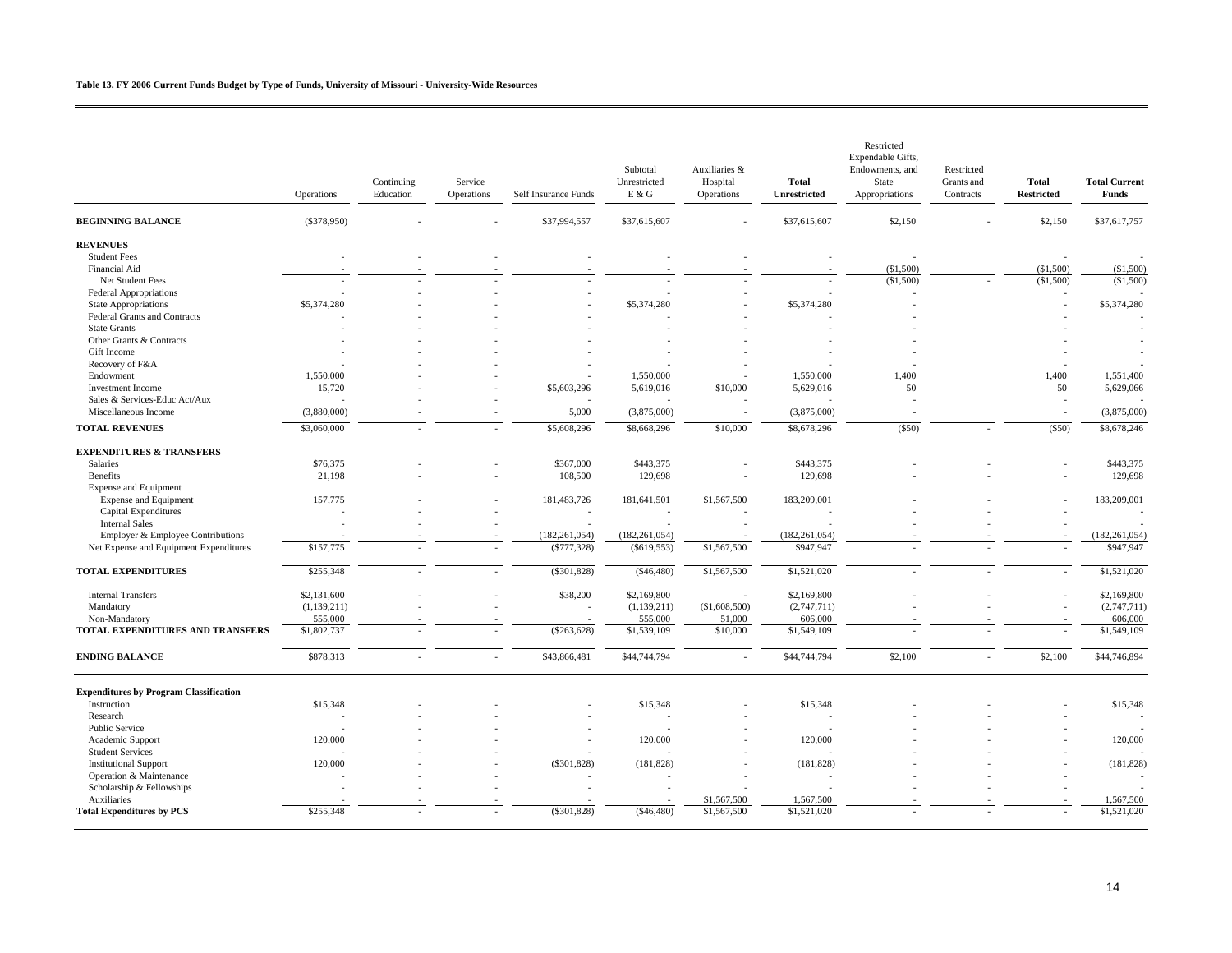# **University of Missouri System FY 2006 Operations Fund Budget Summary**

The Operations Fund revenue budget for the University of Missouri System for fiscal year 2006 totals \$889.1 million. The State of Missouri normally withholds 3.0% of the gross state appropriations therefore state funds are budgeted at 97.0% of the amount appropriated. Table 14 displays the FY 2006 Operations Fund budget by source of funds and expenditure category.

|                                           | <b>UM System</b>          | Percent             |
|-------------------------------------------|---------------------------|---------------------|
|                                           | <b>Total</b>              | <b>Distribution</b> |
| <b>BUDGETED BEGINNING BALANCE</b>         | \$181,750,155             |                     |
| <b>REVENUES</b>                           |                           |                     |
| <b>Gross Student Fees</b>                 | \$457,026,512             |                     |
| Less Financial Aid                        | (105, 581, 651)           |                     |
| Net Student Fees                          | \$351,444,861             | 39.5%               |
| <b>Federal Appropriations</b>             | 14,801,854                | 1.7%                |
| <b>State Appropriations</b>               | 389,764,779               | 43.8%               |
| Gift Income                               | 247,770                   | 0.0%                |
| Recovery of F&A                           | 42,818,065                | 4.8%                |
| <b>Endowment Income</b>                   | 2,081,235                 | 0.2%                |
| <b>Investment Income</b>                  | 9,481,792                 | 1.1%                |
| Sales & Services-Educ Activities          | 35,390,074                | 4.0%                |
| Miscellaneous Income                      | 43,090,508                | 4.9%                |
| <b>TOTAL REVENUES</b>                     | $\overline{$889,120,937}$ | 100.0%              |
| <b>EXPENDITURES &amp; TRANSFERS</b>       |                           |                     |
| Salaries & Wages                          | \$544,002,046             | 60.5%               |
| <b>Staff Benefits</b>                     | 141,416,548               | 15.8%               |
| <b>Total Compensation</b>                 | \$685,418,594             | 76.3%               |
| Expense & Equipment                       |                           |                     |
| <b>Other Operating Expenses</b>           | \$195,867,169             | 21.8%               |
| Internal Sales & Services                 | (7,572,365)               | $-0.8%$             |
| Capital Expenditures                      | 27,678,851                | 3.0%                |
| Net Expense & Equipment Expenditures      | \$215,973,655             | 24.0%               |
| <b>TOTAL EXPENDITURES</b>                 | \$901,392,249             | 100.3%              |
| <b>Internal Transfers</b>                 | $(\$10,052,201)$          | $-1.1%$             |
| Mandatory and Non-Mandatory Transfers     | 7,351,883                 | 0.8%                |
| <b>TOTAL EXPENDITURES &amp; TRANSFERS</b> | \$898,691,931             | 100.0%              |
| <b>ENDING BALANCE</b>                     | \$172,179,161             |                     |

|  | Table 14. University of Missouri System FY 2006 Original Operations Fund Budget |  |  |  |
|--|---------------------------------------------------------------------------------|--|--|--|
|  |                                                                                 |  |  |  |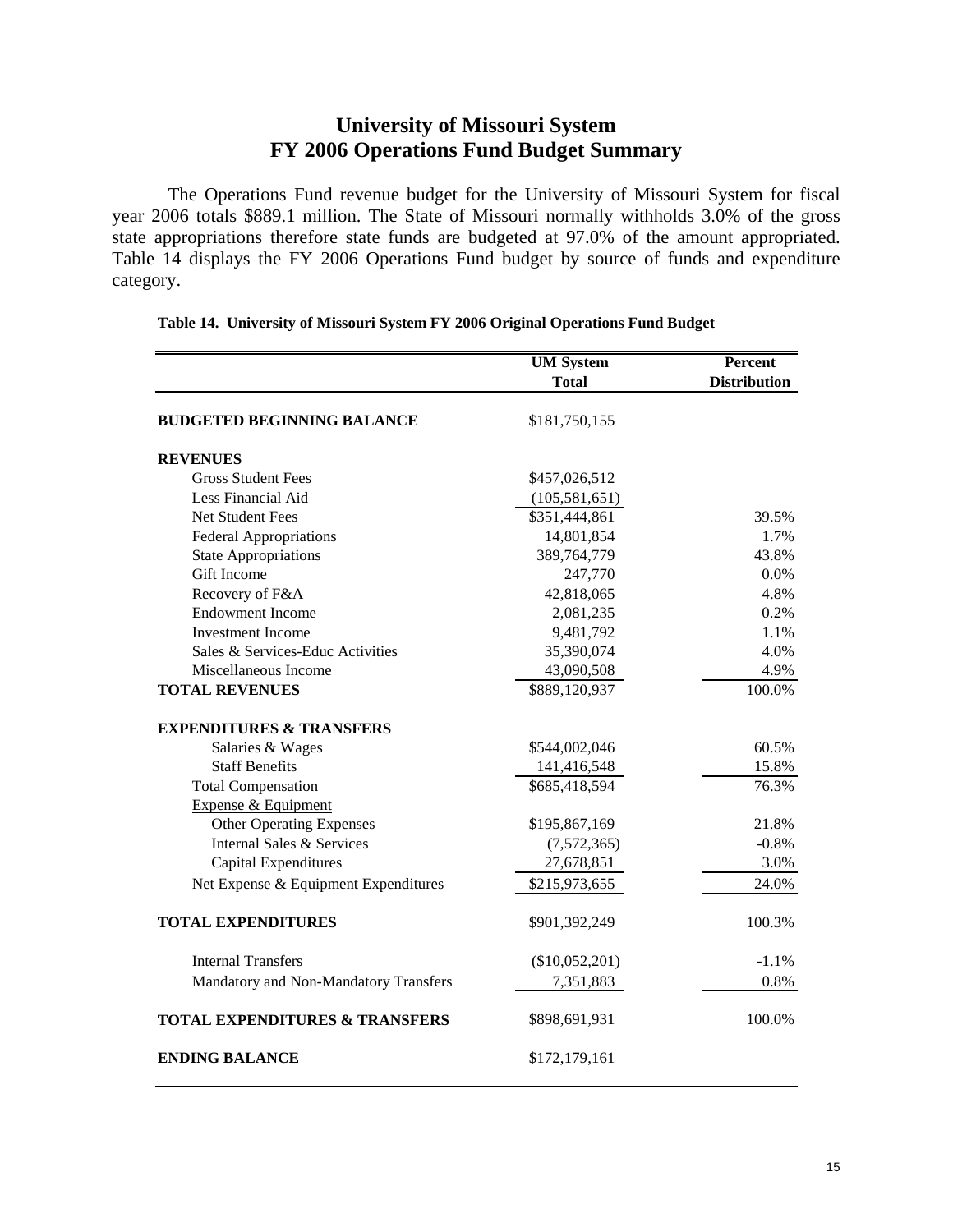Gross student fees contribute 45.9% of gross revenues, making them the largest contributor of gross revenues. State Appropriations contribute 39.2% of gross revenues. When financial aid is netted against student fees in accordance with GASB 34/35 the net student fees contribution declines to 39.5% of net revenues making them the second largest contributor. State Appropriations in the amount of \$389.8 million is the largest source of net revenue at 43.8%. Together, they fund 83.3% of the Operations budget. Compensation expenditures make up 76.3% of the Operations Fund budget. Expense and Equipment expenditures of \$216.0 million are 24.0% of the total. The remaining -0.3% represents net transfers into the Operations Fund. This is made up of \$10.1 million of internal transfers into Operations, primarily from continuing education and auxiliaries and \$7.4 million of mandatory and non-mandatory transfers out to the plant fund for debt service and maintenance and repair projects.

Table 15 displays the percentage distribution of FY 2006 Operations Fund net revenues by major source for each campus.

|                                   |         |                  |             |            |             | <b>UM</b>     |                  |               |
|-----------------------------------|---------|------------------|-------------|------------|-------------|---------------|------------------|---------------|
|                                   |         | <b>UM</b>        |             |            |             | <b>System</b> | <b>U-Wide</b>    | <b>System</b> |
|                                   | UMC     | <b>Extension</b> | <b>UMKC</b> | <b>UMR</b> | <b>UMSL</b> | Admin.        | <b>Resources</b> | <b>Total</b>  |
| Net Student Fees                  | 41.9%   | $0.0\%$          | 44.6%       | 35.7%      | 53.1%       | $0.0\%$       | $0.0\%$          | 39.5%         |
| <b>Federal Appropriations</b>     | 1.2%    | 26.2%            | $0.0\%$     | $0.0\%$    | 0.0%        | $0.0\%$       | $0.0\%$          | 1.7%          |
| <b>State Appropriations</b>       | 41.0%   | 68.0%            | 39.4%       | 54.1%      | 43.5%       | 41.6%         | 175.6%           | 43.8%         |
| Gift Income                       | $0.0\%$ | $0.0\%$          | $0.0\%$     | 0.2%       | $0.0\%$     | $0.0\%$       | $0.0\%$          | $0.0\%$       |
| Recovery of Facilities & Admin.   | 6.7%    | 1.7%             | 2.6%        | 8.3%       | 1.7%        | 0.4%          | $0.0\%$          | 4.8%          |
| Endowment Income                  | $0.0\%$ | $0.0\%$          | 0.1%        | $0.0\%$    | $0.0\%$     | $0.6\%$       | 50.7%            | $0.2\%$       |
| Investment Income                 | 0.1%    | $0.0\%$          | 0.1%        | 0.2%       | $0.0\%$     | 22.1%         | 0.5%             | 1.1%          |
| Sales & Services-Educ. Activities | 2.7%    | 0.6%             | 11.6%       | 0.3%       | 0.5%        | 1.9%          | $0.0\%$          | 4.0%          |
| Miscellaneous Income              | 6.4%    | 3.5%             | 1.6%        | 1.2%       | 1.2%        | 33.4%         | $-126.8%$        | 4.9%          |
| <b>Total Revenues</b>             | 100.0%  | 100.0%           | 100.0%      | 100.0%     | 100.0%      | 100.0%        | 100.0%           | 100.0%        |

**Table 15. Percentage Distribution of FY 2006 Operations Fund Budgeted Revenues by Major Source, by Campus**

University of Missouri Extension is a cooperative effort administered by the University of Missouri - Columbia

Student Fees (net of financial aid) and State Appropriations are the primary sources of revenue for all four campuses. These two sources of revenue fund 82.9% of the Operations Fund budget at the University of Missouri-Columbia, 84.0% at the University of Missouri-Kansas City, 89.8% at the University of Missouri-Rolla, and 96.6% at the University of Missouri-St. Louis. University of Missouri Extension is funded primarily by State and Federal Appropriations. At the University of Missouri System Administration, the major sources of funds are State Appropriations and Miscellaneous Income, and for University-Wide Resources, State Appropriations constitute the majority of revenue.

Table 16 displays the percentage distribution of the Operations Fund expenditure budgets by object of expense by campus for FY 2006. Compensation accounts for the majority of the expenditures for each unit except University-Wide Resources, which primarily budgets funds that are used for cooperative programming, much of which is transferred to the campuses during the year. Salaries and Wages account for 60.5% of the Operations Fund budget. Staff Benefits account for 15.8%, for a combined compensation percentage of 76.3%. For University of Missouri Extension and the Rolla campus, the total compensation accounts for roughly 80% of the Operations Fund budget.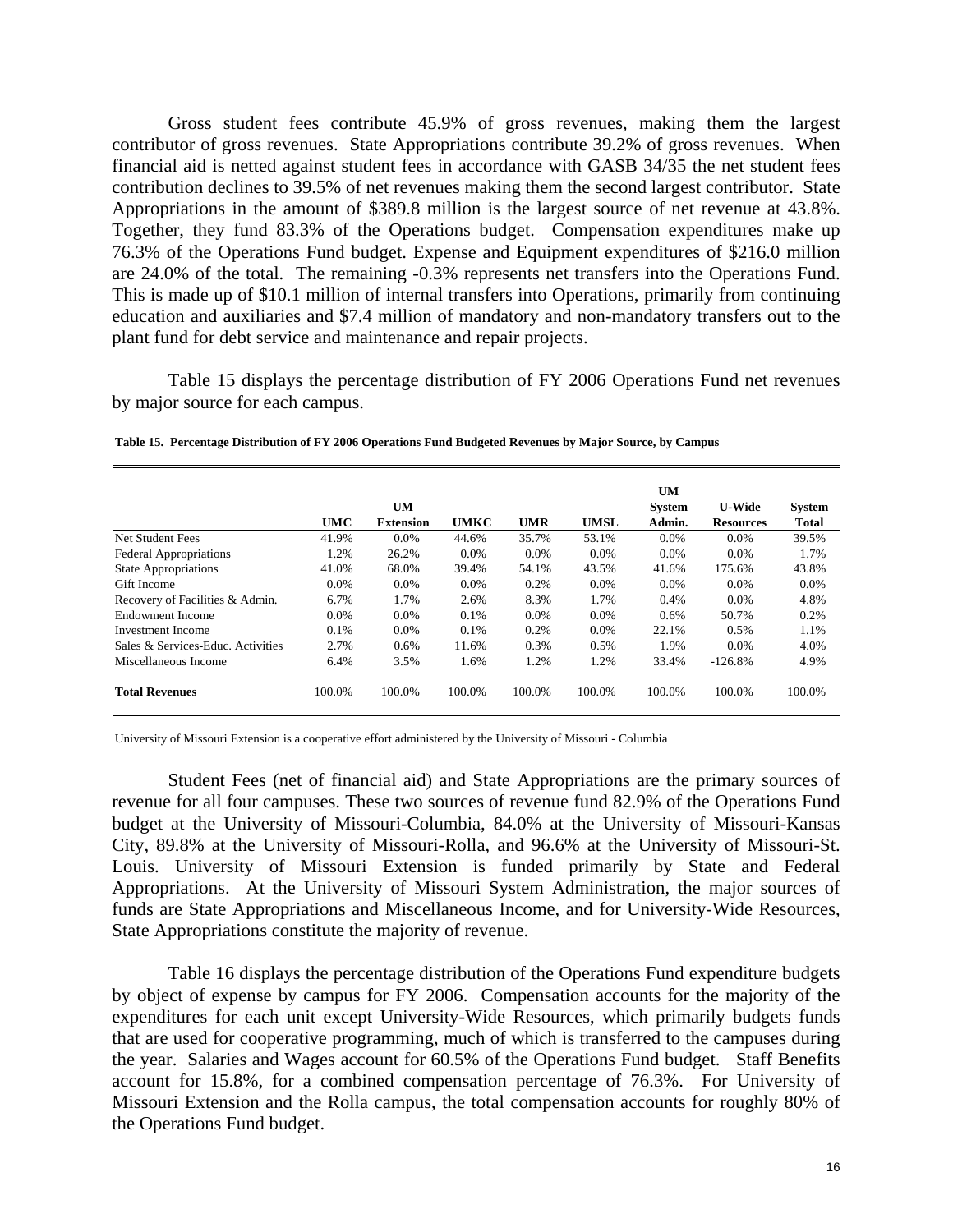|                                           | <b>UMC</b> | <b>UM</b><br><b>Extension</b> | <b>UMKC</b> | <b>UMR</b> | <b>UMSL</b> | <b>UM</b><br><b>System</b><br>Admin. | <b>U-Wide</b><br><b>Resources</b> | <b>System</b><br><b>Total</b> |
|-------------------------------------------|------------|-------------------------------|-------------|------------|-------------|--------------------------------------|-----------------------------------|-------------------------------|
|                                           |            |                               |             |            |             |                                      |                                   |                               |
| Salaries & Wages                          | 60.4%      | 62.0%                         | 61.0%       | 62.9%      | 60.0%       | 57.4%                                | 4.2%                              | 60.5%                         |
| <b>Staff Benefits</b>                     | 15.6%      | 18.3%                         | 15.1%       | 16.9%      | 15.4%       | 16.6%                                | 1.2%                              | 15.8%                         |
| <b>Total Compensation</b>                 | 76.0%      | 80.3%                         | 76.1%       | 79.8%      | 75.4%       | 74.0%                                | 5.4%                              | 76.3%                         |
| Expense and Equipment                     | 20.9%      | 17.7%                         | 18.4%       | 19.3%      | 21.3%       | 38.6%                                | 8.8%                              | 21.0%                         |
| Capital Expenditures                      | 3.6%       | $0.0\%$                       | 3.7%        | 3.0%       | 2.2%        | 0.6%                                 | $0.0\%$                           | 3.0%                          |
| <b>Total Expenditures</b>                 | 100.5%     | 98.0%                         | 98.2%       | 102.1%     | 98.9%       | 113.2%                               | 14.2%                             | 100.3%                        |
| Transfers                                 | $-0.5\%$   | 2.0%                          | 1.8%        | $-2.1%$    | 1.1%        | $-13.2%$                             | 85.8%                             | $-0.3%$                       |
| <b>Total Expenditures &amp; Transfers</b> | 100.0%     | 100.0%                        | 100.0%      | 100.0%     | 100.0%      | 100.0%                               | 100.0%                            | 100.0%                        |

**Table 16. Percentage Distribution of FY 2006 Operations Fund Expenditure Budgets by Object of Expense, by Campus**

University of Missouri Extension is a cooperative effort administered by the University of Missouri - Columbia

As shown in Table 17, 61.2% of the recurring expenditures in the Operations Fund budget on all campuses are devoted to the primary missions of instruction, research and public service. When academic support is included, this distribution reaches 74.0%. Other classifications are Student Services, with a system total of 6.3%, Institutional Support, of 10.3%, Operation & Maintenance of 9.3% and Scholarships & Fellowships of .1%. Most student aid is shown as a reduction of student fee income instead of an expenditure.

|                              | <b>UMC</b> | <b>UM</b><br><b>Extension</b> | <b>UMKC</b> | <b>UMR</b> | <b>UMSL</b> | UM<br><b>System</b><br>Admin. | <b>U-Wide</b><br><b>Resources</b> | <b>System</b><br><b>Total</b> |
|------------------------------|------------|-------------------------------|-------------|------------|-------------|-------------------------------|-----------------------------------|-------------------------------|
| Instruction                  | 48.8%      | $0.0\%$                       | 56.9%       | 52.5%      | 52.9%       | $0.0\%$                       | 6.0%                              | 46.7%                         |
| Research                     | 11.7%      | $0.0\%$                       | 2.2%        | 5.6%       | 2.2%        | $0.0\%$                       | $0.0\%$                           | 6.8%                          |
| <b>Public Service</b>        | 2.8%       | 100.0%                        | 1.5%        | 0.8%       | 3.7%        | 24.8%                         | $0.0\%$                           | 7.7%                          |
| Academic Support             | 12.1%      | $0.0\%$                       | 12.9%       | 8.1%       | 15.9%       | 28.5%                         | 47.0%                             | 12.8%                         |
| <b>Student Services</b>      | 6.5%       | $0.0\%$                       | 5.5%        | 11.7%      | 6.6%        | 3.3%                          | $0.0\%$                           | 6.3%                          |
| <b>Institutional Support</b> | 7.2%       | $0.0\%$                       | 11.6%       | 10.0%      | 10.4%       | 41.1%                         | 47.0%                             | 10.3%                         |
| Operation & Maintenance      | 10.7%      | 0.0%                          | 9.4%        | 11.3%      | 8.0%        | 2.3%                          | $0.0\%$                           | 9.3%                          |
| Scholarships & Fellowships   | 0.2%       | $0.0\%$                       | $0.0\%$     | 0.0%       | 0.3%        | $0.0\%$                       | $0.0\%$                           | 0.1%                          |
| <b>Total Expenditures</b>    | 100.0%     | 100.0%                        | 100.0%      | 100.0%     | 100.0%      | 100.0%                        | 100.0%                            | 100.0%                        |

**Table 17. Percentage Distribution of FY 2006 Operations Fund Budgeted Expenditures by Program Classification, by Campus**

University of Missouri Extension is a cooperative effort administered by the University of Missouri - Columbia Note: The majority of student aid is treated as a reduction of revenue rather than as a scholarship expense.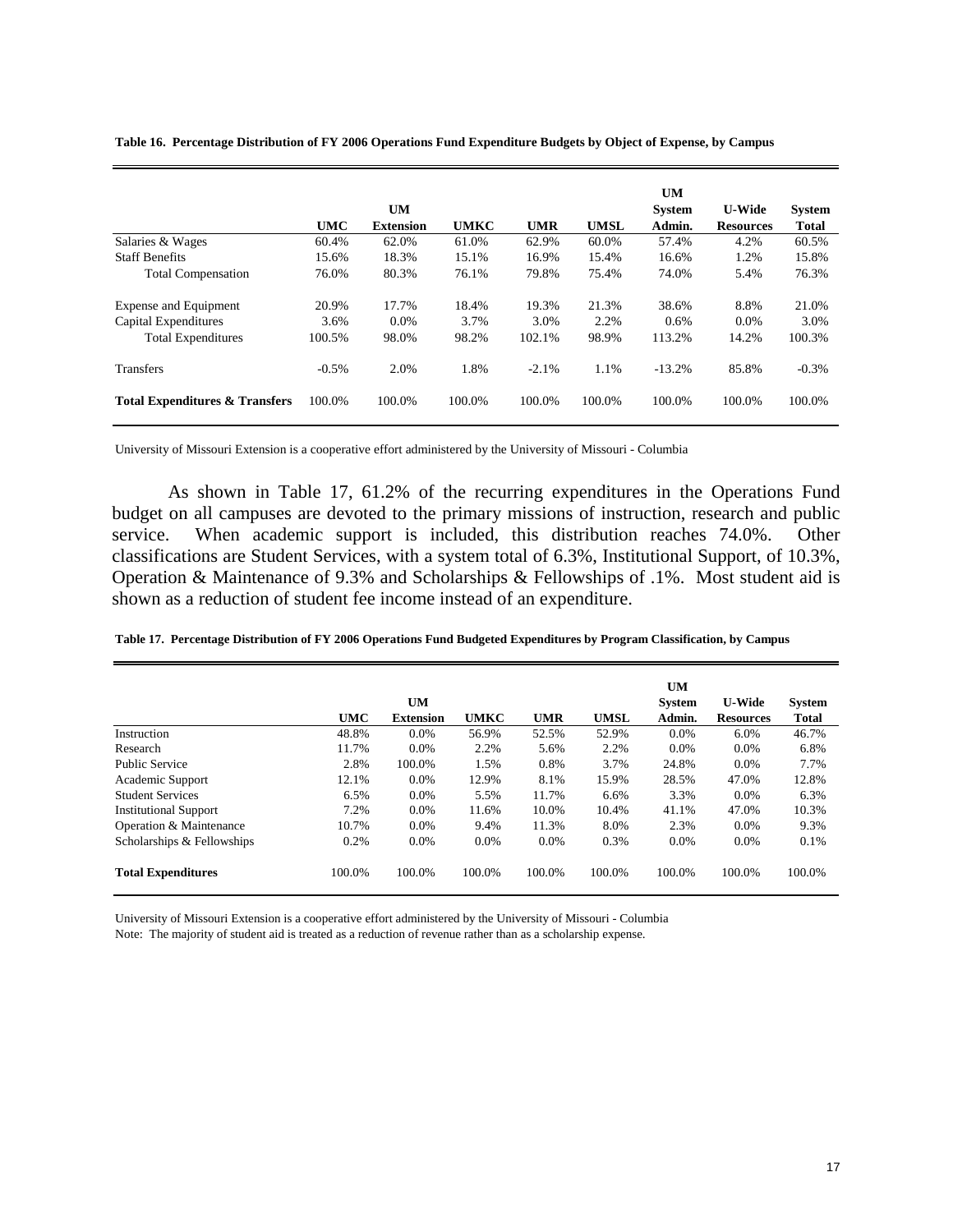Tables A1 through A7 in the appendix present the Operations Fund expenditure budgets by administrative division for each campus and system administrative unit. The tables provide summary totals for Salaries & Wages, Staff Benefits, Other Operating Expenses, Capital Expenditures, and Transfers for each college, school and division.

Tables A8 through A15 in the appendix present the Operations Fund budget by minor program classification (PCS) category for the campuses and system administrative units. The tables provide summary totals for Salaries & Wages, Staff Benefits, Other Operating Expenses, Capital Expenditures, and Transfers.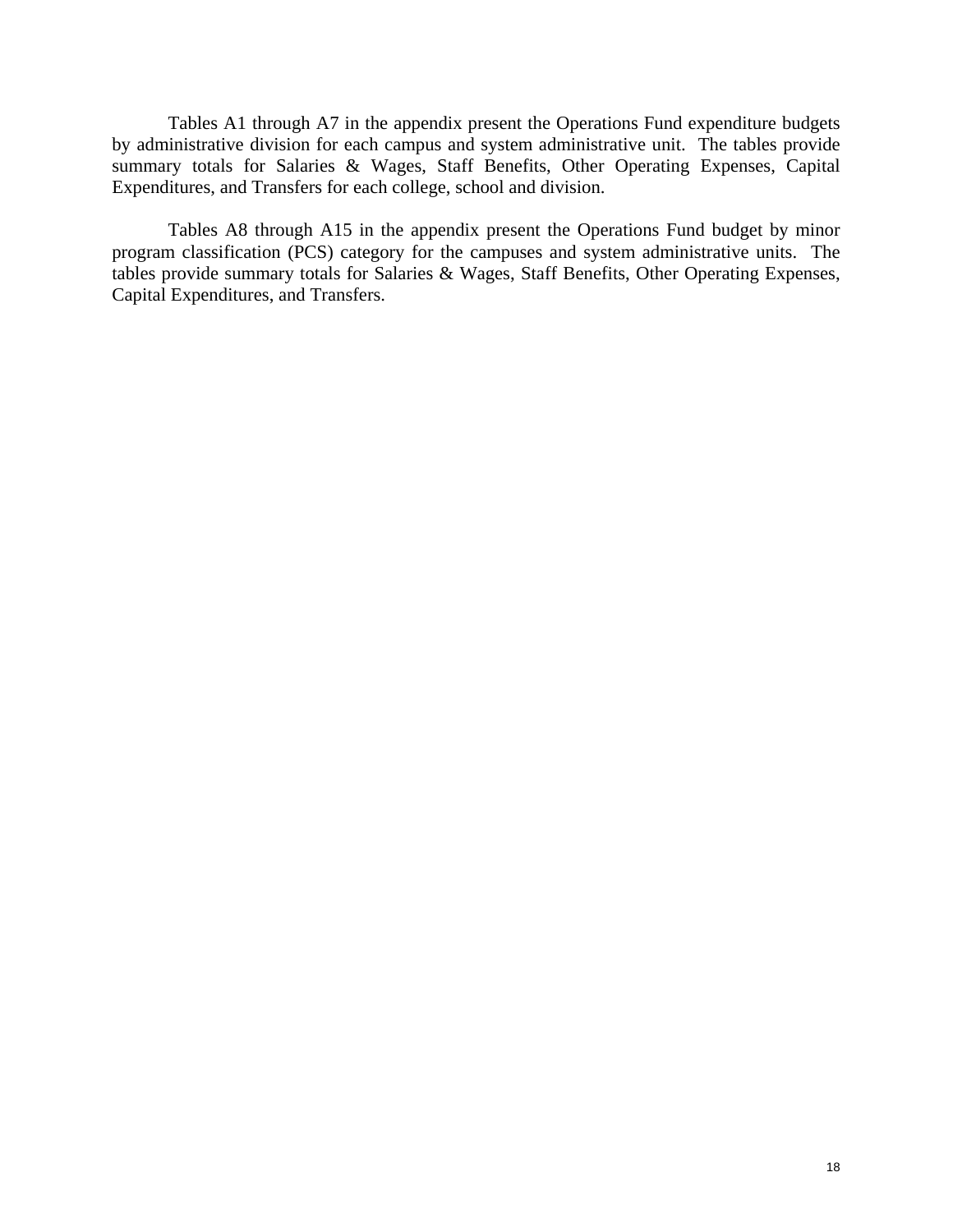# **FY 2006 Other Curators' Programs Budget Summary**

 The Curators receive line-itemed state appropriations from the State of Missouri for the University Hospitals & Clinics, Missouri Kidney Program, Missouri Institute of Mental Health, Alzheimer's Research, Spinal Cord Injury Research, Missouri Research and Education Network (MOREnet), State Historical Society of Missouri and the Missouri Bibliographic and Information User System (MOBIUS).

Table 18 presents summary budget data from the PeopleSoft system for University of Missouri Health Care except for University Physicians which is reported as part of the Columbia Campus. Budgets for University Hospitals & Clinics (which includes Ellis Fischel Cancer Center), Columbia Regional Hospital, and the Missouri Rehabilitation Center are included. These activities are Unrestricted Current Funds.

| Fund 0440<br>Fund 0535<br>Fund 0545 & 0585<br><b>BEGINNING BALANCE</b><br>$(\$65,000,000)$<br>\$12,122,000<br>\$197,676,000<br><b>REVENUES</b><br><b>State Appropriations</b><br>\$780,000<br>\$9,813,190<br>\$11,961,393<br><b>Investment Income</b><br>1,258,956<br>18.510<br>4,120,000<br>Sales & Services<br>102,854,791<br>29,734,783<br>348,730,914<br>Miscellaneous Income<br>287,213<br>26,585<br>745,618<br>\$105,180,960<br>\$365,557,925<br><b>TOTAL REVENUES</b><br>\$39,593,068<br><b>EXPENDITURES &amp; TRANSFERS</b><br>Salaries & Wages<br>\$137,212,189<br>\$32,181,338<br>\$20,547,491<br><b>Staff Benefits</b><br>41,377,629<br>9,479,915<br>6,048,633<br><b>Expense and Equipment</b><br>Other Operating Expenditures<br>56,581,111<br>10,469,140<br>137,789,233<br><b>Capital Expenditures</b><br>Internal Sales & Services<br>(592, 890)<br>(9,213,915) | Total UM Health<br>Care |
|-------------------------------------------------------------------------------------------------------------------------------------------------------------------------------------------------------------------------------------------------------------------------------------------------------------------------------------------------------------------------------------------------------------------------------------------------------------------------------------------------------------------------------------------------------------------------------------------------------------------------------------------------------------------------------------------------------------------------------------------------------------------------------------------------------------------------------------------------------------------------------|-------------------------|
|                                                                                                                                                                                                                                                                                                                                                                                                                                                                                                                                                                                                                                                                                                                                                                                                                                                                               |                         |
|                                                                                                                                                                                                                                                                                                                                                                                                                                                                                                                                                                                                                                                                                                                                                                                                                                                                               | \$147,574,000           |
|                                                                                                                                                                                                                                                                                                                                                                                                                                                                                                                                                                                                                                                                                                                                                                                                                                                                               |                         |
|                                                                                                                                                                                                                                                                                                                                                                                                                                                                                                                                                                                                                                                                                                                                                                                                                                                                               | \$22,554,583            |
|                                                                                                                                                                                                                                                                                                                                                                                                                                                                                                                                                                                                                                                                                                                                                                                                                                                                               | 5,397,466               |
|                                                                                                                                                                                                                                                                                                                                                                                                                                                                                                                                                                                                                                                                                                                                                                                                                                                                               | 481,320,488             |
|                                                                                                                                                                                                                                                                                                                                                                                                                                                                                                                                                                                                                                                                                                                                                                                                                                                                               | 1,059,416               |
|                                                                                                                                                                                                                                                                                                                                                                                                                                                                                                                                                                                                                                                                                                                                                                                                                                                                               | \$510,331,953           |
|                                                                                                                                                                                                                                                                                                                                                                                                                                                                                                                                                                                                                                                                                                                                                                                                                                                                               |                         |
|                                                                                                                                                                                                                                                                                                                                                                                                                                                                                                                                                                                                                                                                                                                                                                                                                                                                               | \$189,941,018           |
|                                                                                                                                                                                                                                                                                                                                                                                                                                                                                                                                                                                                                                                                                                                                                                                                                                                                               | 56,906,176              |
|                                                                                                                                                                                                                                                                                                                                                                                                                                                                                                                                                                                                                                                                                                                                                                                                                                                                               |                         |
|                                                                                                                                                                                                                                                                                                                                                                                                                                                                                                                                                                                                                                                                                                                                                                                                                                                                               | 204,839,484             |
|                                                                                                                                                                                                                                                                                                                                                                                                                                                                                                                                                                                                                                                                                                                                                                                                                                                                               |                         |
|                                                                                                                                                                                                                                                                                                                                                                                                                                                                                                                                                                                                                                                                                                                                                                                                                                                                               | (9,806,805)             |
| \$10,469,140<br>\$55,988,221<br>\$128,575,318<br>Net Expense and Equipment Expenditures                                                                                                                                                                                                                                                                                                                                                                                                                                                                                                                                                                                                                                                                                                                                                                                       | \$195,032,679           |
| <b>TOTAL EXPENDITURES</b><br>\$97,649,474<br>\$37,065,264<br>\$307,165,136                                                                                                                                                                                                                                                                                                                                                                                                                                                                                                                                                                                                                                                                                                                                                                                                    | \$441,879,874           |
| <b>TRANSFERS</b>                                                                                                                                                                                                                                                                                                                                                                                                                                                                                                                                                                                                                                                                                                                                                                                                                                                              |                         |
| Mandatory<br>\$1,374,144<br>\$12,516,128                                                                                                                                                                                                                                                                                                                                                                                                                                                                                                                                                                                                                                                                                                                                                                                                                                      | \$13,890,272            |
| \$4,000,000<br>Non-Mandatory<br>9,000,000<br>34,200,000                                                                                                                                                                                                                                                                                                                                                                                                                                                                                                                                                                                                                                                                                                                                                                                                                       | 47,200,000              |
| <b>Internal Transfers</b><br>828,419<br>6,635,116<br>4,959                                                                                                                                                                                                                                                                                                                                                                                                                                                                                                                                                                                                                                                                                                                                                                                                                    | 7,468,494               |
| \$108,852,037<br>\$41,070,223<br><b>TOTAL EXPENDITURES AND TRANSFERS</b><br>\$360,516,380                                                                                                                                                                                                                                                                                                                                                                                                                                                                                                                                                                                                                                                                                                                                                                                     | \$510,438,640           |
| <b>CALC FUND BALANCE AT END OF YEAR</b><br>$(\$68,671,077)$<br>\$10,644,845<br>\$202,717,545                                                                                                                                                                                                                                                                                                                                                                                                                                                                                                                                                                                                                                                                                                                                                                                  | \$147,467,313           |

**Table 18. Summary of the FY 2006 Operating Budget for University of Missouri Health Care**

Note: 1. Columns may not add due to rounding.

2. University Physicians are treated as part of Columbia Campus.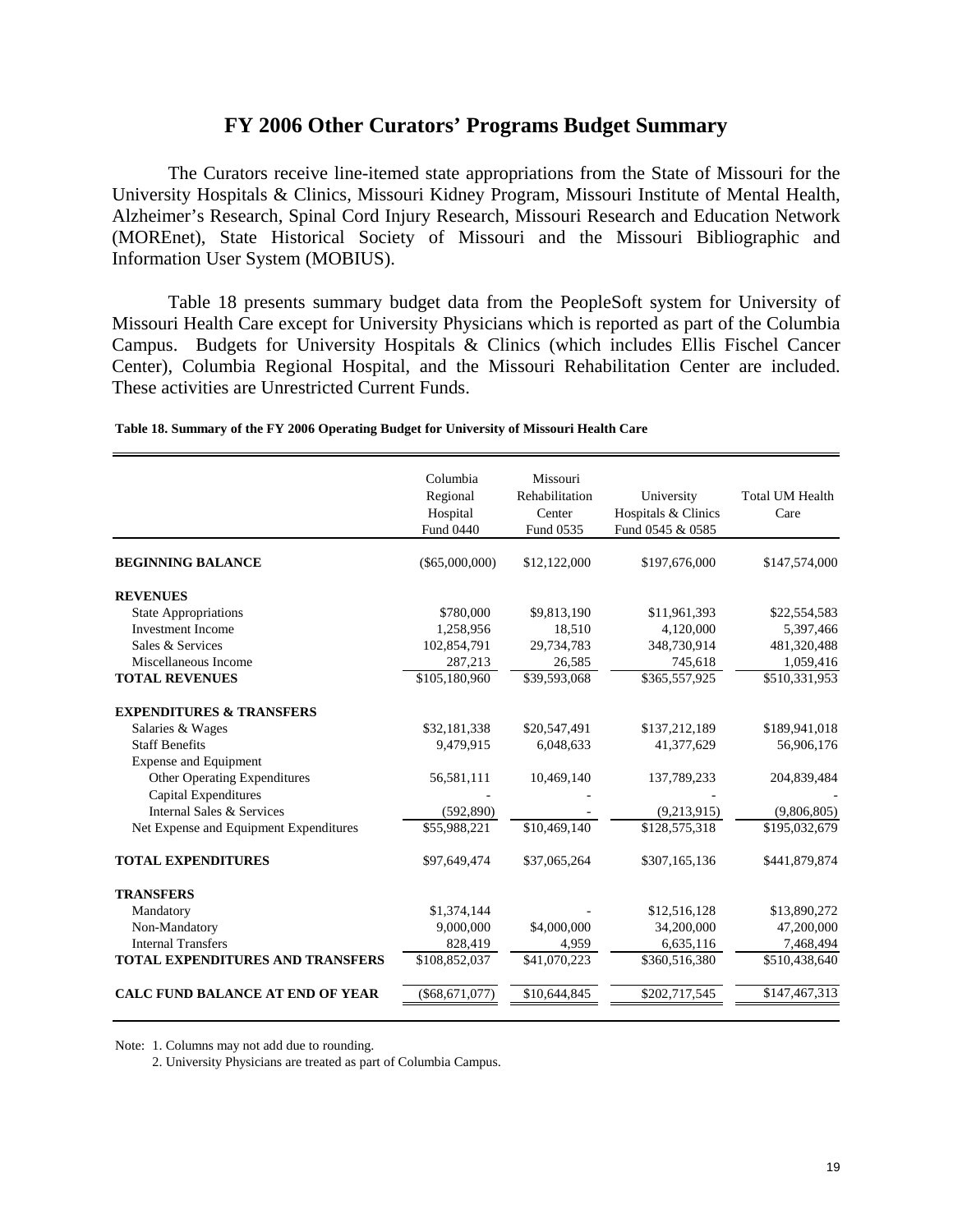Table 19 presents summary budget data for the Missouri Kidney Program, Missouri Institute of Mental Health, Alzheimer's Research and Spinal Cord Injury Research. These programs are recorded as Restricted Current Funds.

|                                         | Missouri Kidney<br>Program<br>Fund 2010 | Missouri Institute of<br>Mental Health<br><b>Fund 2020</b> | Alzheimer's<br>Research<br>Fund 2030 | Spinal Cord Injury<br>Research<br>Fund 2050 |
|-----------------------------------------|-----------------------------------------|------------------------------------------------------------|--------------------------------------|---------------------------------------------|
| <b>BEGINNING BALANCE</b>                |                                         |                                                            | \$85,900                             | \$67,500                                    |
| <b>REVENUES</b>                         |                                         |                                                            |                                      |                                             |
| <b>State Appropriations</b>             | \$3,896,271                             | \$1,784,684                                                |                                      | \$388,000                                   |
| <b>TOTAL REVENUES</b>                   | \$3,896,271                             | \$1,784,684                                                |                                      | \$388,000                                   |
| <b>EXPENDITURES &amp; TRANSFERS</b>     |                                         |                                                            |                                      |                                             |
| <b>Salaries</b>                         | \$423,965                               | \$1,058,420                                                | \$45,225                             | \$56,100                                    |
| <b>Benefits</b>                         | 102,993                                 | 275,198                                                    | 11,852                               | 15,300                                      |
| <b>Other Operating Expenses</b>         | 3,369,313                               | 450,791                                                    | 21,248                               | 384,100                                     |
| Capital Expenditures                    |                                         | 275                                                        | 7,575                                |                                             |
| <b>TOTAL EXPENDITURES</b>               | \$3,896,271                             | \$1,784,684                                                | \$85,900                             | \$455,500                                   |
| <b>TRANSFERS</b>                        |                                         |                                                            |                                      |                                             |
| <b>TOTAL EXPENDITURES AND TRANSFERS</b> | \$3,896,271                             | \$1,784,684                                                | \$85,900                             | \$455,500                                   |
| <b>ENDING BALANCE</b>                   |                                         |                                                            |                                      |                                             |

**Table 19. FY 2006 Operating Budget Summary for the Missouri Kidney Program, the Missouri Institute of Mental Health, Alzheimer's Research and Spinal Cord Injury Research**

Table 20 is a budget summary of the activities of the Missouri Research and Education Network (MOREnet) and provides separate budgets by type of fund.

**Table 20. FY 2006 Operating Budget Summary for the Missouri Research and Education Network (MOREnet)**

|                                        | Operations<br><b>Fund 0000</b> | Restricted<br>Expendable Gifts &<br>Endow. Income<br>Fund 2000 | <b>Restricted State</b><br>Appropriations<br>Fund 2040 | FY Estimate of<br>Grants & Contracts<br><b>Project Budgets</b> | <b>Total for MOREnet</b> |
|----------------------------------------|--------------------------------|----------------------------------------------------------------|--------------------------------------------------------|----------------------------------------------------------------|--------------------------|
| <b>BEGINNING BALANCE</b>               | \$9,403,615                    | \$253,326                                                      |                                                        |                                                                | \$9,656,941              |
| <b>REVENUES</b>                        |                                |                                                                |                                                        |                                                                |                          |
| <b>State Appropriations</b>            |                                |                                                                | \$9,848,489                                            |                                                                | \$9,848,489              |
| Recovery of F&A                        | \$20,773                       |                                                                |                                                        |                                                                | 20,773                   |
| <b>Investment Income</b>               |                                | \$7,278                                                        |                                                        |                                                                | 7,278                    |
| Miscellaneous Income                   | 9,885,366                      |                                                                |                                                        |                                                                | 9,885,366                |
| <b>TOTAL REVENUES</b>                  | \$9,906,139                    | \$7,278                                                        | \$9,848,489                                            |                                                                | \$19,761,906             |
| <b>EXPENDITURES &amp; TRANSFERS</b>    |                                |                                                                |                                                        |                                                                |                          |
| <b>Salaries</b>                        | \$5,889,460                    |                                                                |                                                        |                                                                | \$5,889,460              |
| <b>Benefits</b>                        | 1,732,681                      |                                                                |                                                        |                                                                | 1,732,681                |
| <b>Expense and Equipment</b>           |                                |                                                                |                                                        |                                                                |                          |
| <b>Other Operating Expenses</b>        | 6,820,500                      |                                                                | \$9,533,989                                            |                                                                | 16,354,489               |
| <b>Capital Expenditures</b>            | 16.001                         |                                                                | 314,500                                                |                                                                | 330,501                  |
| Internal Sales & Services              | (2,095,328)                    |                                                                |                                                        |                                                                | (2,095,328)              |
| Net Expense and Equipment Expenditures | \$4,741,173                    |                                                                | \$9,848,489                                            |                                                                | \$14,589,662             |
| <b>TOTAL EXPENDITURES</b>              | \$12,363,314                   |                                                                | \$9,848,489                                            |                                                                | \$22,211,803             |
| <b>TRANSFERS</b>                       |                                |                                                                |                                                        |                                                                |                          |
| <b>TOTAL EXPENDITURES AND TRANSFER</b> | \$12,363,314                   |                                                                | \$9,848,489                                            |                                                                | \$22,211,803             |
| <b>ENDING BALANCE</b>                  | \$6,946,440                    | \$260,604                                                      |                                                        |                                                                | \$7,207,044              |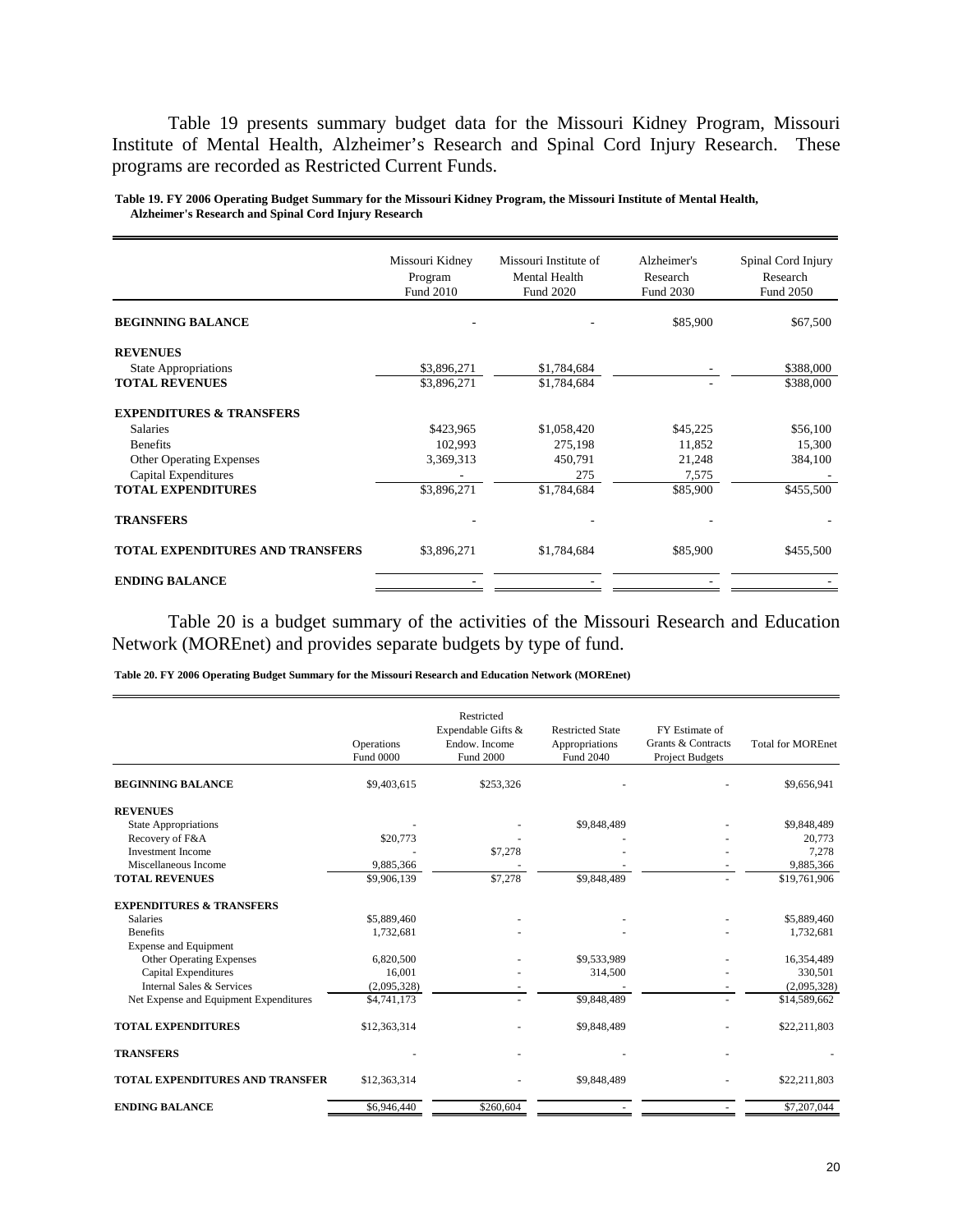Table 21 presents a budget summary for the State Historical Society of Missouri and the Missouri Bibliographic and Information User System (MOBIUS). Both of these operations are agency funds.

|                                         | <b>State Historical</b> |               |
|-----------------------------------------|-------------------------|---------------|
|                                         | Society                 | <b>MOBIUS</b> |
|                                         | Fund 6030               | Fund 6020     |
| <b>BEGINNING BALANCE</b>                |                         | \$210,108     |
| <b>REVENUES</b>                         |                         |               |
| <b>State Appropriations</b>             | \$805,431               |               |
| Sales & Services-Educ Act/Aux           |                         | \$2,267,830   |
| Miscellaneous Income                    |                         | 320,000       |
| <b>TOTAL REVENUES</b>                   | \$805,431               | \$2,587,830   |
| <b>EXPENDITURES &amp; TRANSFERS</b>     |                         |               |
| Salaries & Wages                        | \$596,360               | \$511,922     |
| <b>Staff Benefits</b>                   | 173,272                 | 150,607       |
| <b>Expense and Equipment</b>            |                         |               |
| <b>Expense and Equipment</b>            | 35,799                  | 1,966,862     |
| Capital Expenditures                    |                         |               |
| Internal Sales & Services               |                         |               |
| Net Expense and Equipment Expenditures  | \$35,799                | \$1,966,862   |
| <b>TOTAL EXPENDITURES</b>               | \$805,431               | \$2,629,391   |
| <b>TRANSFERS</b>                        |                         |               |
| <b>TOTAL EXPENDITURES AND TRANSFERS</b> | \$805,431               | \$2,629,391   |
| <b>ENDING BALANCE</b>                   |                         | \$168,547     |
|                                         |                         |               |

## **Table 21. FY 2006 University of Missouri Agency Fund Budgets**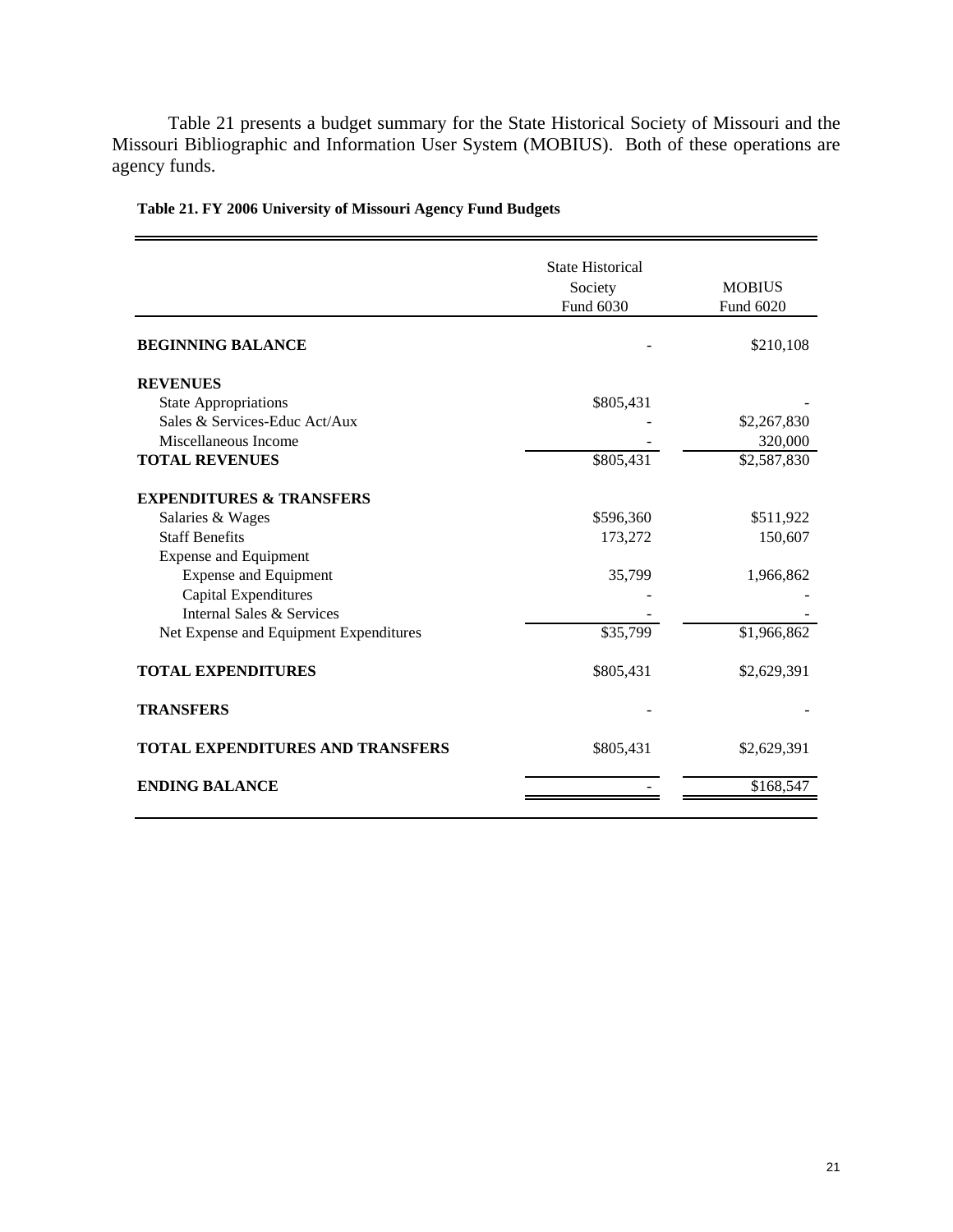**Table A1. FY2006, Operations Fund, Original Expenditure Budget, University of Missouri - Columbia, by Administrative Unit and Major Object of Expense**

|                                           |                  |                       | Other Operating | Capital      | Total           | Internal        | Mandatory &<br>Non-Mandatory | Total<br>Expenditures & |
|-------------------------------------------|------------------|-----------------------|-----------------|--------------|-----------------|-----------------|------------------------------|-------------------------|
|                                           | Salaries & Wages | <b>Staff Benefits</b> | Expenses        | Expenditures | Expenditures    | Transfers       | Transfers                    | Transfers               |
| College/School/Division                   |                  |                       |                 |              |                 |                 |                              |                         |
| Chancellor                                |                  |                       |                 |              |                 |                 |                              |                         |
| Chancellor                                | \$715,045        | \$138,998             | \$174,261       |              | \$1,028,304     | \$1,500,000     |                              | \$2,528,304             |
| <b>University Affairs</b>                 |                  |                       |                 |              |                 |                 |                              |                         |
| <b>University Affairs</b>                 | \$1,592,608      | \$387,616             | \$1,090,478     | \$5,001      | \$3,075,703     |                 |                              | \$3,075,703             |
|                                           |                  |                       |                 |              |                 |                 |                              |                         |
| Intercollegiate Athletics                 |                  |                       |                 |              |                 |                 |                              |                         |
| <b>Intercollegiate Athletics</b>          | \$642,469        | \$199,682             | $(\$248,377)$   |              | \$593,774       | $(\$225,392)$   |                              | \$368,382               |
|                                           |                  |                       |                 |              |                 |                 |                              |                         |
| Campus Budget                             |                  |                       |                 |              |                 |                 |                              |                         |
| Campus Budget                             | \$185,886        | \$51,003              | \$5,000         |              | \$241,889       |                 |                              | \$241,889               |
| <b>Administrative Services</b>            |                  |                       |                 |              |                 |                 |                              |                         |
| <b>Administrative Services</b>            | \$6,880,333      | \$1,680,584           | \$842,913       | \$5,000      | \$9,408,830     | \$10,000        | \$484,000                    | \$9,902,830             |
| <b>Campus Facilities</b>                  | 9,706,683        | 2,727,349             | 29,582,108      | 2,251,961    | 44,268,101      | (28, 383)       | 1,069,281                    | 45,308,999              |
| <b>Business Services-Gen Admin</b>        | 602,354          | 152,005               | 3,685,287       |              | 4,439,646       | (37,000)        |                              | 4,402,646               |
| <b>Total Admin services</b>               | \$17,189,370     | \$4,559,938           | \$34,110,308    | \$2,256,961  | \$58,116,577    | $(\$55,383)$    | \$1,553,281                  | \$59,614,475            |
|                                           |                  |                       |                 |              |                 |                 |                              |                         |
| VC Dev and Alumni Relations               |                  |                       |                 |              |                 |                 |                              |                         |
| Alumni & Development                      | \$4,462,620      | \$1,809,472           | \$1,149,879     |              | \$7,421,971     |                 |                              | \$7,421,971             |
| Total VC Dev and Alumni Relations         | \$4,462,620      | \$1,809,472           | \$1,149,879     |              | \$7,421,971     |                 |                              | \$7,421,971             |
|                                           |                  |                       |                 |              |                 |                 |                              |                         |
| Provost<br>Information & Access Tech Svcs | \$4,536,228      | \$1,323,315           | \$1,548,374     | \$4,656      | \$7,412,573     | \$3,855,245     | \$62,208                     | \$11,330,026            |
| <b>Enrollment Management</b>              | 4,136,280        | 1,132,531             | 1,058,227       | 49,504       | 6,376,542       | (61,000)        | (700,000)                    | 5,615,542               |
| Office of Research                        | 9,949,897        | 2,714,743             | 2,049,281       | 786,279      | 15,500,200      | 5,820,018       |                              | 21,320,218              |
| Provost                                   | 10,092,553       | 2,572,064             | 7,140,682       | 133,840      | 19,939,139      | 23,723,124      |                              | 43,662,263              |
| Ag, Food & Nat. Resources                 |                  |                       |                 |              |                 |                 |                              |                         |
| Agriculture - College                     | 8,348,273        | 2,065,718             | 4,652,542       | 907,300      | 15,973,834      | (2,593,434)     |                              | 13,380,400              |
| Ag Experiment Station                     | 13,061,250       | 3,069,644             | 4,711,372       | 917,638      | 21,759,904      | 1,865,242       |                              | 23,625,146              |
| Total Ag, Food & Nat. Resources           | 21,409,523       | 5,135,362             | 9,363,914       | 1,824,938    | 37,733,738      | (728, 192)      |                              | 37,005,546              |
| Library                                   | 5,303,087        | 1,403,533             | 1,613,029       | 4,533,002    | 12,852,651      | (404, 329)      |                              | 12,448,322              |
| Arts & Science                            | 48,044,652       | 12,820,637            | 5,752,181       | 837,589      | 67,455,060      | (3,629,102)     |                              | 63,825,958              |
| <b>Business</b>                           | 9,938,248        | 2,329,342             | 923,897         |              | 13,191,486      | (115, 850)      |                              | 13,075,636              |
| Education                                 | 11,977,824       | 2,788,374             | 2,810,509       | 45,172       | 17,621,879      | (2,258,636)     |                              | 15,363,243              |
| Engineering                               | 11,136,186       | 2,963,386             | 2,733,518       | 573,395      | 17,406,485      | (1,265,622)     |                              | 16,140,863              |
| Extension<br><b>Continuing Education</b>  | 1,451,600        | 388,800               | 1,956,312       | 21,780       | 3,818,492       | 1,023,446       | 16,200                       | 4,858,138               |
| Cooperative Extension                     |                  |                       |                 |              |                 |                 |                              |                         |
| <b>Total Extension</b>                    | 1,451,600        | 388,800               | 1,956,312       | 21,780       | 3,818,492       | 1,023,446       | 16,200                       | 4,858,138               |
| Graduate School                           | 3,379,740        | 908,304               | 594,592         | 10,000       | 4,892,635       | (20,013,603)    |                              | (15, 120, 968)          |
| Human Environmental Sciences              | 5,524,659        | 1,394,804             | 557,577         | 677,032      | 8,154,072       | (422, 855)      |                              | 7,731,217               |
| Journalism                                | 6,178,265        | 1,557,438             | 1,070,092       | 5,000        | 8,810,795       | (122, 443)      | 81,200                       | 8,769,552               |
| Law                                       | 5,240,421        | 1,464,671             | 754,535         | 594,931      | 8,054,558       | (95,316)        |                              | 7,959,242               |
| Medicine                                  | 41,475,369       | 11,012,318            | 7,295,508       | 2,243,359    | 62,026,554      | (10,058,064)    |                              | 51,968,490              |
| School of Health Professions              | 4,704,631        | 1,353,866             | 748,310         | 24,000       | 6,830,807       | (635, 340)      | 34,342                       | 6,229,809               |
| Nursing                                   | 4,951,427        | 1,443,904             | 569,710         |              | 6,965,041       | (1,089,913)     |                              | 5,875,128               |
| Veterinary Medicine                       | 11,764,397       | 2,067,765             | 2,585,365       | 491,942      | 16,909,468      | (926, 707)      | (544,000)                    | 15,438,761              |
| Food for the 21st Century                 | 3,145,138        | 680,465               | 695,450         | 86,565       | 4,607,618       |                 |                              | 4,607,618               |
| <b>Total Provost</b>                      | \$224,340,125    | \$57,455,621          | \$51,821,063    | \$12,942,984 | \$346,559,793   | $(\$7,405,139)$ | (\$1,050,050)                | \$338,104,604           |
| Vice Chancellor Student Affairs           |                  |                       |                 |              |                 |                 |                              |                         |
| <b>Student Affairs</b>                    | \$5,976,395      | \$1,211,795           | \$4,014,460     | \$77,148     | \$11,279,799    | $(\$579,748)$   | \$4,100,307                  | \$14,800,358            |
|                                           |                  |                       |                 |              |                 |                 |                              |                         |
| Campus Department                         |                  |                       |                 |              |                 |                 |                              |                         |
| <b>Employee Benefits</b>                  |                  |                       |                 |              |                 |                 |                              |                         |
| Recovery                                  |                  |                       | (S4, 847, 250)  |              | (\$4,847,250)   |                 |                              | ( \$4, 847, 250)        |
| <b>Campus Departments</b>                 |                  |                       | 816,985         |              | 816,985         | (\$183,467)     |                              | 633,518                 |
| Campus Scholarships Fellowship            |                  |                       |                 |              |                 | 140,291         | \$37,000                     | 177,291                 |
|                                           |                  |                       | (\$4,030,265)   |              | $(\$4,030,265)$ | $(\$43,176)$    | \$37,000                     | (\$4,036,441)           |
|                                           |                  |                       |                 |              |                 |                 |                              |                         |
| Total Expenditures & Transfers            | \$255,104,518    | \$65,814,125          | \$88,086,807    | \$15,282,094 | \$424,287,544   | $(\$6,808,838)$ | \$4,640,538                  | \$422,119,245           |
|                                           |                  |                       |                 |              |                 |                 |                              |                         |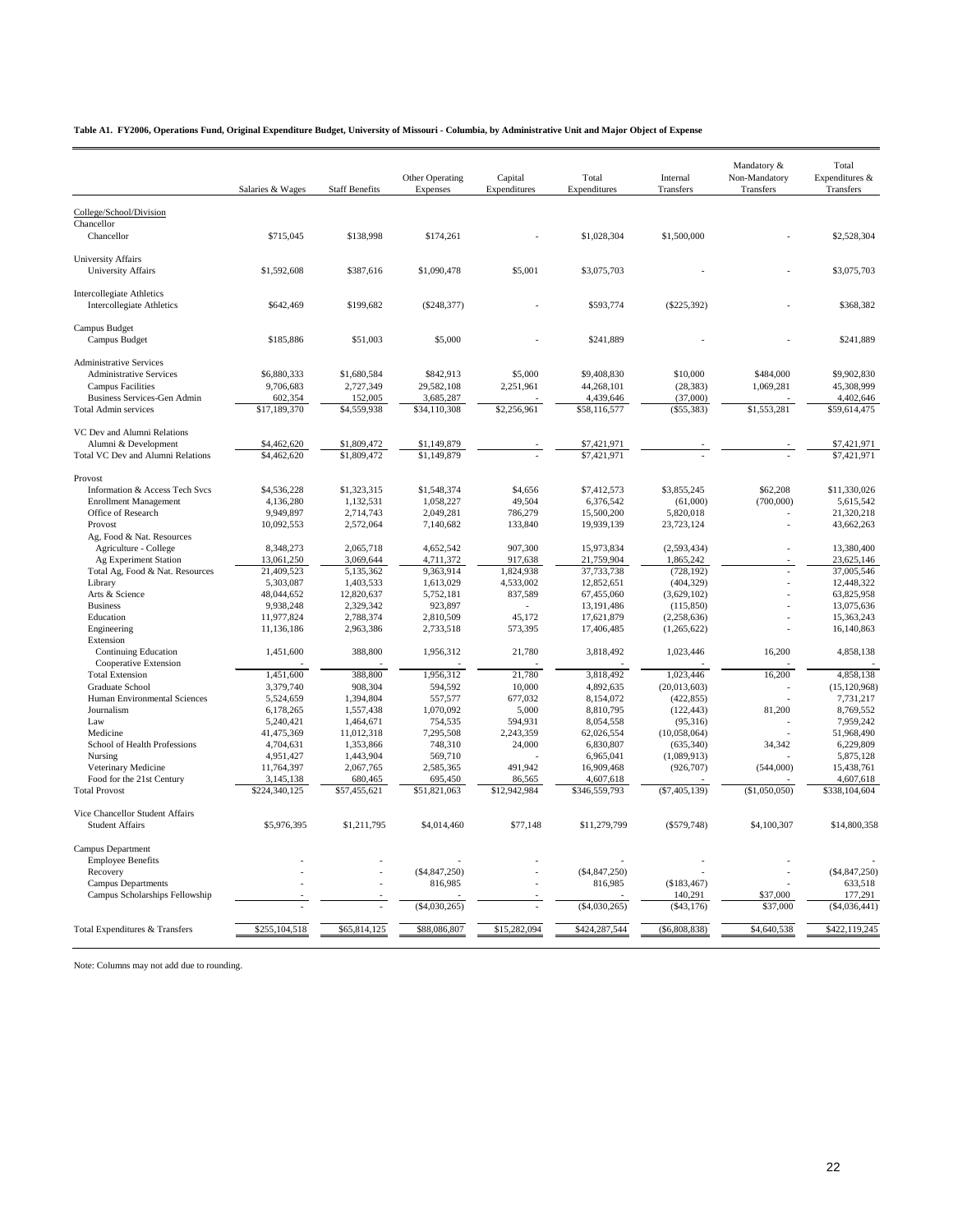**Table A2. FY2006 Operations Fund, Original Expenditure Budget, University of Missouri Extension, by Administrative Unit and Major Object of Expense**

| College/School/Division                                                                                                                                             |              |
|---------------------------------------------------------------------------------------------------------------------------------------------------------------------|--------------|
|                                                                                                                                                                     |              |
| VP for Outreach & Extension                                                                                                                                         |              |
| \$7,429,861<br>\$2,101,047<br>\$2,310,794<br>\$11,841,702<br>(\$360,000)<br>Agriculture & Natural Resources<br>$\overline{\phantom{a}}$<br>$\overline{\phantom{a}}$ | \$11,481,702 |
| 384,677<br>53.702<br>Business & Industry<br>1.286.084<br>1.724.463<br>(40,000)<br>۰                                                                                 | 1,684,463    |
| Human Environmental Sciences<br>4,477,601<br>6.317.889<br>1,356,075<br>484,213<br>(95,000)<br>$\overline{\phantom{a}}$<br>۰                                         | 6,222,889    |
| 3.763.094<br>1.104.668<br>114,239<br>4.982.001<br>Youth<br>(140,000)                                                                                                | 4,842,001    |
| 1,212,687<br><b>Community Development</b><br>361,925<br>105,065<br>1.679.677<br>(123, 533)                                                                          | 1,556,144    |
| Health<br>61.151<br>18,297<br>3,007<br>82.455<br>$\overline{\phantom{a}}$<br>$\overline{\phantom{a}}$                                                               | 82,455       |
| Vet Med<br>3.771<br>37.850<br>168,124<br>126,503<br>$\overline{\phantom{a}}$                                                                                        | 168,124      |
| Outreach Development Fund<br>90,000<br>10,000<br>100,000<br>1,215,000<br>$\overline{\phantom{a}}$                                                                   | 1,315,000    |
| Administration<br>1.076.462<br>322,077<br>20,000<br>1,418,539<br>$\overline{\phantom{a}}$                                                                           | 1,418,539    |
| 133,770<br>\$125,000<br>Program Support<br>4,120,102<br>1,184,540<br>3,631,792<br>8,936,434                                                                         | 9,195,204    |
| <b>Total Expenditures and Transfers</b><br>\$590,237<br>\$6,736,583<br>\$37,251,284<br>\$125,000<br>\$23,553,545<br>\$6,961,156                                     | \$37,966,521 |

University of Missouri Extension is a cooperative effort administered by the University of Missouri - Columbia Note: Columns may not add due to rounding.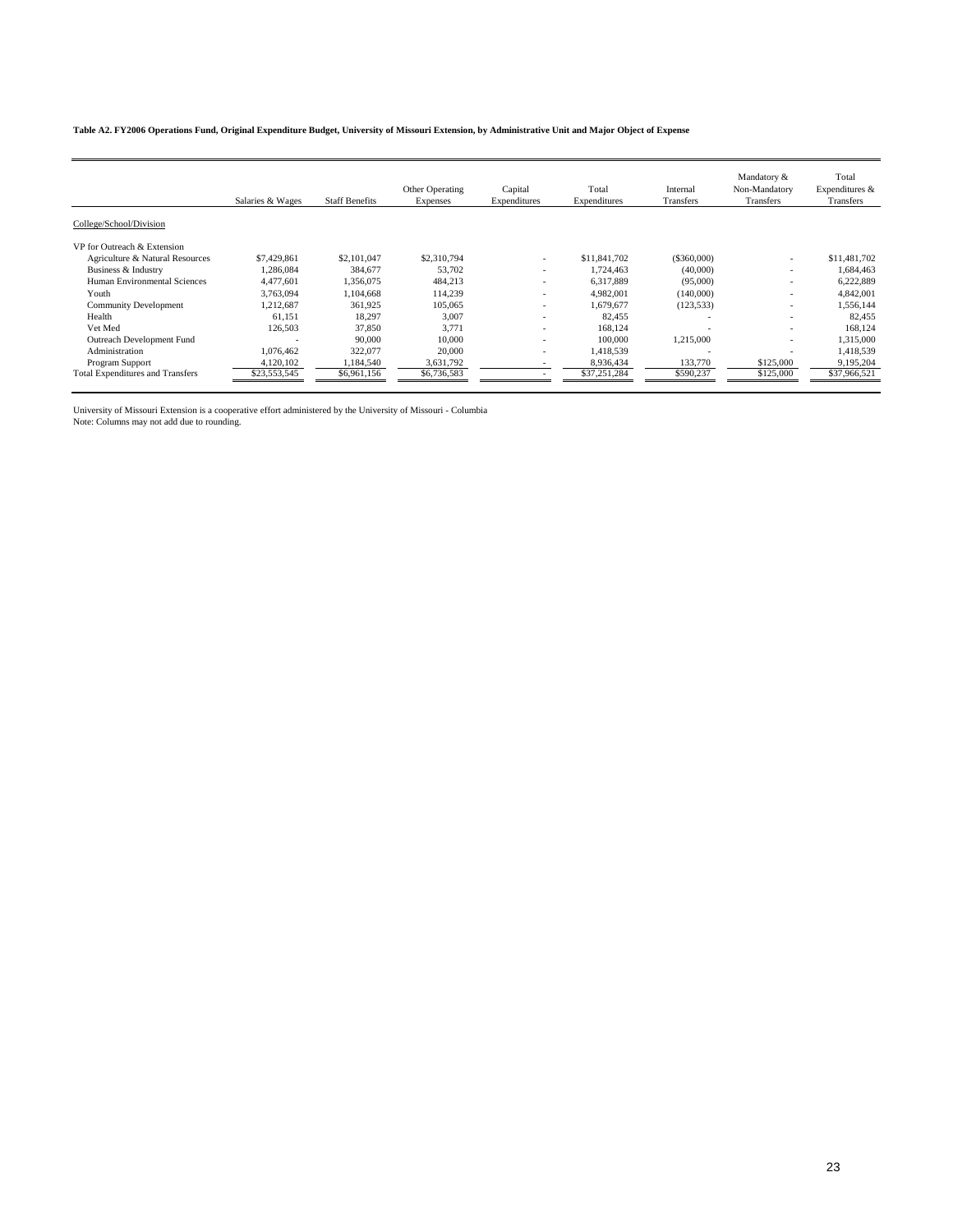**Table A3. FY2006, Operations Fund, Original Expenditure Budget, University of Missouri - Kansas City, by Administrative Unit and Major Object of Expense**

| College/School/Division<br>Chancellor<br>Chancellor<br>\$799,896<br>\$240,368<br>\$375,671<br>\$1,415,935<br>\$1,415,935<br>Assoc VC of Public Affairs<br><b>Public Affairs</b><br>\$1,129,717<br>\$322,317<br>\$743,021<br>\$2,195,055<br>$(\$307,353)$<br>\$1,887,702<br><b>Intercollegiate Athletics</b><br><b>Intercollegiate Athletics</b><br>Vice Chancellor Student Affairs<br>Campus Scholarships & Waivers<br>\$201,810<br>\$9,523,037<br>Vice Chancellor Student Affrs<br>\$5,162,394<br>\$1,432,651<br>\$2,151,182<br>\$8,746,227<br>\$575,000<br><b>Total VC Student Affairs</b><br>\$5,162,394<br>\$1,432,651<br>$\overline{52,}151,182$<br>\$8,746,227<br>\$201.810<br>\$575,000<br>\$9,523,037<br>VC Administrative Affairs<br>\$3,420,904<br>\$26,491,849<br>\$26,146,849<br>VC Administration & Finance<br>\$8,333,203<br>\$2,472,332<br>\$12,265,410<br>$(\$345,000)$<br><b>Campus Utilities</b><br><b>UMKC</b> Rentals<br>$\overline{a}$<br>L.<br><b>UKC</b> Rentals<br>\$8,333,203<br>\$2,472,332<br>\$12,265,410<br>\$3,420,904<br>\$26,491,849<br>(\$345,000)<br><b>Total VC Administrative Affairs</b><br>\$26,146,849<br>Campus Wide<br>\$5,000<br>\$1,550<br>(\$1,098,953)<br>\$30,200<br>\$1,481,625<br>Campus Accounts<br>(\$1,105,503)<br>\$2,550,378<br>VC Academic Affairs<br>\$347,766<br>\$5,325,995<br>\$5,289,245<br>School of Computing & Engr<br>\$3,877,195<br>\$1,101,034<br>(\$36,750)<br><b>Information Services</b><br>3,550,173<br>997,552<br>3,277,750<br>\$943,500<br>8,768,975<br>2,125,988<br>10,894,963<br>VC Academic Affairs<br>1,396,363<br>412,678<br>1,458,553<br>3,267,594<br>228,000<br>3,495,594<br>\$500<br>College of Arts & Sciences<br>17,587,477<br>3,993,997<br>2,493,249<br>106,500<br>24, 181, 223<br>(810,049)<br>23,371,674<br>40,000<br>7,691,832<br>7.660.832<br>School of Biological Sciences<br>4,206,430<br>1,122,098<br>2,323,304<br>(31,000)<br>School of Business & Pub Admin<br>7,319,038<br>7,169,028<br>5,261,316<br>1,527,541<br>530,181<br>(150,010)<br>Computer Sci Telecommunication<br>55,000<br>Conservatory of Music<br>3,998,441<br>901,124<br>328,223<br>5,282,788<br>(22,000)<br>5,260,788<br>School of Dentistry<br>80,000<br>12,180,662<br>3,499,725<br>2,421,988<br>18,182,375<br>(397, 400)<br>17,784,975<br>School of Education<br>500<br>4,064,641<br>1,081,386<br>290,316<br>5,436,843<br>(20,000)<br>5,416,843<br>Engineering<br>Graduate Faculties & Research<br>567,673<br>149,900<br>284,500<br>1,002,073<br>2,750<br>1.004.823<br>428.525<br>7.498.688<br>School of Law<br>4,925,345<br>1,523,253<br>653,550<br>7.530.673<br>(31, 985)<br>Libraries<br>1,807,828<br>6,441,804<br>3,200,078<br>853,734<br>580,164<br>6,441,804<br>50,500<br>School of Medicine<br>25,379,126<br>4,245,867<br>2,971,167<br>32,646,660<br>32,646,660<br>1,500<br>4,285,952<br>(53,750)<br>4,232,202<br>School of Nursing<br>2,948,490<br>756,759<br>579,203<br>School of Pharmacy<br>3,750,000<br>1,134,950<br>830,966<br>107,350<br>5,823,266<br>(395, 575)<br>5,427,691<br>642,042<br>202,112<br>1,044,728<br>Office of Cultural Events<br>200,574<br>1,044,728<br><b>Institute for Human Dev</b><br>149,000<br>46,800<br>89.200<br>285,000<br>(185,000)<br>100,000<br>$\overline{$3,621,203}$<br>\$23,548,972<br>\$19,662,192<br>\$223,219<br>\$500<br>\$144,740,538<br><b>Total VC Academic Affairs</b><br>\$97,684,452<br>\$144,516,819<br>VC University Advancement<br>VC for University Advancement<br>\$2,318,789<br>\$549,755<br>\$671,058<br>\$3,539,602<br>$(\$39,199)$<br>\$3,500,403<br>\$2,318,789<br>\$549,755<br>\$671.058<br>\$3,539,602<br>(S39, 199)<br>\$3,500,403<br><b>Total VC University Advancement</b><br>VC for Research<br>\$1,208,017<br>\$363,010<br>\$485,000<br>\$20,000<br>\$2,076,027<br>\$546,575<br>\$2,622,602<br>Research<br>\$116,641,468<br>\$28,930,955<br>\$35,248,031<br>\$7,062,107<br>\$187,882,561<br>\$2,830,430<br>\$605,700<br>\$191,318,691<br>Total Expenditures & Transfers | Salaries & Wages | <b>Staff Benefits</b> | Other Operating<br>Expenses | Capital<br>Expenditures | Total<br>Expenditures | Internal<br>Transfers | Mandatory &<br>Non-Mandatory<br>Transfers | Total<br>Expenditures &<br>Transfers |
|----------------------------------------------------------------------------------------------------------------------------------------------------------------------------------------------------------------------------------------------------------------------------------------------------------------------------------------------------------------------------------------------------------------------------------------------------------------------------------------------------------------------------------------------------------------------------------------------------------------------------------------------------------------------------------------------------------------------------------------------------------------------------------------------------------------------------------------------------------------------------------------------------------------------------------------------------------------------------------------------------------------------------------------------------------------------------------------------------------------------------------------------------------------------------------------------------------------------------------------------------------------------------------------------------------------------------------------------------------------------------------------------------------------------------------------------------------------------------------------------------------------------------------------------------------------------------------------------------------------------------------------------------------------------------------------------------------------------------------------------------------------------------------------------------------------------------------------------------------------------------------------------------------------------------------------------------------------------------------------------------------------------------------------------------------------------------------------------------------------------------------------------------------------------------------------------------------------------------------------------------------------------------------------------------------------------------------------------------------------------------------------------------------------------------------------------------------------------------------------------------------------------------------------------------------------------------------------------------------------------------------------------------------------------------------------------------------------------------------------------------------------------------------------------------------------------------------------------------------------------------------------------------------------------------------------------------------------------------------------------------------------------------------------------------------------------------------------------------------------------------------------------------------------------------------------------------------------------------------------------------------------------------------------------------------------------------------------------------------------------------------------------------------------------------------------------------------------------------------------------------------------------------------------------------------------------------------------------------------------------------------------------------------------------------------------------------------------------------------------------------------------------------------------------------------------------------------------------------------------------------------------------------------------------------------------------------------------------------------------------------------------|------------------|-----------------------|-----------------------------|-------------------------|-----------------------|-----------------------|-------------------------------------------|--------------------------------------|
|                                                                                                                                                                                                                                                                                                                                                                                                                                                                                                                                                                                                                                                                                                                                                                                                                                                                                                                                                                                                                                                                                                                                                                                                                                                                                                                                                                                                                                                                                                                                                                                                                                                                                                                                                                                                                                                                                                                                                                                                                                                                                                                                                                                                                                                                                                                                                                                                                                                                                                                                                                                                                                                                                                                                                                                                                                                                                                                                                                                                                                                                                                                                                                                                                                                                                                                                                                                                                                                                                                                                                                                                                                                                                                                                                                                                                                                                                                                                                                                                                |                  |                       |                             |                         |                       |                       |                                           |                                      |
|                                                                                                                                                                                                                                                                                                                                                                                                                                                                                                                                                                                                                                                                                                                                                                                                                                                                                                                                                                                                                                                                                                                                                                                                                                                                                                                                                                                                                                                                                                                                                                                                                                                                                                                                                                                                                                                                                                                                                                                                                                                                                                                                                                                                                                                                                                                                                                                                                                                                                                                                                                                                                                                                                                                                                                                                                                                                                                                                                                                                                                                                                                                                                                                                                                                                                                                                                                                                                                                                                                                                                                                                                                                                                                                                                                                                                                                                                                                                                                                                                |                  |                       |                             |                         |                       |                       |                                           |                                      |
|                                                                                                                                                                                                                                                                                                                                                                                                                                                                                                                                                                                                                                                                                                                                                                                                                                                                                                                                                                                                                                                                                                                                                                                                                                                                                                                                                                                                                                                                                                                                                                                                                                                                                                                                                                                                                                                                                                                                                                                                                                                                                                                                                                                                                                                                                                                                                                                                                                                                                                                                                                                                                                                                                                                                                                                                                                                                                                                                                                                                                                                                                                                                                                                                                                                                                                                                                                                                                                                                                                                                                                                                                                                                                                                                                                                                                                                                                                                                                                                                                |                  |                       |                             |                         |                       |                       |                                           |                                      |
|                                                                                                                                                                                                                                                                                                                                                                                                                                                                                                                                                                                                                                                                                                                                                                                                                                                                                                                                                                                                                                                                                                                                                                                                                                                                                                                                                                                                                                                                                                                                                                                                                                                                                                                                                                                                                                                                                                                                                                                                                                                                                                                                                                                                                                                                                                                                                                                                                                                                                                                                                                                                                                                                                                                                                                                                                                                                                                                                                                                                                                                                                                                                                                                                                                                                                                                                                                                                                                                                                                                                                                                                                                                                                                                                                                                                                                                                                                                                                                                                                |                  |                       |                             |                         |                       |                       |                                           |                                      |
|                                                                                                                                                                                                                                                                                                                                                                                                                                                                                                                                                                                                                                                                                                                                                                                                                                                                                                                                                                                                                                                                                                                                                                                                                                                                                                                                                                                                                                                                                                                                                                                                                                                                                                                                                                                                                                                                                                                                                                                                                                                                                                                                                                                                                                                                                                                                                                                                                                                                                                                                                                                                                                                                                                                                                                                                                                                                                                                                                                                                                                                                                                                                                                                                                                                                                                                                                                                                                                                                                                                                                                                                                                                                                                                                                                                                                                                                                                                                                                                                                |                  |                       |                             |                         |                       |                       |                                           |                                      |
|                                                                                                                                                                                                                                                                                                                                                                                                                                                                                                                                                                                                                                                                                                                                                                                                                                                                                                                                                                                                                                                                                                                                                                                                                                                                                                                                                                                                                                                                                                                                                                                                                                                                                                                                                                                                                                                                                                                                                                                                                                                                                                                                                                                                                                                                                                                                                                                                                                                                                                                                                                                                                                                                                                                                                                                                                                                                                                                                                                                                                                                                                                                                                                                                                                                                                                                                                                                                                                                                                                                                                                                                                                                                                                                                                                                                                                                                                                                                                                                                                |                  |                       |                             |                         |                       |                       |                                           |                                      |
|                                                                                                                                                                                                                                                                                                                                                                                                                                                                                                                                                                                                                                                                                                                                                                                                                                                                                                                                                                                                                                                                                                                                                                                                                                                                                                                                                                                                                                                                                                                                                                                                                                                                                                                                                                                                                                                                                                                                                                                                                                                                                                                                                                                                                                                                                                                                                                                                                                                                                                                                                                                                                                                                                                                                                                                                                                                                                                                                                                                                                                                                                                                                                                                                                                                                                                                                                                                                                                                                                                                                                                                                                                                                                                                                                                                                                                                                                                                                                                                                                |                  |                       |                             |                         |                       |                       |                                           |                                      |
|                                                                                                                                                                                                                                                                                                                                                                                                                                                                                                                                                                                                                                                                                                                                                                                                                                                                                                                                                                                                                                                                                                                                                                                                                                                                                                                                                                                                                                                                                                                                                                                                                                                                                                                                                                                                                                                                                                                                                                                                                                                                                                                                                                                                                                                                                                                                                                                                                                                                                                                                                                                                                                                                                                                                                                                                                                                                                                                                                                                                                                                                                                                                                                                                                                                                                                                                                                                                                                                                                                                                                                                                                                                                                                                                                                                                                                                                                                                                                                                                                |                  |                       |                             |                         |                       |                       |                                           |                                      |
|                                                                                                                                                                                                                                                                                                                                                                                                                                                                                                                                                                                                                                                                                                                                                                                                                                                                                                                                                                                                                                                                                                                                                                                                                                                                                                                                                                                                                                                                                                                                                                                                                                                                                                                                                                                                                                                                                                                                                                                                                                                                                                                                                                                                                                                                                                                                                                                                                                                                                                                                                                                                                                                                                                                                                                                                                                                                                                                                                                                                                                                                                                                                                                                                                                                                                                                                                                                                                                                                                                                                                                                                                                                                                                                                                                                                                                                                                                                                                                                                                |                  |                       |                             |                         |                       |                       |                                           |                                      |
|                                                                                                                                                                                                                                                                                                                                                                                                                                                                                                                                                                                                                                                                                                                                                                                                                                                                                                                                                                                                                                                                                                                                                                                                                                                                                                                                                                                                                                                                                                                                                                                                                                                                                                                                                                                                                                                                                                                                                                                                                                                                                                                                                                                                                                                                                                                                                                                                                                                                                                                                                                                                                                                                                                                                                                                                                                                                                                                                                                                                                                                                                                                                                                                                                                                                                                                                                                                                                                                                                                                                                                                                                                                                                                                                                                                                                                                                                                                                                                                                                |                  |                       |                             |                         |                       |                       |                                           |                                      |
|                                                                                                                                                                                                                                                                                                                                                                                                                                                                                                                                                                                                                                                                                                                                                                                                                                                                                                                                                                                                                                                                                                                                                                                                                                                                                                                                                                                                                                                                                                                                                                                                                                                                                                                                                                                                                                                                                                                                                                                                                                                                                                                                                                                                                                                                                                                                                                                                                                                                                                                                                                                                                                                                                                                                                                                                                                                                                                                                                                                                                                                                                                                                                                                                                                                                                                                                                                                                                                                                                                                                                                                                                                                                                                                                                                                                                                                                                                                                                                                                                |                  |                       |                             |                         |                       |                       |                                           |                                      |
|                                                                                                                                                                                                                                                                                                                                                                                                                                                                                                                                                                                                                                                                                                                                                                                                                                                                                                                                                                                                                                                                                                                                                                                                                                                                                                                                                                                                                                                                                                                                                                                                                                                                                                                                                                                                                                                                                                                                                                                                                                                                                                                                                                                                                                                                                                                                                                                                                                                                                                                                                                                                                                                                                                                                                                                                                                                                                                                                                                                                                                                                                                                                                                                                                                                                                                                                                                                                                                                                                                                                                                                                                                                                                                                                                                                                                                                                                                                                                                                                                |                  |                       |                             |                         |                       |                       |                                           |                                      |
|                                                                                                                                                                                                                                                                                                                                                                                                                                                                                                                                                                                                                                                                                                                                                                                                                                                                                                                                                                                                                                                                                                                                                                                                                                                                                                                                                                                                                                                                                                                                                                                                                                                                                                                                                                                                                                                                                                                                                                                                                                                                                                                                                                                                                                                                                                                                                                                                                                                                                                                                                                                                                                                                                                                                                                                                                                                                                                                                                                                                                                                                                                                                                                                                                                                                                                                                                                                                                                                                                                                                                                                                                                                                                                                                                                                                                                                                                                                                                                                                                |                  |                       |                             |                         |                       |                       |                                           |                                      |
|                                                                                                                                                                                                                                                                                                                                                                                                                                                                                                                                                                                                                                                                                                                                                                                                                                                                                                                                                                                                                                                                                                                                                                                                                                                                                                                                                                                                                                                                                                                                                                                                                                                                                                                                                                                                                                                                                                                                                                                                                                                                                                                                                                                                                                                                                                                                                                                                                                                                                                                                                                                                                                                                                                                                                                                                                                                                                                                                                                                                                                                                                                                                                                                                                                                                                                                                                                                                                                                                                                                                                                                                                                                                                                                                                                                                                                                                                                                                                                                                                |                  |                       |                             |                         |                       |                       |                                           |                                      |
|                                                                                                                                                                                                                                                                                                                                                                                                                                                                                                                                                                                                                                                                                                                                                                                                                                                                                                                                                                                                                                                                                                                                                                                                                                                                                                                                                                                                                                                                                                                                                                                                                                                                                                                                                                                                                                                                                                                                                                                                                                                                                                                                                                                                                                                                                                                                                                                                                                                                                                                                                                                                                                                                                                                                                                                                                                                                                                                                                                                                                                                                                                                                                                                                                                                                                                                                                                                                                                                                                                                                                                                                                                                                                                                                                                                                                                                                                                                                                                                                                |                  |                       |                             |                         |                       |                       |                                           |                                      |
|                                                                                                                                                                                                                                                                                                                                                                                                                                                                                                                                                                                                                                                                                                                                                                                                                                                                                                                                                                                                                                                                                                                                                                                                                                                                                                                                                                                                                                                                                                                                                                                                                                                                                                                                                                                                                                                                                                                                                                                                                                                                                                                                                                                                                                                                                                                                                                                                                                                                                                                                                                                                                                                                                                                                                                                                                                                                                                                                                                                                                                                                                                                                                                                                                                                                                                                                                                                                                                                                                                                                                                                                                                                                                                                                                                                                                                                                                                                                                                                                                |                  |                       |                             |                         |                       |                       |                                           |                                      |
|                                                                                                                                                                                                                                                                                                                                                                                                                                                                                                                                                                                                                                                                                                                                                                                                                                                                                                                                                                                                                                                                                                                                                                                                                                                                                                                                                                                                                                                                                                                                                                                                                                                                                                                                                                                                                                                                                                                                                                                                                                                                                                                                                                                                                                                                                                                                                                                                                                                                                                                                                                                                                                                                                                                                                                                                                                                                                                                                                                                                                                                                                                                                                                                                                                                                                                                                                                                                                                                                                                                                                                                                                                                                                                                                                                                                                                                                                                                                                                                                                |                  |                       |                             |                         |                       |                       |                                           |                                      |
|                                                                                                                                                                                                                                                                                                                                                                                                                                                                                                                                                                                                                                                                                                                                                                                                                                                                                                                                                                                                                                                                                                                                                                                                                                                                                                                                                                                                                                                                                                                                                                                                                                                                                                                                                                                                                                                                                                                                                                                                                                                                                                                                                                                                                                                                                                                                                                                                                                                                                                                                                                                                                                                                                                                                                                                                                                                                                                                                                                                                                                                                                                                                                                                                                                                                                                                                                                                                                                                                                                                                                                                                                                                                                                                                                                                                                                                                                                                                                                                                                |                  |                       |                             |                         |                       |                       |                                           |                                      |
|                                                                                                                                                                                                                                                                                                                                                                                                                                                                                                                                                                                                                                                                                                                                                                                                                                                                                                                                                                                                                                                                                                                                                                                                                                                                                                                                                                                                                                                                                                                                                                                                                                                                                                                                                                                                                                                                                                                                                                                                                                                                                                                                                                                                                                                                                                                                                                                                                                                                                                                                                                                                                                                                                                                                                                                                                                                                                                                                                                                                                                                                                                                                                                                                                                                                                                                                                                                                                                                                                                                                                                                                                                                                                                                                                                                                                                                                                                                                                                                                                |                  |                       |                             |                         |                       |                       |                                           |                                      |
|                                                                                                                                                                                                                                                                                                                                                                                                                                                                                                                                                                                                                                                                                                                                                                                                                                                                                                                                                                                                                                                                                                                                                                                                                                                                                                                                                                                                                                                                                                                                                                                                                                                                                                                                                                                                                                                                                                                                                                                                                                                                                                                                                                                                                                                                                                                                                                                                                                                                                                                                                                                                                                                                                                                                                                                                                                                                                                                                                                                                                                                                                                                                                                                                                                                                                                                                                                                                                                                                                                                                                                                                                                                                                                                                                                                                                                                                                                                                                                                                                |                  |                       |                             |                         |                       |                       |                                           |                                      |
|                                                                                                                                                                                                                                                                                                                                                                                                                                                                                                                                                                                                                                                                                                                                                                                                                                                                                                                                                                                                                                                                                                                                                                                                                                                                                                                                                                                                                                                                                                                                                                                                                                                                                                                                                                                                                                                                                                                                                                                                                                                                                                                                                                                                                                                                                                                                                                                                                                                                                                                                                                                                                                                                                                                                                                                                                                                                                                                                                                                                                                                                                                                                                                                                                                                                                                                                                                                                                                                                                                                                                                                                                                                                                                                                                                                                                                                                                                                                                                                                                |                  |                       |                             |                         |                       |                       |                                           |                                      |
|                                                                                                                                                                                                                                                                                                                                                                                                                                                                                                                                                                                                                                                                                                                                                                                                                                                                                                                                                                                                                                                                                                                                                                                                                                                                                                                                                                                                                                                                                                                                                                                                                                                                                                                                                                                                                                                                                                                                                                                                                                                                                                                                                                                                                                                                                                                                                                                                                                                                                                                                                                                                                                                                                                                                                                                                                                                                                                                                                                                                                                                                                                                                                                                                                                                                                                                                                                                                                                                                                                                                                                                                                                                                                                                                                                                                                                                                                                                                                                                                                |                  |                       |                             |                         |                       |                       |                                           |                                      |
|                                                                                                                                                                                                                                                                                                                                                                                                                                                                                                                                                                                                                                                                                                                                                                                                                                                                                                                                                                                                                                                                                                                                                                                                                                                                                                                                                                                                                                                                                                                                                                                                                                                                                                                                                                                                                                                                                                                                                                                                                                                                                                                                                                                                                                                                                                                                                                                                                                                                                                                                                                                                                                                                                                                                                                                                                                                                                                                                                                                                                                                                                                                                                                                                                                                                                                                                                                                                                                                                                                                                                                                                                                                                                                                                                                                                                                                                                                                                                                                                                |                  |                       |                             |                         |                       |                       |                                           |                                      |
|                                                                                                                                                                                                                                                                                                                                                                                                                                                                                                                                                                                                                                                                                                                                                                                                                                                                                                                                                                                                                                                                                                                                                                                                                                                                                                                                                                                                                                                                                                                                                                                                                                                                                                                                                                                                                                                                                                                                                                                                                                                                                                                                                                                                                                                                                                                                                                                                                                                                                                                                                                                                                                                                                                                                                                                                                                                                                                                                                                                                                                                                                                                                                                                                                                                                                                                                                                                                                                                                                                                                                                                                                                                                                                                                                                                                                                                                                                                                                                                                                |                  |                       |                             |                         |                       |                       |                                           |                                      |
|                                                                                                                                                                                                                                                                                                                                                                                                                                                                                                                                                                                                                                                                                                                                                                                                                                                                                                                                                                                                                                                                                                                                                                                                                                                                                                                                                                                                                                                                                                                                                                                                                                                                                                                                                                                                                                                                                                                                                                                                                                                                                                                                                                                                                                                                                                                                                                                                                                                                                                                                                                                                                                                                                                                                                                                                                                                                                                                                                                                                                                                                                                                                                                                                                                                                                                                                                                                                                                                                                                                                                                                                                                                                                                                                                                                                                                                                                                                                                                                                                |                  |                       |                             |                         |                       |                       |                                           |                                      |
|                                                                                                                                                                                                                                                                                                                                                                                                                                                                                                                                                                                                                                                                                                                                                                                                                                                                                                                                                                                                                                                                                                                                                                                                                                                                                                                                                                                                                                                                                                                                                                                                                                                                                                                                                                                                                                                                                                                                                                                                                                                                                                                                                                                                                                                                                                                                                                                                                                                                                                                                                                                                                                                                                                                                                                                                                                                                                                                                                                                                                                                                                                                                                                                                                                                                                                                                                                                                                                                                                                                                                                                                                                                                                                                                                                                                                                                                                                                                                                                                                |                  |                       |                             |                         |                       |                       |                                           |                                      |
|                                                                                                                                                                                                                                                                                                                                                                                                                                                                                                                                                                                                                                                                                                                                                                                                                                                                                                                                                                                                                                                                                                                                                                                                                                                                                                                                                                                                                                                                                                                                                                                                                                                                                                                                                                                                                                                                                                                                                                                                                                                                                                                                                                                                                                                                                                                                                                                                                                                                                                                                                                                                                                                                                                                                                                                                                                                                                                                                                                                                                                                                                                                                                                                                                                                                                                                                                                                                                                                                                                                                                                                                                                                                                                                                                                                                                                                                                                                                                                                                                |                  |                       |                             |                         |                       |                       |                                           |                                      |
|                                                                                                                                                                                                                                                                                                                                                                                                                                                                                                                                                                                                                                                                                                                                                                                                                                                                                                                                                                                                                                                                                                                                                                                                                                                                                                                                                                                                                                                                                                                                                                                                                                                                                                                                                                                                                                                                                                                                                                                                                                                                                                                                                                                                                                                                                                                                                                                                                                                                                                                                                                                                                                                                                                                                                                                                                                                                                                                                                                                                                                                                                                                                                                                                                                                                                                                                                                                                                                                                                                                                                                                                                                                                                                                                                                                                                                                                                                                                                                                                                |                  |                       |                             |                         |                       |                       |                                           |                                      |
|                                                                                                                                                                                                                                                                                                                                                                                                                                                                                                                                                                                                                                                                                                                                                                                                                                                                                                                                                                                                                                                                                                                                                                                                                                                                                                                                                                                                                                                                                                                                                                                                                                                                                                                                                                                                                                                                                                                                                                                                                                                                                                                                                                                                                                                                                                                                                                                                                                                                                                                                                                                                                                                                                                                                                                                                                                                                                                                                                                                                                                                                                                                                                                                                                                                                                                                                                                                                                                                                                                                                                                                                                                                                                                                                                                                                                                                                                                                                                                                                                |                  |                       |                             |                         |                       |                       |                                           |                                      |
|                                                                                                                                                                                                                                                                                                                                                                                                                                                                                                                                                                                                                                                                                                                                                                                                                                                                                                                                                                                                                                                                                                                                                                                                                                                                                                                                                                                                                                                                                                                                                                                                                                                                                                                                                                                                                                                                                                                                                                                                                                                                                                                                                                                                                                                                                                                                                                                                                                                                                                                                                                                                                                                                                                                                                                                                                                                                                                                                                                                                                                                                                                                                                                                                                                                                                                                                                                                                                                                                                                                                                                                                                                                                                                                                                                                                                                                                                                                                                                                                                |                  |                       |                             |                         |                       |                       |                                           |                                      |
|                                                                                                                                                                                                                                                                                                                                                                                                                                                                                                                                                                                                                                                                                                                                                                                                                                                                                                                                                                                                                                                                                                                                                                                                                                                                                                                                                                                                                                                                                                                                                                                                                                                                                                                                                                                                                                                                                                                                                                                                                                                                                                                                                                                                                                                                                                                                                                                                                                                                                                                                                                                                                                                                                                                                                                                                                                                                                                                                                                                                                                                                                                                                                                                                                                                                                                                                                                                                                                                                                                                                                                                                                                                                                                                                                                                                                                                                                                                                                                                                                |                  |                       |                             |                         |                       |                       |                                           |                                      |
|                                                                                                                                                                                                                                                                                                                                                                                                                                                                                                                                                                                                                                                                                                                                                                                                                                                                                                                                                                                                                                                                                                                                                                                                                                                                                                                                                                                                                                                                                                                                                                                                                                                                                                                                                                                                                                                                                                                                                                                                                                                                                                                                                                                                                                                                                                                                                                                                                                                                                                                                                                                                                                                                                                                                                                                                                                                                                                                                                                                                                                                                                                                                                                                                                                                                                                                                                                                                                                                                                                                                                                                                                                                                                                                                                                                                                                                                                                                                                                                                                |                  |                       |                             |                         |                       |                       |                                           |                                      |
|                                                                                                                                                                                                                                                                                                                                                                                                                                                                                                                                                                                                                                                                                                                                                                                                                                                                                                                                                                                                                                                                                                                                                                                                                                                                                                                                                                                                                                                                                                                                                                                                                                                                                                                                                                                                                                                                                                                                                                                                                                                                                                                                                                                                                                                                                                                                                                                                                                                                                                                                                                                                                                                                                                                                                                                                                                                                                                                                                                                                                                                                                                                                                                                                                                                                                                                                                                                                                                                                                                                                                                                                                                                                                                                                                                                                                                                                                                                                                                                                                |                  |                       |                             |                         |                       |                       |                                           |                                      |
|                                                                                                                                                                                                                                                                                                                                                                                                                                                                                                                                                                                                                                                                                                                                                                                                                                                                                                                                                                                                                                                                                                                                                                                                                                                                                                                                                                                                                                                                                                                                                                                                                                                                                                                                                                                                                                                                                                                                                                                                                                                                                                                                                                                                                                                                                                                                                                                                                                                                                                                                                                                                                                                                                                                                                                                                                                                                                                                                                                                                                                                                                                                                                                                                                                                                                                                                                                                                                                                                                                                                                                                                                                                                                                                                                                                                                                                                                                                                                                                                                |                  |                       |                             |                         |                       |                       |                                           |                                      |
|                                                                                                                                                                                                                                                                                                                                                                                                                                                                                                                                                                                                                                                                                                                                                                                                                                                                                                                                                                                                                                                                                                                                                                                                                                                                                                                                                                                                                                                                                                                                                                                                                                                                                                                                                                                                                                                                                                                                                                                                                                                                                                                                                                                                                                                                                                                                                                                                                                                                                                                                                                                                                                                                                                                                                                                                                                                                                                                                                                                                                                                                                                                                                                                                                                                                                                                                                                                                                                                                                                                                                                                                                                                                                                                                                                                                                                                                                                                                                                                                                |                  |                       |                             |                         |                       |                       |                                           |                                      |
|                                                                                                                                                                                                                                                                                                                                                                                                                                                                                                                                                                                                                                                                                                                                                                                                                                                                                                                                                                                                                                                                                                                                                                                                                                                                                                                                                                                                                                                                                                                                                                                                                                                                                                                                                                                                                                                                                                                                                                                                                                                                                                                                                                                                                                                                                                                                                                                                                                                                                                                                                                                                                                                                                                                                                                                                                                                                                                                                                                                                                                                                                                                                                                                                                                                                                                                                                                                                                                                                                                                                                                                                                                                                                                                                                                                                                                                                                                                                                                                                                |                  |                       |                             |                         |                       |                       |                                           |                                      |
|                                                                                                                                                                                                                                                                                                                                                                                                                                                                                                                                                                                                                                                                                                                                                                                                                                                                                                                                                                                                                                                                                                                                                                                                                                                                                                                                                                                                                                                                                                                                                                                                                                                                                                                                                                                                                                                                                                                                                                                                                                                                                                                                                                                                                                                                                                                                                                                                                                                                                                                                                                                                                                                                                                                                                                                                                                                                                                                                                                                                                                                                                                                                                                                                                                                                                                                                                                                                                                                                                                                                                                                                                                                                                                                                                                                                                                                                                                                                                                                                                |                  |                       |                             |                         |                       |                       |                                           |                                      |
|                                                                                                                                                                                                                                                                                                                                                                                                                                                                                                                                                                                                                                                                                                                                                                                                                                                                                                                                                                                                                                                                                                                                                                                                                                                                                                                                                                                                                                                                                                                                                                                                                                                                                                                                                                                                                                                                                                                                                                                                                                                                                                                                                                                                                                                                                                                                                                                                                                                                                                                                                                                                                                                                                                                                                                                                                                                                                                                                                                                                                                                                                                                                                                                                                                                                                                                                                                                                                                                                                                                                                                                                                                                                                                                                                                                                                                                                                                                                                                                                                |                  |                       |                             |                         |                       |                       |                                           |                                      |
|                                                                                                                                                                                                                                                                                                                                                                                                                                                                                                                                                                                                                                                                                                                                                                                                                                                                                                                                                                                                                                                                                                                                                                                                                                                                                                                                                                                                                                                                                                                                                                                                                                                                                                                                                                                                                                                                                                                                                                                                                                                                                                                                                                                                                                                                                                                                                                                                                                                                                                                                                                                                                                                                                                                                                                                                                                                                                                                                                                                                                                                                                                                                                                                                                                                                                                                                                                                                                                                                                                                                                                                                                                                                                                                                                                                                                                                                                                                                                                                                                |                  |                       |                             |                         |                       |                       |                                           |                                      |
|                                                                                                                                                                                                                                                                                                                                                                                                                                                                                                                                                                                                                                                                                                                                                                                                                                                                                                                                                                                                                                                                                                                                                                                                                                                                                                                                                                                                                                                                                                                                                                                                                                                                                                                                                                                                                                                                                                                                                                                                                                                                                                                                                                                                                                                                                                                                                                                                                                                                                                                                                                                                                                                                                                                                                                                                                                                                                                                                                                                                                                                                                                                                                                                                                                                                                                                                                                                                                                                                                                                                                                                                                                                                                                                                                                                                                                                                                                                                                                                                                |                  |                       |                             |                         |                       |                       |                                           |                                      |
|                                                                                                                                                                                                                                                                                                                                                                                                                                                                                                                                                                                                                                                                                                                                                                                                                                                                                                                                                                                                                                                                                                                                                                                                                                                                                                                                                                                                                                                                                                                                                                                                                                                                                                                                                                                                                                                                                                                                                                                                                                                                                                                                                                                                                                                                                                                                                                                                                                                                                                                                                                                                                                                                                                                                                                                                                                                                                                                                                                                                                                                                                                                                                                                                                                                                                                                                                                                                                                                                                                                                                                                                                                                                                                                                                                                                                                                                                                                                                                                                                |                  |                       |                             |                         |                       |                       |                                           |                                      |
|                                                                                                                                                                                                                                                                                                                                                                                                                                                                                                                                                                                                                                                                                                                                                                                                                                                                                                                                                                                                                                                                                                                                                                                                                                                                                                                                                                                                                                                                                                                                                                                                                                                                                                                                                                                                                                                                                                                                                                                                                                                                                                                                                                                                                                                                                                                                                                                                                                                                                                                                                                                                                                                                                                                                                                                                                                                                                                                                                                                                                                                                                                                                                                                                                                                                                                                                                                                                                                                                                                                                                                                                                                                                                                                                                                                                                                                                                                                                                                                                                |                  |                       |                             |                         |                       |                       |                                           |                                      |
|                                                                                                                                                                                                                                                                                                                                                                                                                                                                                                                                                                                                                                                                                                                                                                                                                                                                                                                                                                                                                                                                                                                                                                                                                                                                                                                                                                                                                                                                                                                                                                                                                                                                                                                                                                                                                                                                                                                                                                                                                                                                                                                                                                                                                                                                                                                                                                                                                                                                                                                                                                                                                                                                                                                                                                                                                                                                                                                                                                                                                                                                                                                                                                                                                                                                                                                                                                                                                                                                                                                                                                                                                                                                                                                                                                                                                                                                                                                                                                                                                |                  |                       |                             |                         |                       |                       |                                           |                                      |
|                                                                                                                                                                                                                                                                                                                                                                                                                                                                                                                                                                                                                                                                                                                                                                                                                                                                                                                                                                                                                                                                                                                                                                                                                                                                                                                                                                                                                                                                                                                                                                                                                                                                                                                                                                                                                                                                                                                                                                                                                                                                                                                                                                                                                                                                                                                                                                                                                                                                                                                                                                                                                                                                                                                                                                                                                                                                                                                                                                                                                                                                                                                                                                                                                                                                                                                                                                                                                                                                                                                                                                                                                                                                                                                                                                                                                                                                                                                                                                                                                |                  |                       |                             |                         |                       |                       |                                           |                                      |
|                                                                                                                                                                                                                                                                                                                                                                                                                                                                                                                                                                                                                                                                                                                                                                                                                                                                                                                                                                                                                                                                                                                                                                                                                                                                                                                                                                                                                                                                                                                                                                                                                                                                                                                                                                                                                                                                                                                                                                                                                                                                                                                                                                                                                                                                                                                                                                                                                                                                                                                                                                                                                                                                                                                                                                                                                                                                                                                                                                                                                                                                                                                                                                                                                                                                                                                                                                                                                                                                                                                                                                                                                                                                                                                                                                                                                                                                                                                                                                                                                |                  |                       |                             |                         |                       |                       |                                           |                                      |
|                                                                                                                                                                                                                                                                                                                                                                                                                                                                                                                                                                                                                                                                                                                                                                                                                                                                                                                                                                                                                                                                                                                                                                                                                                                                                                                                                                                                                                                                                                                                                                                                                                                                                                                                                                                                                                                                                                                                                                                                                                                                                                                                                                                                                                                                                                                                                                                                                                                                                                                                                                                                                                                                                                                                                                                                                                                                                                                                                                                                                                                                                                                                                                                                                                                                                                                                                                                                                                                                                                                                                                                                                                                                                                                                                                                                                                                                                                                                                                                                                |                  |                       |                             |                         |                       |                       |                                           |                                      |
|                                                                                                                                                                                                                                                                                                                                                                                                                                                                                                                                                                                                                                                                                                                                                                                                                                                                                                                                                                                                                                                                                                                                                                                                                                                                                                                                                                                                                                                                                                                                                                                                                                                                                                                                                                                                                                                                                                                                                                                                                                                                                                                                                                                                                                                                                                                                                                                                                                                                                                                                                                                                                                                                                                                                                                                                                                                                                                                                                                                                                                                                                                                                                                                                                                                                                                                                                                                                                                                                                                                                                                                                                                                                                                                                                                                                                                                                                                                                                                                                                |                  |                       |                             |                         |                       |                       |                                           |                                      |
|                                                                                                                                                                                                                                                                                                                                                                                                                                                                                                                                                                                                                                                                                                                                                                                                                                                                                                                                                                                                                                                                                                                                                                                                                                                                                                                                                                                                                                                                                                                                                                                                                                                                                                                                                                                                                                                                                                                                                                                                                                                                                                                                                                                                                                                                                                                                                                                                                                                                                                                                                                                                                                                                                                                                                                                                                                                                                                                                                                                                                                                                                                                                                                                                                                                                                                                                                                                                                                                                                                                                                                                                                                                                                                                                                                                                                                                                                                                                                                                                                |                  |                       |                             |                         |                       |                       |                                           |                                      |
|                                                                                                                                                                                                                                                                                                                                                                                                                                                                                                                                                                                                                                                                                                                                                                                                                                                                                                                                                                                                                                                                                                                                                                                                                                                                                                                                                                                                                                                                                                                                                                                                                                                                                                                                                                                                                                                                                                                                                                                                                                                                                                                                                                                                                                                                                                                                                                                                                                                                                                                                                                                                                                                                                                                                                                                                                                                                                                                                                                                                                                                                                                                                                                                                                                                                                                                                                                                                                                                                                                                                                                                                                                                                                                                                                                                                                                                                                                                                                                                                                |                  |                       |                             |                         |                       |                       |                                           |                                      |
|                                                                                                                                                                                                                                                                                                                                                                                                                                                                                                                                                                                                                                                                                                                                                                                                                                                                                                                                                                                                                                                                                                                                                                                                                                                                                                                                                                                                                                                                                                                                                                                                                                                                                                                                                                                                                                                                                                                                                                                                                                                                                                                                                                                                                                                                                                                                                                                                                                                                                                                                                                                                                                                                                                                                                                                                                                                                                                                                                                                                                                                                                                                                                                                                                                                                                                                                                                                                                                                                                                                                                                                                                                                                                                                                                                                                                                                                                                                                                                                                                |                  |                       |                             |                         |                       |                       |                                           |                                      |
|                                                                                                                                                                                                                                                                                                                                                                                                                                                                                                                                                                                                                                                                                                                                                                                                                                                                                                                                                                                                                                                                                                                                                                                                                                                                                                                                                                                                                                                                                                                                                                                                                                                                                                                                                                                                                                                                                                                                                                                                                                                                                                                                                                                                                                                                                                                                                                                                                                                                                                                                                                                                                                                                                                                                                                                                                                                                                                                                                                                                                                                                                                                                                                                                                                                                                                                                                                                                                                                                                                                                                                                                                                                                                                                                                                                                                                                                                                                                                                                                                |                  |                       |                             |                         |                       |                       |                                           |                                      |
|                                                                                                                                                                                                                                                                                                                                                                                                                                                                                                                                                                                                                                                                                                                                                                                                                                                                                                                                                                                                                                                                                                                                                                                                                                                                                                                                                                                                                                                                                                                                                                                                                                                                                                                                                                                                                                                                                                                                                                                                                                                                                                                                                                                                                                                                                                                                                                                                                                                                                                                                                                                                                                                                                                                                                                                                                                                                                                                                                                                                                                                                                                                                                                                                                                                                                                                                                                                                                                                                                                                                                                                                                                                                                                                                                                                                                                                                                                                                                                                                                |                  |                       |                             |                         |                       |                       |                                           |                                      |
|                                                                                                                                                                                                                                                                                                                                                                                                                                                                                                                                                                                                                                                                                                                                                                                                                                                                                                                                                                                                                                                                                                                                                                                                                                                                                                                                                                                                                                                                                                                                                                                                                                                                                                                                                                                                                                                                                                                                                                                                                                                                                                                                                                                                                                                                                                                                                                                                                                                                                                                                                                                                                                                                                                                                                                                                                                                                                                                                                                                                                                                                                                                                                                                                                                                                                                                                                                                                                                                                                                                                                                                                                                                                                                                                                                                                                                                                                                                                                                                                                |                  |                       |                             |                         |                       |                       |                                           |                                      |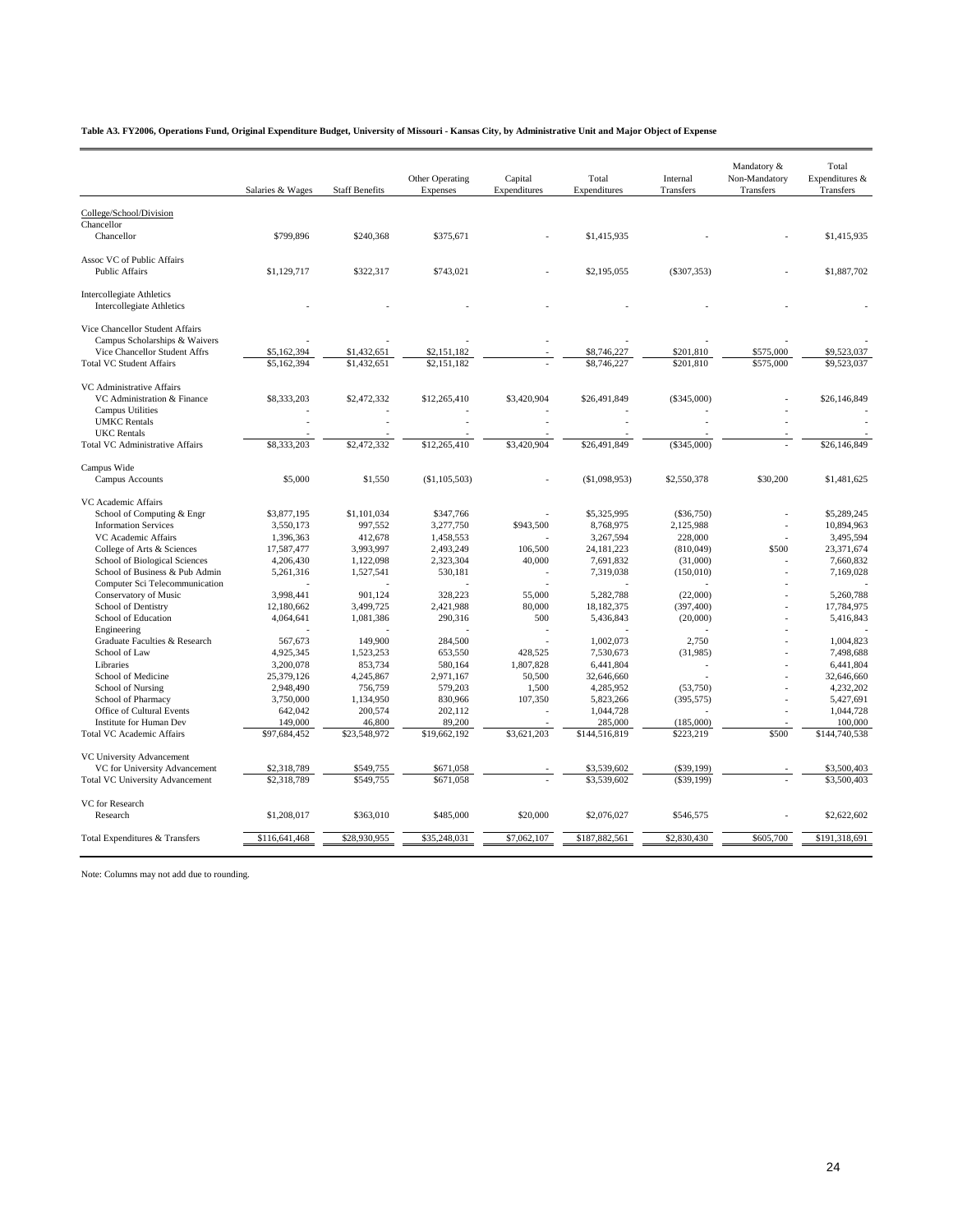|  |  |  | Table A4. FY2006, Operations Fund, Original Expenditure Budget, University of Missouri - Rolla, by Administrative Unit and Major Object of Expense |  |  |  |
|--|--|--|----------------------------------------------------------------------------------------------------------------------------------------------------|--|--|--|
|--|--|--|----------------------------------------------------------------------------------------------------------------------------------------------------|--|--|--|

|                                   | Salaries & Wages | <b>Staff Benefits</b> | Other Operating<br>Expenses | Capital<br>Expenditures | Total<br>Expenditures | Internal<br>Transfers | Mandatory &<br>Non-Mandatory<br>Transfers | Total<br>Expenditures &<br>Transfers |
|-----------------------------------|------------------|-----------------------|-----------------------------|-------------------------|-----------------------|-----------------------|-------------------------------------------|--------------------------------------|
| College/School/Division           |                  |                       |                             |                         |                       |                       |                                           |                                      |
| Provost                           |                  |                       |                             |                         |                       |                       |                                           |                                      |
| Info Access & Tech Services       | \$3,823,880      | \$1,068,390           | \$2,197,120                 | \$1,309,849             | \$8,399,239           | \$250,000             |                                           | \$8,649,239                          |
| Undergrad & Grad Studies          | 338,084          | 99,217                | 207,879                     |                         | 645,180               | 48.740                |                                           | 693,920                              |
| School of Management & Info Sy    | 2,247,427        | 612.748               | 690,680                     |                         | 3.550.854             | 100,000               |                                           | 3.650.854                            |
| School of Extended Learning       | 1.159.583        | 322,984               | 847.452                     | 6.000                   | 2.336.019             | (1,025,053)           |                                           | 1.310.966                            |
| <b>Sponsored Programs</b>         | 1,922,415        | 425,112               | 791,538                     | 73,124                  | 3,212,189             | 1,150,000             | \$5,000                                   | 4,367,189                            |
| <b>Enrollment Management</b>      | 2,012,415        | 568,683               | 689,346                     | $\overline{a}$          | 3,270,444             | 50,000                |                                           | 3,320,444                            |
| College of Arts & Sciences        | 11,029,065       | 2,848,768             | 1,332,902                   | 25,400                  | 15.236.135            | 439,560               |                                           | 15,675,695                           |
| School of Engineering             | 14,660,832       | 3.916.967             | 1,230,081                   | 105,269                 | 19.913.148            | (254, 727)            | 249,877                                   | 19,908.298                           |
| School of Mat, Energy, EarthR     | 4,657,183        | 1,254,236             | 524,538                     | 44,780                  | 6,480,737             | 249,149               |                                           | 6,729,886                            |
| Provost                           | 550,003          | 155.243               | 868,314                     |                         | 1,573,560             | 81.534                |                                           | 1,655,094                            |
|                                   | \$42,400,887     | \$11,272,348          | \$9,379,849                 | \$1,564,422             | \$64,617,506          | \$1,089,203           | \$254,877                                 | \$65,961,586                         |
| Chancellor                        |                  |                       |                             |                         |                       |                       |                                           |                                      |
| Chancellors Office                | \$511.054        | \$140,685             | \$160,221                   |                         | \$811,960             |                       |                                           | \$811.960                            |
| Office of Administrative Services |                  |                       |                             |                         |                       |                       |                                           |                                      |
| Office of Administrative Services | \$5,726,897      | \$1,646,271           | \$1,885,856                 | \$967.691               | \$10,226,715          | \$1,088,606           | $\sim$                                    | \$11,315,321                         |
| Office of Student Affairs         |                  |                       |                             |                         |                       |                       |                                           |                                      |
| Office of Student Affairs         | \$2,693.137      | \$696,666             | \$1,253,715                 |                         | \$4,643,518           | \$176,833             | \$77,630                                  | \$4,897,981                          |
| Office of Univ Advancement        |                  |                       |                             |                         |                       |                       |                                           |                                      |
| Office of University Advancement  | \$2,020,653      | \$590,788             | \$597,793                   |                         | \$3,209,234           | \$50,000              |                                           | \$3,259,234                          |
| <b>Campus Departments</b>         |                  |                       |                             |                         |                       |                       |                                           |                                      |
| Chancellors Campus Dept - Camp    | \$215,704        | \$55,668              | \$3,121,011                 |                         | \$3,392,383           | (\$4,610,412)         | \$101,582                                 | (\$1,116,447)                        |
| Total Expenditures & Transfers    | \$53,568,332     | \$14,402,425          | \$16,398,446                | \$2,532,113             | \$86,901,316          | $(\$2, 205, 770)$     | \$434,089                                 | \$85,129,635                         |
|                                   |                  |                       |                             |                         |                       |                       |                                           |                                      |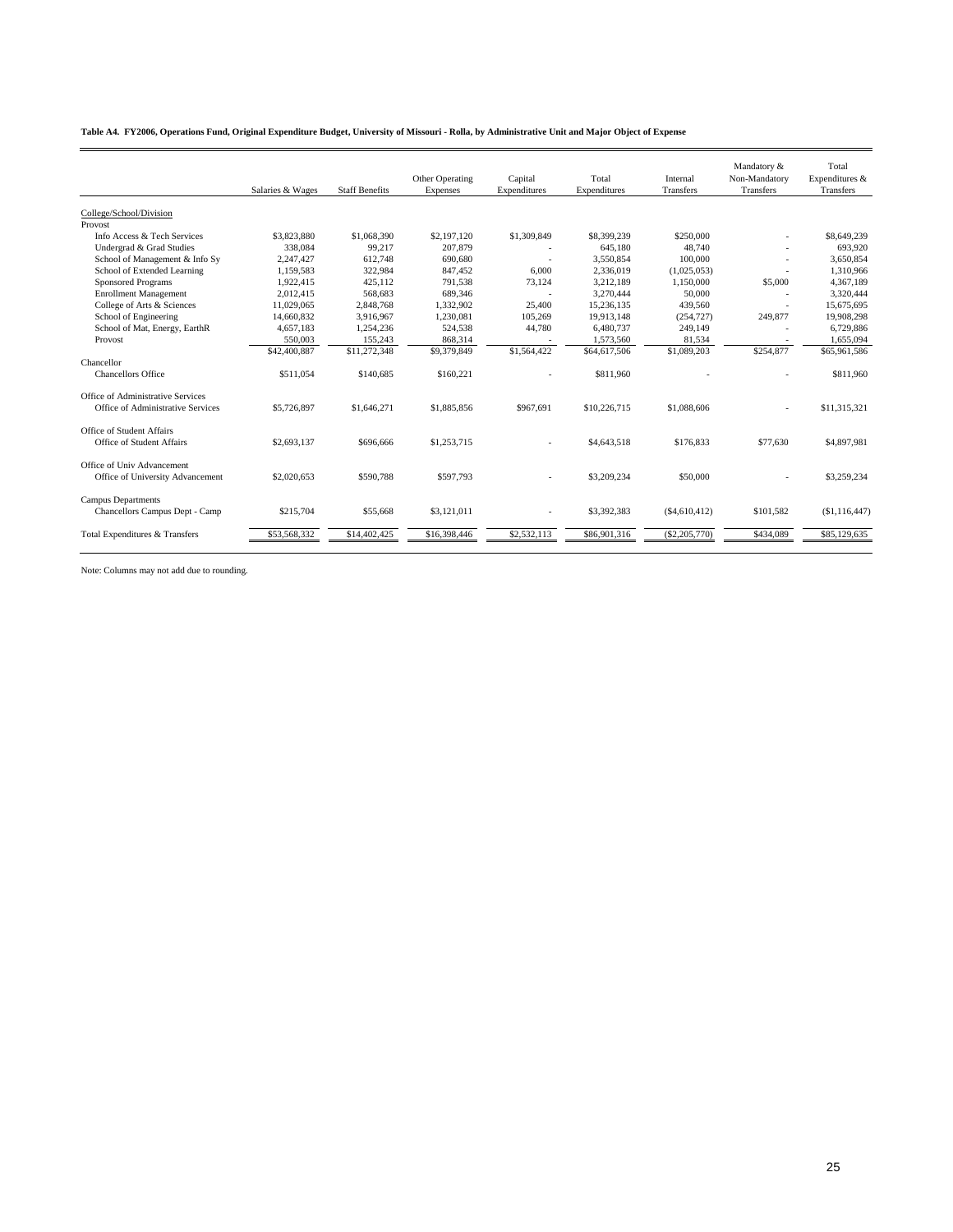#### **Table A5. FY2006 Operations Fund, Original Expenditure Budget, University of Missouri - St Louis, by Administrative Unit and Major Object of Expense**

|                                             |                  |                       |                             |                         |                       |                       | Mandatory &                | Total                       |
|---------------------------------------------|------------------|-----------------------|-----------------------------|-------------------------|-----------------------|-----------------------|----------------------------|-----------------------------|
|                                             | Salaries & Wages | <b>Staff Benefits</b> | Other Operating<br>Expenses | Capital<br>Expenditures | Total<br>Expenditures | Internal<br>Transfers | Non-Mandatory<br>Transfers | Expenditures &<br>Transfers |
| College/School/Division                     |                  |                       |                             |                         |                       |                       |                            |                             |
| VC for Academic Affairs                     |                  |                       |                             |                         |                       |                       |                            |                             |
| College of Fine Arts & Communication        | \$3,852,548      | \$819,661             | \$688,755                   | \$5,000                 | \$5,365,964           |                       |                            | \$5,365,964                 |
| College of Arts & Sciences                  | 17,184,814       | 4,157,119             | 1,382,200                   | 110,000                 | 22,834,133            |                       |                            | 22,834,133                  |
| College of Business Administration          | 6,151,796        | 1,556,807             | 389,782                     |                         | 8,098,385             | (\$128,818)           |                            | 7,969,567                   |
| College of Education                        | 6,374,499        | 1,691,254             | 705,571                     |                         | 8,771,324             | (1,109,070)           |                            | 7,662,254                   |
| <b>Evening College</b>                      | 500,000          | 150,000               | 40,000                      |                         | 690,000               |                       |                            | 690,000                     |
| <b>Graduate School</b>                      | 828,545          | 238,775               | 116,280                     |                         | 1,183,600             | 47,170                |                            | 1.230.770                   |
| <b>Extension Division</b>                   | 1,497,423        | 436,826               | 158,872                     |                         | 2,093,121             | (203, 362)            |                            | 1,889,759                   |
| Libraries                                   | 1,932,401        | 536,977               | 306,100                     | 1,972,000               | 4,747,478             |                       |                            | 4,747,478                   |
| College of Optometry                        | 3,330,200        | 980,100               | 781,400                     | 235,000                 | 5,326,700             |                       |                            | 5,326,700                   |
| VC Academic Affairs                         | 2,243,858        | 651,530               | 151,992                     |                         | 3,047,380             | (41,300)              |                            | 3,006,080                   |
| Vice Provost Student Affairs                | 3,005,723        | 639,951               | 2,033,463                   |                         | 5,679,137             |                       |                            | 5,679,137                   |
| Barnes Col of Nurs & Hlth Stud              | 4,134,296        | 1,016,052             | 1,104,605                   |                         | 6.254.953             |                       |                            | 6.254.953                   |
| <b>Honors College</b>                       | 615,919          | 149,556               | 68,000                      |                         | 833,475               |                       |                            | 833,475                     |
| Center for International Studies            | 923,688          | 237,908               | 302,030                     |                         | 1,463,626             | (139,098)             |                            | 1,324,528                   |
| Center for Academic Development             | 581,500          | 124,000               | 77,677                      |                         | 783,177               | (11, 566)             |                            | 771,611                     |
| Center for the Humanities                   | 60,000           | 17,652                | 19,454                      |                         | 97,106                |                       |                            | 97,106                      |
| UMSL/Washington Univ. Engineer              | 149,651          | 41,000                | 2,404,912                   |                         | 2,595,563             |                       |                            | 2,595,563                   |
| <b>VP</b> Research                          | 981,336          | 277,884               | 935,976                     | 100,000                 | 2.295.196             | (590,000)             |                            | 1,705,196                   |
| <b>Total VC for Academic Affairs</b>        | \$54,348,197     | \$13,723,052          | \$11,667,069                | \$2,422,000             | \$82,160,318          | (\$2,176,044)         |                            | \$79,984,274                |
| Chancellor                                  |                  |                       |                             |                         |                       |                       |                            |                             |
| Chancellor-Special Units                    | \$657,333        | \$170,263             | \$141,483                   |                         | \$969,079             | (\$18,209)            |                            | \$950,870                   |
| Chancellor                                  | 463,593          | 111,774               | 299,736                     |                         | 875,103               |                       |                            | 875,103                     |
| <b>Total Chancellor</b>                     | \$1,120,926      | \$282,037             | \$441,219                   |                         | \$1,844,182           | (\$18,209)            |                            | \$1,825,973                 |
| Vice Chancellor Administrative              |                  |                       |                             |                         |                       |                       |                            |                             |
| VC Administrative Services                  | \$378,384        | \$111,321             | \$1,349,815                 |                         | \$1,839,520           | \$181,888             | \$260,500                  | \$2,281,908                 |
| ASC Financial & Comp Support                | 231,662          | 68,155                | 261,308                     |                         | 561,125               | 280,875               | 637,000                    | 1,479,000                   |
| Athletics                                   |                  |                       |                             |                         |                       |                       |                            |                             |
| Recreational Sports/Intramural              |                  |                       |                             |                         |                       |                       |                            |                             |
| Campus Housing                              |                  |                       |                             |                         |                       |                       |                            |                             |
| Properties Management Group                 |                  |                       |                             |                         |                       |                       |                            |                             |
| <b>Facilities Services</b>                  | 2,148,987        | 589,975               | 5,370,400                   | (322, 738)              | 7,786,624             | (284, 270)            |                            | 7,502,354                   |
| <b>Institutional Safety</b>                 | 1,239,624        | 359,502               | 413,369                     |                         | 2,012,495             | (5,812)               | 27,317                     | 2,034,000                   |
| Human Resources                             | 564,059          | 165,946               | 54,495                      | 6,500                   | 791,000               | (9,000)               |                            | 782,000                     |
| Admin Services Div Aux Svcs                 |                  |                       |                             |                         |                       |                       |                            |                             |
| <b>Facilities Planning</b>                  |                  |                       |                             |                         |                       |                       |                            |                             |
| <b>KWMU Radio</b>                           | 221,000          | 65,018                | 13.482                      |                         | 299,500               |                       |                            | 299.500                     |
| <b>Total Vice Chancellor Administrative</b> | \$4,783,716      | \$1,359,917           | \$7,462,869                 | (\$316,238)             | \$13,290,264          | \$163,681             | \$924,817                  | \$14,378,762                |
| VC for University Relations                 |                  |                       |                             |                         |                       |                       |                            |                             |
| <b>VC University Relations</b>              | \$1,490,984      | \$433,660             | \$1,441,555                 |                         | \$3,366,199           | \$20,918              |                            | \$3,387,117                 |
| <b>Total VC</b> for University Relations    | \$1,490,984      | \$433,660             | \$1,441,555                 |                         | \$3,366,199           | \$20,918              |                            | \$3,387,117                 |
| Budget Development & Planning               |                  |                       |                             |                         |                       |                       |                            |                             |
| Budget Development & Planning               | \$2,121,929      | \$613,134             | \$1,058,245                 |                         | \$3,793,308           | \$1,771,935           | \$84,989                   | \$5,650,232                 |
| VC for Managerial & Tech Svcs               |                  |                       |                             |                         |                       |                       |                            |                             |
| <b>Information Technology Svcs</b>          | \$3,905,038      | \$972,800             | \$2,859,596                 | \$450,500               | \$8,187,934           | \$250,419             | \$77,442                   | \$8,515,795                 |
| VC for Managerial & Technologies            | 378,702          | 111,414               | 101,256                     |                         | 591,372               |                       |                            | 591,372                     |
| Finance                                     | 615,997          | 167,051               | 160,393                     |                         | 943.441               |                       |                            | 943.441                     |
| <b>Business Services</b>                    | 93,386           | 27,051                | 10,658                      |                         | 131,095               | 209,940               |                            | 341,035                     |
| Total VC for Managerial & Tech Svcs         | \$4,993,123      | \$1,278,316           | \$3,131,903                 | \$450,500               | \$9,853,842           | \$460,359             | \$77,442                   | \$10,391,643                |
| VC Development                              |                  |                       |                             |                         |                       |                       |                            |                             |
| <b>University Development</b>               | \$1,200,404      | \$352,248             | $(\$358,197)$               |                         | \$1,194,455           | (\$8,000)             |                            | \$1,186,455                 |
| <b>Total VC Development</b>                 | \$1,200,404      | \$352,248             | $(\$358,197)$               |                         | \$1,194,455           | (\$8,000)             |                            | \$1,186,455                 |
| Total St. Louis                             | \$70,059,279     | \$18,042,364          | \$24,844,663                | \$2,556,262             | \$115,502,568         | \$214,640             | \$1,087,248                | \$116,804,456               |
|                                             |                  |                       |                             |                         |                       |                       |                            |                             |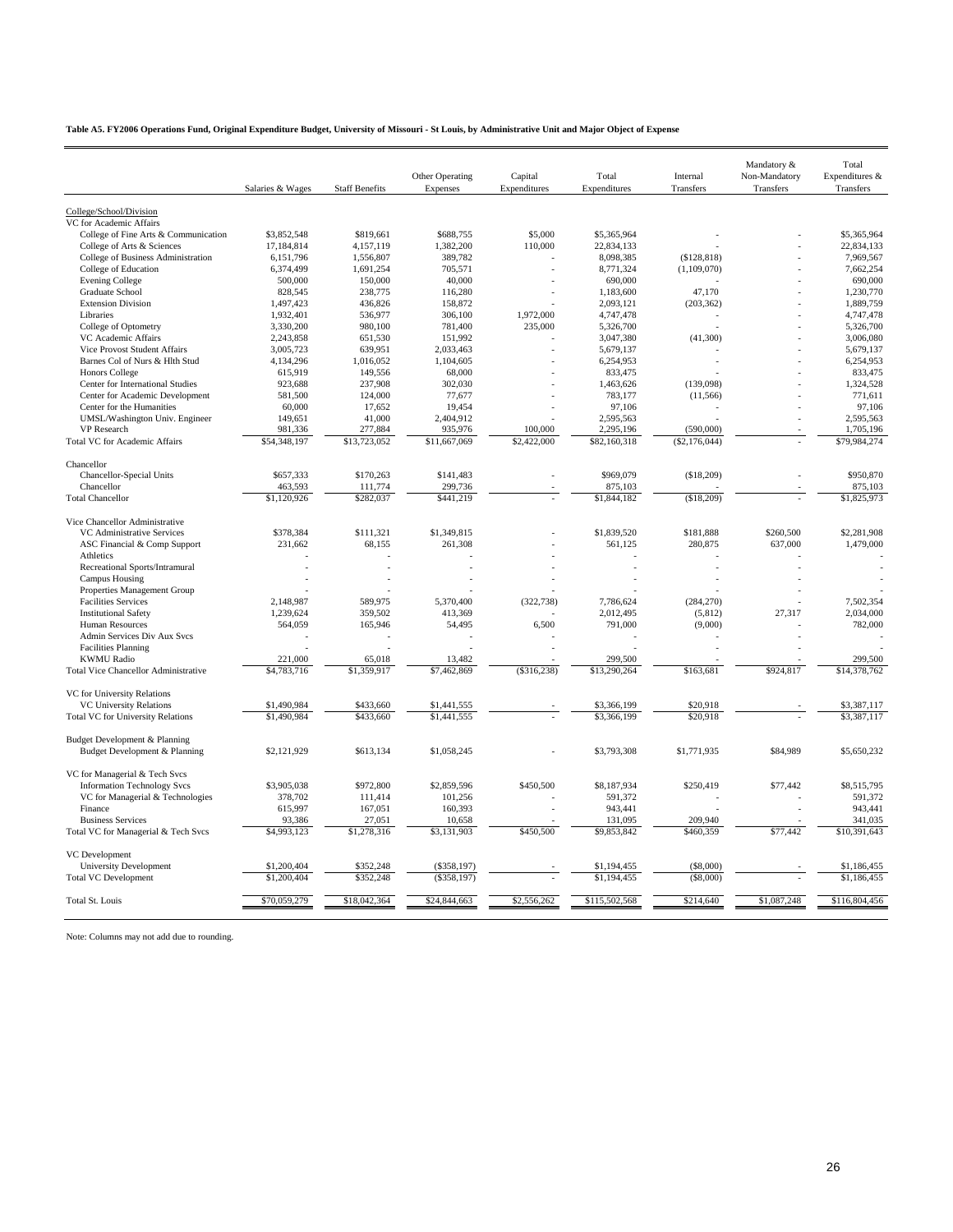| Table A6. FY2006, Operations Fund, Original Expenditure Budget, University of Missouri - System Administration, by Administrative Unit and Major Object of Expense |  |  |
|--------------------------------------------------------------------------------------------------------------------------------------------------------------------|--|--|
|--------------------------------------------------------------------------------------------------------------------------------------------------------------------|--|--|

|                                                            | Salaries & Wages | <b>Staff Benefits</b> | Other Operating<br>Expenses | Capital<br>Expenditures | Total<br>Expenditures | Internal<br>Transfers | Mandatory &<br>Non-Mandatory<br><b>Transfers</b> | Total<br>Expenditures &<br>Transfers |
|------------------------------------------------------------|------------------|-----------------------|-----------------------------|-------------------------|-----------------------|-----------------------|--------------------------------------------------|--------------------------------------|
| College/School/Division                                    |                  |                       |                             |                         |                       |                       |                                                  |                                      |
| VP Finance & Administration                                |                  |                       |                             |                         |                       |                       |                                                  |                                      |
| VP Finance & Administration                                | \$325,000        | \$83,900              | \$198,972                   |                         | \$607,872             | \$103,560             |                                                  | \$711.432                            |
| <b>Internal Auditing</b>                                   |                  |                       | 956,300                     |                         | 956,300               |                       |                                                  | 956,300                              |
| Controller                                                 | 1.190.000        | 344,300               | 353,975                     |                         | 1,888,275             | (112,010)             |                                                  | 1,776,265                            |
| Economic Development                                       | 205,020          | 44,500                | 330,500                     | \$6,500                 | 586,520               |                       |                                                  | 586,520                              |
| Planning & Budget                                          | 705,514          | 202,791               | 41,438                      |                         | 949,743               |                       |                                                  | 949,743                              |
| <b>Management Services</b>                                 | 3,198,188        | 908,600               | 1,147,874                   | 1,000                   | 5,255,662             |                       | \$109,862                                        | 5,365,524                            |
| <b>Treasurer's Office</b>                                  | 555,000          | 163,295               | (513, 885)                  |                         | 204,410               |                       |                                                  | 204,410                              |
| Total VP Finance & Admin                                   | \$6,178,722      | \$1,747,386           | \$2,515,174                 | \$7,500                 | \$10,448,782          | (\$8,450)             | \$109,862                                        | \$10,550,194                         |
| Campus Wide Departments<br>Campus Wide Departments         |                  |                       | (\$2,032,837)               |                         | $(\$2,032,837)$       | \$840,670             |                                                  | (\$1,192,167)                        |
| <b>General Counsel</b>                                     |                  |                       |                             |                         |                       |                       |                                                  |                                      |
| <b>General Counsel</b>                                     | \$1,016,271      | \$278,157             | \$396,995                   |                         | \$1,691,423           |                       | ä,                                               | \$1,691,423                          |
| VP Academic Affairs                                        |                  |                       |                             |                         |                       |                       |                                                  |                                      |
| Academic Affairs                                           | \$2,599,724      | \$742,775             | \$2,010.123                 |                         | \$5,352,622           | \$477,620             |                                                  | \$5,830,242                          |
| President                                                  |                  |                       |                             |                         |                       |                       |                                                  |                                      |
| President                                                  | \$1,215,312      | \$335,220             | \$451,059                   |                         | \$2,001,591           | (\$189,000)           |                                                  | \$1,812,591                          |
| <b>Board of Curators</b>                                   |                  |                       |                             |                         |                       |                       |                                                  |                                      |
| <b>Board of Curators</b>                                   | \$137,910        | \$43,853              | \$252,000                   |                         | \$433,763             | (\$137,000)           |                                                  | \$296,763                            |
| <b>Government Relations</b><br><b>Government Relations</b> | \$773,291        | \$217,990             | \$597,272                   |                         | \$1,588,553           | (\$517,000)           |                                                  | \$1,071,553                          |
|                                                            |                  |                       |                             |                         |                       |                       |                                                  |                                      |
| <b>Human Resources</b><br><b>Human Resources</b>           | \$954,050        | \$263,122             | \$392,726                   |                         | \$1,609,898           |                       |                                                  | \$1,609,898                          |
| <b>Information Systems</b><br><b>Information Systems</b>   | \$12,123,249     | \$3,615,822           | \$12,239,987                | \$238,775               | \$28,217,833          | (S7, 271, 340)        | \$933,657                                        | \$21,880,150                         |
| Total Expenditures & Transfers                             | \$24,998,529     | \$7,244,325           | \$16,822,499                | \$246,275               | \$49,311,628          | (S6, 804, 500)        | \$1,043,519                                      | \$43,550,647                         |
|                                                            |                  |                       |                             |                         |                       |                       |                                                  |                                      |

Note: Columns may not add due to rounding.

#### **Table A7. FY 2006,Operations Fund, Original Expenditure Budget, University of Missouri - University Wide Resources, by Administrative Unit and Major Object of Expense**

|                                                                      | Salaries & Wages | <b>Staff Benefits</b> | Other Operating<br><b>Expenses</b> | Capital<br>Expenditures | Total<br>Expenditures | <b>Internal Transfers</b> | Mandatory &<br>Non-Mandatory<br>Transfers | Total<br>Expenditures &<br>Transfers |
|----------------------------------------------------------------------|------------------|-----------------------|------------------------------------|-------------------------|-----------------------|---------------------------|-------------------------------------------|--------------------------------------|
| College/School/Division                                              |                  |                       |                                    |                         |                       |                           |                                           |                                      |
| <b>University Wide Resources</b><br><b>University Wide Resources</b> | \$76,375         | \$21.198              | \$157,775                          |                         | \$255,348             | \$2,131,600               | (\$584,211)                               | \$1,802,737                          |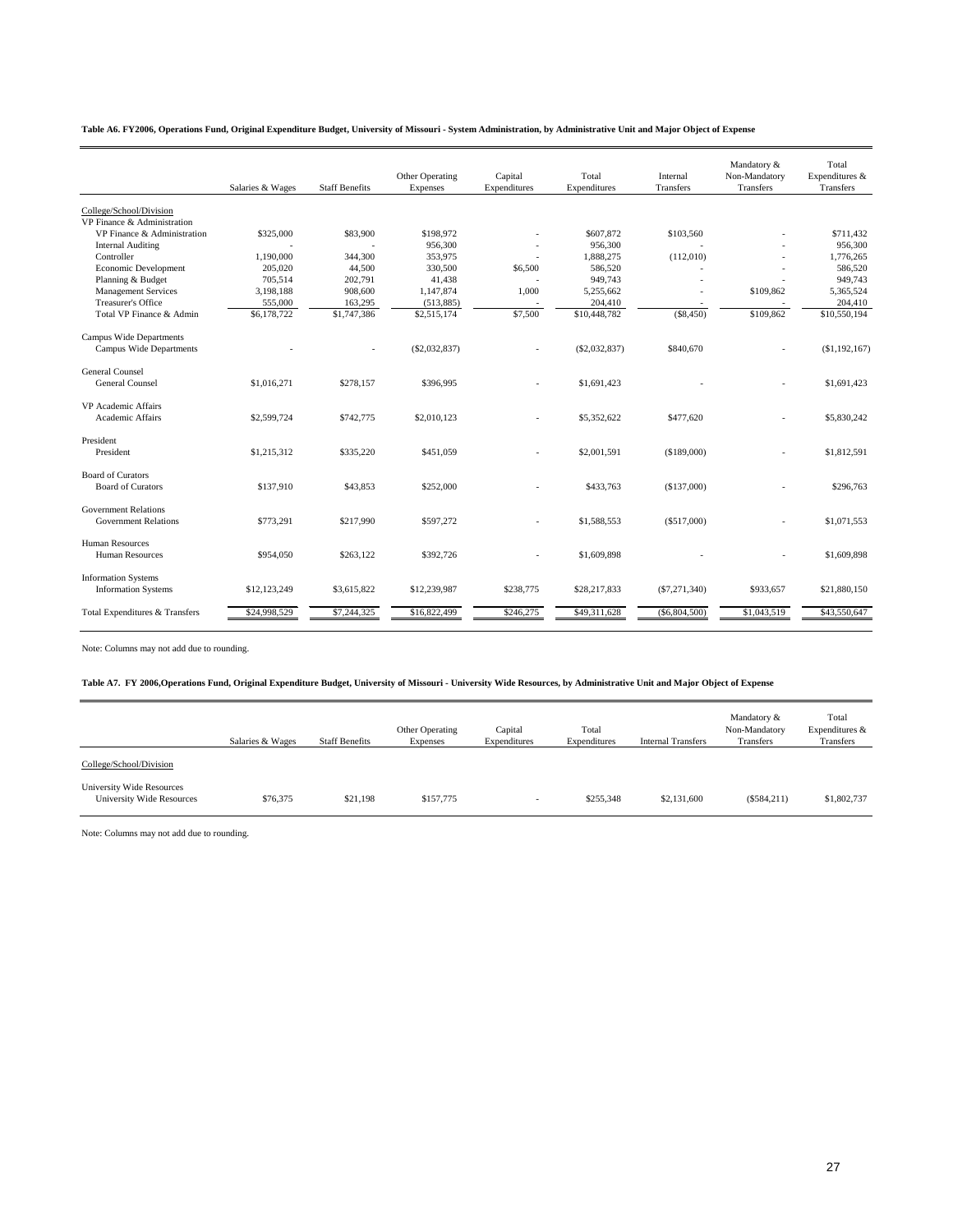**Table A8. FY2006 Operations Fund, Budgeted Expenditures by Program by Major Object of Expense, University of Missouri - Consolidated**

|                                                               | Salaries &                 |                           | Other<br>Operating         | Capital                | Total                       | Internal                      | Mandatory &<br>Non-Mandatory | Total<br>Expenditures &     |
|---------------------------------------------------------------|----------------------------|---------------------------|----------------------------|------------------------|-----------------------------|-------------------------------|------------------------------|-----------------------------|
|                                                               | Wages                      | <b>Staff Benefits</b>     | Expenses                   | Expenditures           | Expenditures                | Transfers                     | Transfers                    | Transfers                   |
|                                                               |                            |                           |                            |                        |                             |                               |                              |                             |
| <b>INSTRUCTION</b><br>General Academic Instruction            | \$296,152,277              | \$73.266,535              | \$41,670,289               | \$5,261,857            | \$416,350,957               | (\$7,513,620)                 | \$172,375                    | \$409,009,712               |
| Community Education                                           | 1,066,025                  | 288,228                   | 989,889                    | 15,780                 | 2,359,922                   | 1,474,431                     | 20,609                       | 3,854,962                   |
| Off Campus Instruction                                        | 1,369,532                  | 295,076                   | 545,890                    |                        | 2,210,499                   | (1,639,727)                   | 249,877                      | 820,648                     |
| <b>TOTAL INSTRUCTION</b>                                      | \$298,587,834              | \$73,849,839              | \$43,206,068               | \$5,277,637            | \$420,921,378               | $(*7,678,916)$                | \$442,861                    | \$413,685,323               |
| <b>RESEARCH</b>                                               |                            |                           |                            |                        |                             |                               |                              |                             |
| Institutes & Research Centers                                 | \$16,890,423               | \$4,106,550               | \$4,810,046                | \$998,938              | \$26,805,956                | \$1,509,562                   |                              | \$28,315,518                |
| Individual or Project Research                                | 15.627.993                 | 3.565.135                 | 12,048,104                 | 2.939.384              | 34,180,616                  | (373.103)                     | (\$543,500)                  | 33,264,014                  |
| <b>TOTAL RESEARCH</b>                                         | \$32,518,416               | \$7,671,685               | \$16,858,150               | \$3,938,322            | \$60,986,573                | \$1,136,459                   | (\$543,500)                  | \$61,579,532                |
| <b>PUBLIC SERVICE</b>                                         |                            |                           |                            |                        |                             |                               |                              |                             |
| <b>Community Services</b>                                     | \$16,559,929               | \$4,565,455               | \$10,569,905               | \$180,301              | \$31,875,590                | \$8,270,951                   |                              | \$40,146,541                |
| <b>Cooperative Extension Services</b>                         | 23,772,957                 | 7,022,703                 | 6,426,134                  |                        | 37,221,794                  | 387,831                       | \$125,000                    | 37,734,625                  |
| <b>TOTAL PUBLIC SERVICE</b>                                   | \$40,332,886               | \$11,588,158              | \$16,996,039               | \$180,301              | \$69,097,384                | \$8,658,782                   | \$125,000                    | \$77,881,166                |
| <b>ACADEMIC SUPPORT</b>                                       |                            |                           |                            |                        |                             |                               |                              |                             |
| Libraries                                                     | \$13,824,679               | \$3,774,598               | \$7,215,238                | \$10,404,468           | \$35,218,983                | ( \$481,699)                  |                              | \$34,737,284                |
| Museum & Galleries                                            | 332,551                    | 95,130                    | 56,828                     |                        | 484,509                     |                               |                              | 484,509                     |
| <b>Education Media Services</b>                               | 3,736,329                  | 1,060,383                 | 2,362,479                  | 219,503                | 7,378,694                   | (351, 425)                    | \$16,200                     | 7,043,469                   |
| <b>Ancillary Support</b>                                      | 11,969,084                 | 3,183,625                 | 6,161,225                  | 394,660                | 21,708,594                  | (7, 141, 744)                 | 135,000                      | 14,701,850                  |
| Acad Admin & Personnel Development<br>TOTAL ACADEMIC SUPPORT  | 29,150,633<br>\$59,013,276 | 8,143,706<br>\$16,257,441 | 12,911,843<br>\$28,707,613 | 84,000<br>\$11,102,631 | 50,290,181<br>\$115,080,962 | (4,106,951)<br>(\$12,081,819) | 773,618<br>\$924,818         | 46,956,848<br>\$103,923,960 |
|                                                               |                            |                           |                            |                        |                             |                               |                              |                             |
| <b>STUDENT SERVICES</b>                                       |                            |                           |                            |                        |                             |                               |                              |                             |
| <b>Student Services Admin</b>                                 | \$7,786,974<br>6,466,661   | \$2,246,994<br>1,283,099  | \$3,317,401                | \$45,001               | \$13,396,370<br>13,856,057  | (\$1,858,464)<br>207,930      | (\$700,000)                  | \$10,837,906<br>19,144,424  |
| Social & Cultural Development<br>Counseling & Career Guidance | 3,857,765                  | 1,649,640                 | 6,076,148<br>669,673       | 30,148                 | 6,177,078                   | (1,071,041)                   | 5,080,437                    | 5,106,037                   |
| Financial Aid Administration                                  | 2,650,135                  | 700,653                   | 570,421                    | 5,001                  | 3,926,210                   |                               | 34,582                       | 3,960,792                   |
| <b>Student Health Services</b>                                | 3,573,552                  | 823,323                   | 869,116                    |                        | 5,265,991                   | (80,000)                      |                              | 5,185,991                   |
| <b>Intercollegiate Athletics</b>                              | 759,194                    | 221,504                   | 408,039                    | 7,000                  | 1,395,736                   | 2,082,986                     |                              | 3,478,722                   |
| Student Admission & Records                                   | 8,322,106                  | 2,136,115                 | 2,949,391                  | 37,502                 | 13,445,114                  | 460                           |                              | 13,445,574                  |
| <b>TOTAL STUDENT SVCS</b>                                     | \$33,416,387               | \$9,061,328               | \$14,860,189               | \$124,652              | \$57,462,556                | ( \$718, 129)                 | \$4,415,019                  | \$61,159,446                |
| <b>INSTITUTIONAL SUPPORT</b>                                  |                            |                           |                            |                        |                             |                               |                              |                             |
| <b>Executive Management</b>                                   | \$11,067,355               | \$3,076,012               | \$1,258,048                | (\$232,500)            | \$15,168,915                | ( \$4,533,647)                |                              | \$10,635,268                |
| <b>Fiscal Operations</b>                                      | 7,393,479                  | 2,013,287                 | 4,585,718                  | 156,000                | 14,148,484                  | 1,292,062                     | (\$1,054,011)                | 14,386,535                  |
| Gen Administrative Services                                   | 23,536,806                 | 6,735,210                 | 5,664,791                  | 804,038                | 36,740,845                  | 3,405,245                     | 1,101,447                    | 41,247,537                  |
| Public Relations & Development                                | 15,556,958                 | 4,803,881                 | 6,712,529                  | 13,951                 | 27,087,319                  | 339,461                       |                              | 27,426,779                  |
| TOTAL INSTITUTIONAL SUPPORT                                   | \$57,554,598               | \$16,628,389              | \$18,221,085               | \$741,489              | \$93,145,562                | \$503,121                     | \$47,436                     | \$93,696,119                |
| <b>OPERATIONS &amp; MAINTENANCE OF PLANT</b>                  |                            |                           |                            |                        |                             |                               |                              |                             |
| Physical Plant Administration                                 | \$2,706,785                | \$787,945                 | \$161,972                  | \$23,753               | \$3,680,455                 |                               |                              | \$3,680,455                 |
| <b>Building Maintenance</b>                                   | 5,904,001                  | 1,763,532                 | 9,233,125                  | 4,520,904              | 21.421.562                  | \$66,231                      | \$637,000                    | 22.124.793                  |
| <b>Custodial Services</b><br>Landscape & Grounds Maintenance  | 9,561,562<br>1,862,732     | 2,652,131<br>533,541      | 1,270,548<br>818,095       | (212, 738)<br>50,000   | 13,271,503<br>3,264,368     | (452, 431)<br>(225, 812)      | 23,617                       | 12,819,072<br>3,062,173     |
| Fuel & Utility Purchases                                      |                            |                           | 11,084,879                 |                        | 11,084,879                  |                               | 94,337                       | 11,179,216                  |
| Architecture/Engineering                                      | 105,839                    | 31,134                    | 18,314                     |                        | 155,287                     |                               |                              | 155,287                     |
| Fuel & Utility Generated                                      | 1,554,297                  | 458,225                   | 24,697,394                 | 31,500                 | 26,741,416                  |                               | 50,000                       | 26,791,416                  |
| <b>Building Repairs</b>                                       | 96,689                     | 28,436                    | 1,753,603                  | 1,870,399              | 3,749,127                   | 884,720                       | 924,944                      | 5,558,791                   |
| <b>Equipment Repairs</b><br>TOTAL OPERATION & MAINT-PLANT     | \$21,791,905               | \$6,254,943               | \$49,037,930               | \$6,283,818            | \$83,368,596                | \$272,708                     | \$1,729,898                  | \$85,371,202                |
|                                                               |                            |                           |                            |                        |                             |                               |                              |                             |
| <b>SCHOLARSHIPS</b><br>Scholarships                           | \$66,000                   | \$1,765                   | \$334,730                  |                        | \$402,495                   | (\$103,049)                   | \$84,989                     | \$384,435                   |
| Fellowships                                                   | 720,744                    | 103,000                   | 73,000                     | \$30,000               | 926,744                     | (67, 359)                     |                              | 859,385                     |
| <b>TOTAL SCHOLARSHIPS</b>                                     | \$786,744                  | \$104,765                 | \$407,730                  | \$30,000               | \$1,329,239                 | (\$170,408)                   | \$84,989                     | \$1,243,820                 |
| <b>TOTAL OPERATING EXPENDITURES</b>                           | \$544,002,046              | \$141,416,548             | \$188,294,804              | \$27,678,851           | \$901,392,249               | (\$10,078,201)                | \$7,226,521                  | \$898,540,569               |
| <b>TRANSFERS</b>                                              |                            |                           |                            |                        |                             |                               |                              |                             |
| <b>Mandatory Transfers</b>                                    |                            |                           |                            |                        |                             | \$26,000                      | \$37,000                     | \$63,000                    |
| Non-Mandatory Transfers                                       |                            |                           |                            |                        |                             |                               | 88,362                       | 88,362                      |
| <b>TOTAL TRANSFERS</b>                                        |                            |                           |                            |                        |                             | \$26,000                      | \$125,362                    | \$151,362                   |
| <b>TOTAL EXPENDITURES &amp; TRANSFERS</b>                     | \$544,002,046              | \$141,416,548             | \$188,294,804              | \$27,678,851           | \$901,392,249               | (\$10,052,201)                | \$7,351,883                  | \$898,691,931               |
|                                                               |                            |                           |                            |                        |                             |                               |                              |                             |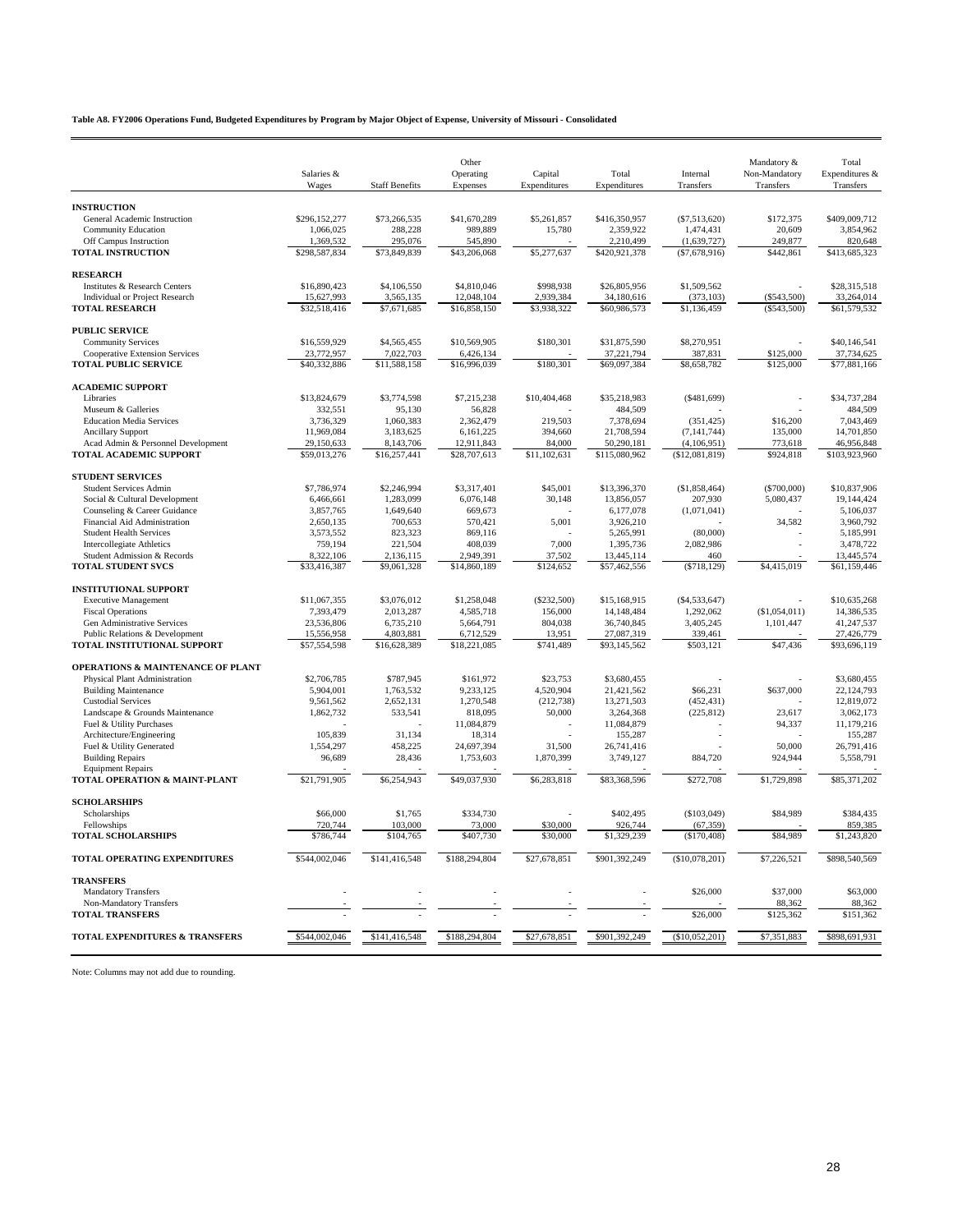**Table A9. FY2006 Operations Fund, Budgeted Expenditures by Program by Major Object of Expense, University of Missouri - Columbia**

|                                                           | Salaries &          |                       | Other<br>Operating   | Capital         | Total                | Internal                | Mandatory &<br>Non-Mandatory | Total<br>Expenditures & |
|-----------------------------------------------------------|---------------------|-----------------------|----------------------|-----------------|----------------------|-------------------------|------------------------------|-------------------------|
|                                                           | Wages               | <b>Staff Benefits</b> | Expenses             | Expenditures    | Expenditures         | Transfers               | Transfers                    | Transfers               |
| <b>INSTRUCTION</b>                                        |                     |                       |                      |                 |                      |                         |                              |                         |
| General Academic Instruction                              | \$145,516,937       | \$36,505,707          | \$19,405,996         | \$3,780,775     | \$205,209,415        | (\$11,546,905)          | \$94,933                     | \$193,757,444           |
| Community Education                                       | 894,774             | 236,860               | 771,295              | 15,780          | 1,918,709            | 1,523,431               | 20,609                       | 3,462,749               |
| Off Campus Instruction                                    | 2,500               | 733                   | 100,000              |                 | 103,233              | (650,000)               |                              | (546, 767)              |
| <b>TOTAL INSTRUCTION</b>                                  | \$146,414,211       | \$36,743,300          | \$20,277,291         | \$3,796,555     | \$207,231,357        | (\$10,673,474)          | \$115,542                    | \$196,673,426           |
| <b>RESEARCH</b>                                           |                     |                       |                      |                 |                      |                         |                              |                         |
| Institutes & Research Centers                             | \$14,732,804        | \$3,622,834           | \$4,182,900          | \$929,938       | \$23,468,476         | \$1,979,405             |                              | \$25,447,881            |
| Individual or Project Research                            | 12,173,383          | 2,789,532             | 8,383,154            | 2,655,901       | 26,001,970           | (1,722,874)             | (\$544,000)                  | 23,735,096              |
| <b>TOTAL RESEARCH</b>                                     | \$26,906,187        | \$6,412,366           | \$12,566,054         | \$3,585,839     | \$49,470,446         | \$256,531               | (\$544,000)                  | \$49,182,977            |
| <b>PUBLIC SERVICE</b>                                     |                     |                       |                      |                 |                      |                         |                              |                         |
| <b>Community Services</b>                                 | \$6,953,346         | \$1,817,768           | \$2,896,626          | \$165,911       | \$11,833,651         | (\$135,413)             | ÷,                           | \$11,698,238            |
| <b>Cooperative Extension Services</b>                     |                     |                       | 19,044               |                 | 19,044               | (19,044)                |                              |                         |
| <b>TOTAL PUBLIC SERVICE</b>                               | \$6,953,346         | \$1,817,768           | \$2,915,670          | \$165.911       | \$11,852,695         | (\$154, 457)            |                              | \$11,698,238            |
| <b>ACADEMIC SUPPORT</b>                                   |                     |                       |                      |                 |                      |                         |                              |                         |
| Libraries                                                 | \$6,032,546         | \$1,604,147           | \$1,480,428          | \$5,138,498     | \$14,255,619         | ( \$481,699)            |                              | \$13,773,920            |
| Museum & Galleries                                        | 278,478             | 81,928                | 23,028               |                 | 383,434              |                         |                              | 383,434                 |
| <b>Education Media Services</b>                           | 1,221,983           | 338,431               | 365,948              | 19,000          | 1,945,362            | (236,000)               | \$16,200                     | 1,725,562               |
| <b>Ancillary Support</b>                                  | 6,909,514           | 1,778,480             | 4,038,388            | 112,571         | 12,838,953           | 1,684,354               | 100,000                      | 14,623,307              |
| Acad Admin & Personnel Development                        | 13,156,550          | 3,612,272             | 4,974,289            | 34,000          | 21,777,110           | (1,329,296)             |                              | 20,447,814              |
| TOTAL ACADEMIC SUPPORT                                    | \$27,599,071        | \$7,415,258           | \$10,882,081         | \$5,304,069     | \$51,200,479         | (\$362, 641)            | \$116,200                    | \$50,954,037            |
| <b>STUDENT SERVICES</b>                                   |                     |                       |                      |                 |                      |                         |                              |                         |
| <b>Student Services Admin</b>                             | \$2,330,254         | \$645,854             | \$1,050,441          | \$45,001        | \$4,071,550          | ( \$405,659)            | (\$700,000)                  | \$2,965,891             |
| Social & Cultural Development                             | 4,537,199           | 843,996               | 2,937,934            | 30,148          | 8,349,278            | (136, 218)              | 4,100,307                    | 12,313,367              |
| Counseling & Career Guidance                              | 1,671,515           | 1,076,039             | 259,771              |                 | 3,007,325            | (897, 041)              |                              | 2.110.284               |
| Financial Aid Administration                              | 1,188,666           | 292,479               | 116,865              | 5,001           | 1,603,011            |                         |                              | 1,603,011               |
| <b>Student Health Services</b>                            | 3,143,052           | 731,553               | 736,816              |                 | 4,611,421            | (80,000)                |                              | 4,531,421               |
| Intercollegiate Athletics<br>Student Admission & Records  | 52,064<br>3,442,759 | 12,265<br>899,796     | 106,900<br>1,533,875 | 7,000<br>37,502 | 178,228<br>5,913,932 | 1,957,413<br>(139, 540) |                              | 2,135,641<br>5,774,392  |
| <b>TOTAL STUDENT SVCS</b>                                 | \$16,365,509        | \$4,501,982           | \$6,742,602          | \$124,652       | \$27,734,745         | \$298,955               | \$3,400,307                  | \$31,434,007            |
|                                                           |                     |                       |                      |                 |                      |                         |                              |                         |
| <b>INSTITUTIONAL SUPPORT</b>                              | \$2,756,468         | \$723,405             | (S146,994)           |                 | \$3,332,879          | (\$105,950)             |                              | \$3,226,929             |
| <b>Executive Management</b><br><b>Fiscal Operations</b>   | 2,279,655           | 559,795               | 1,033,988            | \$6,000         | 3,879,438            | 100,000                 |                              | 3,979,438               |
| Gen Administrative Services                               | 7,384,409           | 2,027,808             | 1,323,195            | 9,656           | 10,745,068           | 4,654,777               | \$446,208                    | 15,846,053              |
| Public Relations & Development                            | 7,295,994           | 2,556,664             | 2,527,051            | 7,451           | 12,387,160           | (65, 570)               |                              | 12,321,590              |
| TOTAL INSTITUTIONAL SUPPORT                               | \$19,716,525        | \$5,867,673           | \$4,737,240          | \$23,107        | \$30,344,545         | \$4,583,256             | \$446,208                    | \$35,374,010            |
| <b>OPERATIONS &amp; MAINTENANCE OF PLANT</b>              |                     |                       |                      |                 |                      |                         |                              |                         |
| Physical Plant Administration                             | \$1,442,126         | \$414,038             | (S121, 352)          | \$23,753        | \$1,758,565          |                         |                              | \$1,758,565             |
| <b>Building Maintenance</b>                               | 4,310,797           | 1,292,614             | 4,287,915            | 1,125,000       | 11,016,326           | (\$134,744)             |                              | 10,881,582              |
| <b>Custodial Services</b>                                 | 3,781,508           | 985,460               | 604,895              |                 | 5,371,863            | (140, 197)              |                              | 5,231,666               |
| Landscape & Grounds Maintenance                           | 898,493             | 258,902               | 367,573              |                 | 1,524,968            |                         |                              | 1,524,968               |
| Fuel & Utility Purchases                                  |                     |                       | 151,000              |                 | 151,000              |                         | \$94,337                     | 245,337                 |
| Architecture/Engineering                                  |                     |                       |                      |                 |                      |                         |                              |                         |
| Fuel & Utility Generated                                  |                     |                       | 24,507,139           |                 | 24,507,139           |                         | 50,000                       | 24.557.139              |
| <b>Building Repairs</b>                                   |                     |                       | 119,000              | 1,103,208       | 1,222,208            |                         | 924,944                      | 2,147,152               |
| <b>Equipment Repairs</b><br>TOTAL OPERATION & MAINT-PLANT | \$10,432,924        | \$2,951,014           | \$29,916,170         | \$2,251,961     | \$45,552,069         | (S274, 941)             | \$1,069,281                  | \$46,346,409            |
|                                                           |                     |                       |                      |                 |                      |                         |                              |                         |
| <b>SCHOLARSHIPS</b><br>Scholarships                       | \$6,000             | \$1,765               | \$1,700              |                 | \$9,465              | (S465,709)              |                              | ( \$456, 244)           |
| Fellowships                                               | 710,744             | 103,000               | 48,000               | \$30,000        | 891.744              | (42, 359)               |                              | 849,385                 |
| <b>TOTAL SCHOLARSHIPS</b>                                 | \$716,744           | \$104,765             | \$49,700             | \$30,000        | \$901,209            | (\$508,068)             |                              | \$393,141               |
| TOTAL OPERATING EXPENDITURES                              | \$255,104,518       | \$65,814,125          | \$88,086,807         | \$15,282,094    | \$424,287,544        | $(\$6,834,838)$         | \$4,603,538                  | \$422,056,245           |
| <b>TRANSFERS</b>                                          |                     |                       |                      |                 |                      |                         |                              |                         |
| <b>Mandatory Transfers</b>                                |                     |                       |                      |                 |                      | \$26,000                | \$37,000                     | \$63,000                |
| Non-Mandatory Transfers                                   |                     |                       |                      |                 |                      |                         |                              |                         |
| <b>TOTAL TRANSFERS</b>                                    |                     |                       |                      |                 |                      | \$26,000                | \$37,000                     | \$63,000                |
| TOTAL EXPENDITURES & TRANSFERS                            | \$255,104,518       | \$65,814,125          | \$88,086,807         | \$15,282,094    | \$424,287,544        | ( \$6,808,838)          | \$4,640,538                  | \$422,119,245           |
|                                                           |                     |                       |                      |                 |                      |                         |                              |                         |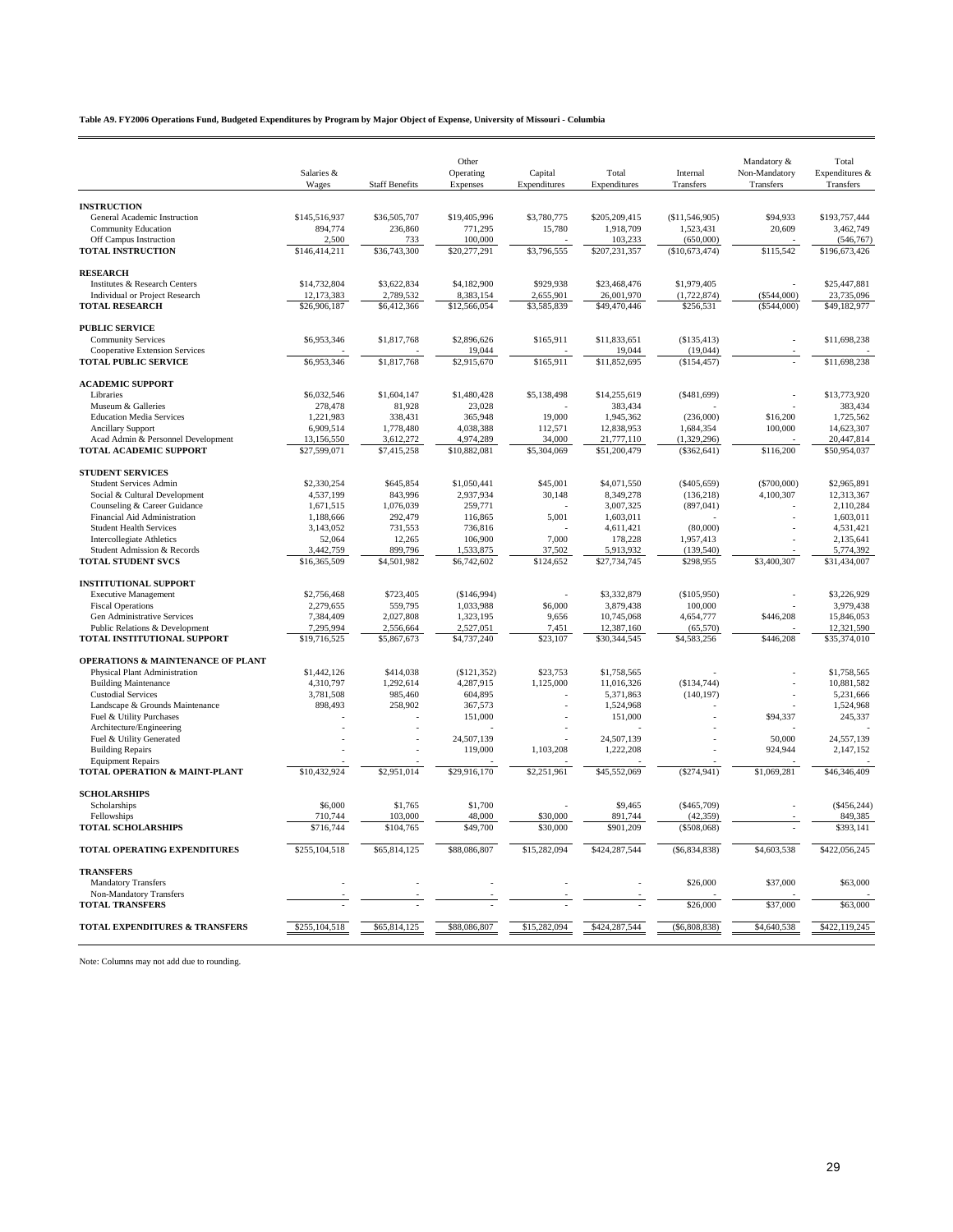**Table A10. FY2006 Operations Fund, Budgeted Expenditures by Program by Major Object of Expense, University of Missouri Extension**

|                                                      | Salaries &   |                       | Other<br>Operating | Capital      | Total        | Internal  | Mandatory &<br>Non-Mandatory | Total<br>Expenditures & |
|------------------------------------------------------|--------------|-----------------------|--------------------|--------------|--------------|-----------|------------------------------|-------------------------|
|                                                      | Wages        | <b>Staff Benefits</b> | Expenses           | Expenditures | Expenditures | Transfers | Transfers                    | Transfers               |
| <b>INSTRUCTION</b>                                   |              |                       |                    |              |              |           |                              |                         |
| General Academic Instruction                         |              |                       |                    |              |              |           |                              |                         |
| <b>Community Education</b>                           |              |                       |                    |              |              |           |                              |                         |
| Off Campus Instruction                               |              |                       |                    |              |              |           |                              |                         |
| TOTAL INSTRUCTION                                    |              |                       |                    |              |              |           |                              |                         |
| <b>RESEARCH</b>                                      |              |                       |                    |              |              |           |                              |                         |
| Institutes & Research Centers                        |              |                       |                    |              |              |           |                              |                         |
| Individual or Project Research                       |              |                       |                    |              |              |           |                              |                         |
| <b>TOTAL RESEARCH</b>                                |              |                       |                    |              |              |           |                              |                         |
| <b>PUBLIC SERVICE</b>                                |              |                       |                    |              |              |           |                              |                         |
| <b>Community Services</b>                            |              |                       | \$278,865          |              | \$278,865    |           |                              | \$278,865               |
| Cooperative Extension Services                       | \$23,553,545 | \$6,961,156           | 6,457,718          |              | 36,972,419   | \$590,237 | \$125,000                    | 37,687,656              |
| <b>TOTAL PUBLIC SERVICE</b>                          | \$23,553,545 | \$6,961,156           | \$6,736,583        |              | \$37,251,284 | \$590,237 | \$125,000                    | \$37,966,521            |
| <b>ACADEMIC SUPPORT</b>                              |              |                       |                    |              |              |           |                              |                         |
| Libraries                                            |              |                       |                    |              |              |           |                              |                         |
| Museum & Galleries                                   |              |                       |                    |              |              |           |                              |                         |
| <b>Education Media Services</b>                      |              |                       |                    |              |              |           |                              |                         |
| <b>Ancillary Support</b>                             |              |                       |                    |              |              |           |                              |                         |
| Acad Admin & Personnel Development                   |              |                       |                    |              |              |           |                              |                         |
| TOTAL ACADEMIC SUPPORT                               |              |                       |                    |              |              |           |                              |                         |
| <b>STUDENT SERVICES</b>                              |              |                       |                    |              |              |           |                              |                         |
| <b>Student Services Admin</b>                        |              |                       |                    |              |              |           |                              |                         |
| Social & Cultural Development                        |              |                       |                    |              |              |           |                              |                         |
| Counseling & Career Guidance                         |              |                       |                    |              |              |           |                              |                         |
| Financial Aid Administration                         |              |                       |                    |              |              |           |                              |                         |
| <b>Student Health Services</b>                       |              |                       |                    |              |              |           |                              |                         |
| <b>Intercollegiate Athletics</b>                     |              |                       |                    |              |              |           |                              |                         |
| Student Admission & Records                          |              |                       |                    |              |              |           |                              |                         |
| <b>TOTAL STUDENT SVCS</b>                            |              |                       |                    |              |              |           |                              |                         |
| <b>INSTITUTIONAL SUPPORT</b>                         |              |                       |                    |              |              |           |                              |                         |
| <b>Executive Management</b>                          |              |                       |                    |              |              |           |                              |                         |
| <b>Fiscal Operations</b>                             |              |                       |                    |              |              |           |                              |                         |
| Gen Administrative Services                          |              |                       |                    |              |              |           |                              |                         |
| Public Relations & Development                       |              |                       |                    |              |              |           |                              |                         |
| TOTAL INSTITUTIONAL SUPPORT                          |              |                       |                    |              |              |           |                              |                         |
| <b>OPERATIONS &amp; MAINTENANCE OF PLANT</b>         |              |                       |                    |              |              |           |                              |                         |
| Physical Plant Administration                        |              |                       |                    |              |              |           |                              |                         |
| <b>Building Maintenance</b>                          |              |                       |                    |              |              |           |                              |                         |
| <b>Custodial Services</b>                            |              |                       |                    |              |              |           |                              |                         |
| Landscape & Grounds Maintenance                      |              |                       |                    |              |              |           |                              |                         |
| Fuel & Utility Purchases                             |              |                       |                    |              |              |           |                              |                         |
| Architecture/Engineering<br>Fuel & Utility Generated |              |                       |                    |              |              |           |                              |                         |
| <b>Building Repairs</b>                              |              |                       |                    |              |              |           |                              |                         |
| <b>Equipment Repairs</b>                             |              |                       |                    |              |              |           |                              |                         |
| TOTAL OPERATION & MAINT-PLANT                        |              |                       |                    |              |              |           |                              |                         |
| <b>SCHOLARSHIPS</b>                                  |              |                       |                    |              |              |           |                              |                         |
| Scholarships                                         |              |                       |                    |              |              |           |                              |                         |
| Fellowships                                          |              |                       |                    |              |              |           |                              |                         |
| <b>TOTAL SCHOLARSHIPS</b>                            |              |                       |                    |              |              |           |                              |                         |
| TOTAL OPERATING EXPENDITURES                         | \$23,553,545 | \$6,961,156           | \$6,736,583        |              | \$37,251,284 | \$590,237 | \$125,000                    | \$37,966,521            |
| <b>TRANSFERS</b>                                     |              |                       |                    |              |              |           |                              |                         |
| <b>Mandatory Transfers</b>                           |              |                       |                    |              |              |           |                              |                         |
| Non-Mandatory Transfers                              |              |                       |                    |              |              |           |                              |                         |
| <b>TOTAL TRANSFERS</b>                               |              |                       |                    |              |              |           |                              |                         |
|                                                      |              |                       |                    |              |              |           |                              |                         |
| TOTAL EXPENDITURES & TRANSFERS                       | \$23,553,545 | \$6,961,156           | \$6,736,583        |              | \$37,251,284 | \$590,237 | \$125,000                    | \$37,966,521            |

University of Missouri Extension is a cooperative effort administered by the University of Missouri - Columbia Note: Columns may not add due to rounding.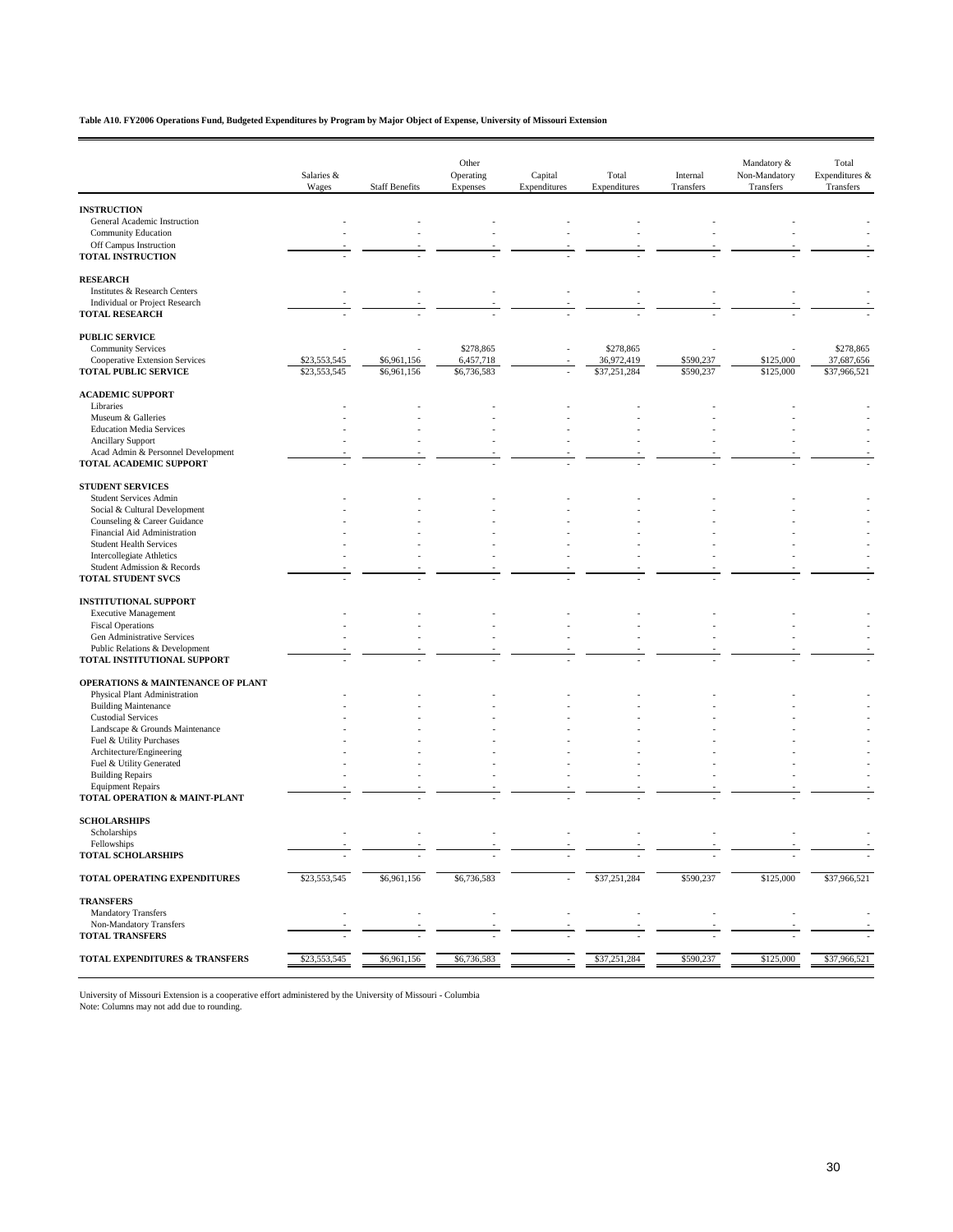#### **Table A11. FY2006 Operations Fund, Budgeted Expenditures by Program by Major Object of Expense, University of Missouri - Kansas City**

|                                                                     |                          |                       | Other                    |                         |                          |                           | Mandatory &                | Total                       |
|---------------------------------------------------------------------|--------------------------|-----------------------|--------------------------|-------------------------|--------------------------|---------------------------|----------------------------|-----------------------------|
|                                                                     | Salaries &<br>Wages      | <b>Staff Benefits</b> | Operating<br>Expenses    | Capital<br>Expenditures | Total<br>Expenditures    | Internal<br>Transfers     | Non-Mandatory<br>Transfers | Expenditures &<br>Transfers |
|                                                                     |                          |                       |                          |                         |                          |                           |                            |                             |
| <b>INSTRUCTION</b><br>General Academic Instruction                  | \$77,600,416             | \$17,858,976          | \$10,266,632             | \$532,875               | \$106,258,899            | \$345,408                 |                            | \$106,604,307               |
| <b>Community Education</b>                                          | 170,500                  | 43,219                | 59,000                   |                         | 272,719                  | (50,000)                  |                            | 222,719                     |
| Off Campus Instruction                                              | 220,000                  | 68,200                | 174,840                  |                         | 463,040                  | (60,000)                  |                            | 403,040                     |
| <b>TOTAL INSTRUCTION</b>                                            | \$77,990,916             | \$17,970,395          | \$10,500,472             | \$532,875               | \$106,994,658            | \$235,408                 |                            | \$107,230,066               |
| <b>RESEARCH</b>                                                     |                          |                       |                          |                         |                          |                           |                            |                             |
| Institutes & Research Centers                                       | \$295,863                | \$94.292              | \$24,234                 |                         | \$414,389                | (S415, 510)               |                            | (S1, 121)                   |
| Individual or Project Research<br><b>TOTAL RESEARCH</b>             | 1,732,814<br>\$2,028,677 | 453,125<br>\$547,417  | 1,462,892<br>\$1,487,126 | \$55,500<br>\$55,500    | 3,704,331<br>\$4,118,720 | (523, 914)<br>(S939, 424) | \$500<br>\$500             | 3,180,917<br>\$3,179,796    |
|                                                                     |                          |                       |                          |                         |                          |                           |                            |                             |
| <b>PUBLIC SERVICE</b><br><b>Community Services</b>                  | \$1,679,278              | \$485,779             | \$531,256                |                         | \$2,696,313              | (\$95,000)                |                            | \$2,601,313                 |
| <b>Cooperative Extension Services</b>                               | 46,000                   | 11,000                | 10,000                   |                         | 67,000                   |                           |                            | 67,000                      |
| <b>TOTAL PUBLIC SERVICE</b>                                         | \$1,725,278              | \$496,779             | \$541,256                |                         | \$2,763,313              | (\$95,000)                |                            | \$2,668,313                 |
| <b>ACADEMIC SUPPORT</b>                                             |                          |                       |                          |                         |                          |                           |                            |                             |
| Libraries                                                           | \$4,036,214              | \$1,105,673           | \$850,361                | \$2,232,828             | \$8,225,076              |                           |                            | \$8,225,076                 |
| Museum & Galleries                                                  |                          |                       | (1,500)                  |                         | (1,500)                  |                           |                            | (1,500)                     |
| <b>Education Media Services</b>                                     | 404.494                  | 114,505               | 266,925                  | 130,000                 | 915,924                  | (\$50,225)                |                            | 865,699                     |
| <b>Ancillary Support</b>                                            | 960,616<br>7,172,775     | 246,548<br>2,096,263  | 548,657<br>4,071,624     |                         | 1,755,821<br>13,384,662  | 2,022,688<br>130,416      |                            | 3,778,509<br>13,515,078     |
| Acad Admin & Personnel Development<br><b>TOTAL ACADEMIC SUPPORT</b> | \$12,574,099             | \$3,562,989           | \$5,736,067              | 44,000<br>\$2,406,828   | \$24,279,983             | \$2,102,879               |                            | \$26,382,862                |
| <b>STUDENT SERVICES</b>                                             |                          |                       |                          |                         |                          |                           |                            |                             |
| <b>Student Services Admin</b>                                       | \$2,265,833              | \$675,184             | \$1,162,244              |                         | \$4,103,261              | \$89,400                  |                            | \$4,192,661                 |
| Social & Cultural Development                                       | 1,112,640                | 280,537               | 947,831                  |                         | 2,341,008                | 181,000                   | \$575,000                  | 3,097,008                   |
| Counseling & Career Guidance                                        | 838,654                  | 224,041               | 114,500                  |                         | 1,177,195                | (174,000)                 |                            | 1,003,195                   |
| Financial Aid Administration                                        | 602,801                  | 152,147               | 54,492                   |                         | 809,440                  |                           |                            | 809,440                     |
| <b>Student Health Services</b>                                      |                          |                       |                          |                         |                          |                           |                            |                             |
| <b>Intercollegiate Athletics</b><br>Student Admission & Records     | 1.282.636                | 364,050               | 248,000                  |                         | 1.894.686                | 25,000                    |                            | 1.919.686                   |
| <b>TOTAL STUDENT SVCS</b>                                           | \$6,102,564              | \$1,695,959           | \$2,527,067              |                         | \$10,325,590             | \$121,400                 | \$575,000                  | \$11,021,990                |
| <b>INSTITUTIONAL SUPPORT</b>                                        |                          |                       |                          |                         |                          |                           |                            |                             |
| <b>Executive Management</b>                                         | \$1,995,972              | \$598,311             | \$167,420                | \$17,500                | \$2,779,203              | \$384,750                 |                            | \$3,163,953                 |
| <b>Fiscal Operations</b>                                            | 1,212,033                | 340,312               | 1,609,631                | 150,000                 | 3,311,976                | 1,736,769                 | \$30,200                   | 5,078,945                   |
| Gen Administrative Services                                         | 6,129,851                | 1,816,202             | 2,887,202                | 503,500                 | 11,336,755               | (865, 189)                |                            | 10,471,566                  |
| Public Relations & Development                                      | 2,389,421                | 573,583               | 1,322,903                |                         | 4,285,907                | 150,737                   |                            | 4,436,644                   |
| TOTAL INSTITUTIONAL SUPPORT                                         | \$11,727,277             | \$3,328,408           | \$5,987,156              | \$671,000               | \$21,713,841             | \$1,407,067               | \$30,200                   | \$23,151,108                |
| <b>OPERATIONS &amp; MAINTENANCE OF PLANT</b>                        |                          |                       |                          |                         |                          |                           |                            |                             |
| Physical Plant Administration                                       | \$293,590                | \$88,223              | \$280,000                |                         | \$661,813                |                           |                            | \$661,813                   |
| <b>Building Maintenance</b><br><b>Custodial Services</b>            | 423,436<br>2,611,534     | 127,243<br>784,766    | 2,071,741<br>521,200     | \$3,245,904<br>100,000  | 5,868,324<br>4,017,500   | \$100                     |                            | 5,868,424<br>4,017,500      |
| Landscape & Grounds Maintenance                                     | 350,060                  | 105,193               | 183,000                  | 50,000                  | 688,253                  | (235,000)                 |                            | 453,253                     |
| Fuel & Utility Purchases                                            |                          |                       | 5,347,946                |                         | 5,347,946                |                           |                            | 5,347,946                   |
| Architecture/Engineering                                            |                          |                       |                          |                         |                          |                           |                            |                             |
| Fuel & Utility Generated                                            | 744,037                  | 223,583               | 45,000                   |                         | 1,012,620                |                           |                            | 1,012,620                   |
| <b>Building Repairs</b>                                             |                          |                       |                          |                         |                          |                           |                            |                             |
| <b>Equipment Repairs</b><br>TOTAL OPERATION & MAINT-PLANT           | \$4,422,657              | \$1,329,008           | \$8,448,887              | \$3,395,904             | \$17,596,456             | $(\$234,900)$             |                            | \$17,361,556                |
| <b>SCHOLARSHIPS</b>                                                 |                          |                       |                          |                         |                          |                           |                            |                             |
| Scholarships                                                        | \$60,000                 |                       |                          |                         | \$60,000                 | \$233,000                 |                            | \$293,000                   |
| Fellowships                                                         | 10,000                   |                       | \$20,000                 |                         | 30,000                   |                           |                            | 30,000                      |
| <b>TOTAL SCHOLARSHIPS</b>                                           | \$70,000                 |                       | \$20,000                 |                         | \$90,000                 | \$233,000                 |                            | \$323,000                   |
| <b>TOTAL OPERATING EXPENDITURES</b>                                 | \$116,641,468            | \$28,930,955          | \$35,248,031             | \$7,062,107             | \$187,882,561            | \$2,830,430               | \$605,700                  | \$191,318,691               |
| <b>TRANSFERS</b>                                                    |                          |                       |                          |                         |                          |                           |                            |                             |
| <b>Mandatory Transfers</b>                                          |                          |                       |                          |                         |                          |                           |                            |                             |
| Non-Mandatory Transfers<br><b>TOTAL TRANSFERS</b>                   |                          |                       |                          |                         |                          |                           |                            |                             |
| <b>TOTAL EXPENDITURES &amp; TRANSFERS</b>                           | \$116,641,468            | \$28,930,955          | \$35,248,031             | \$7,062,107             | \$187,882,561            | \$2,830,430               | \$605,700                  | \$191,318,691               |
|                                                                     |                          |                       |                          |                         |                          |                           |                            |                             |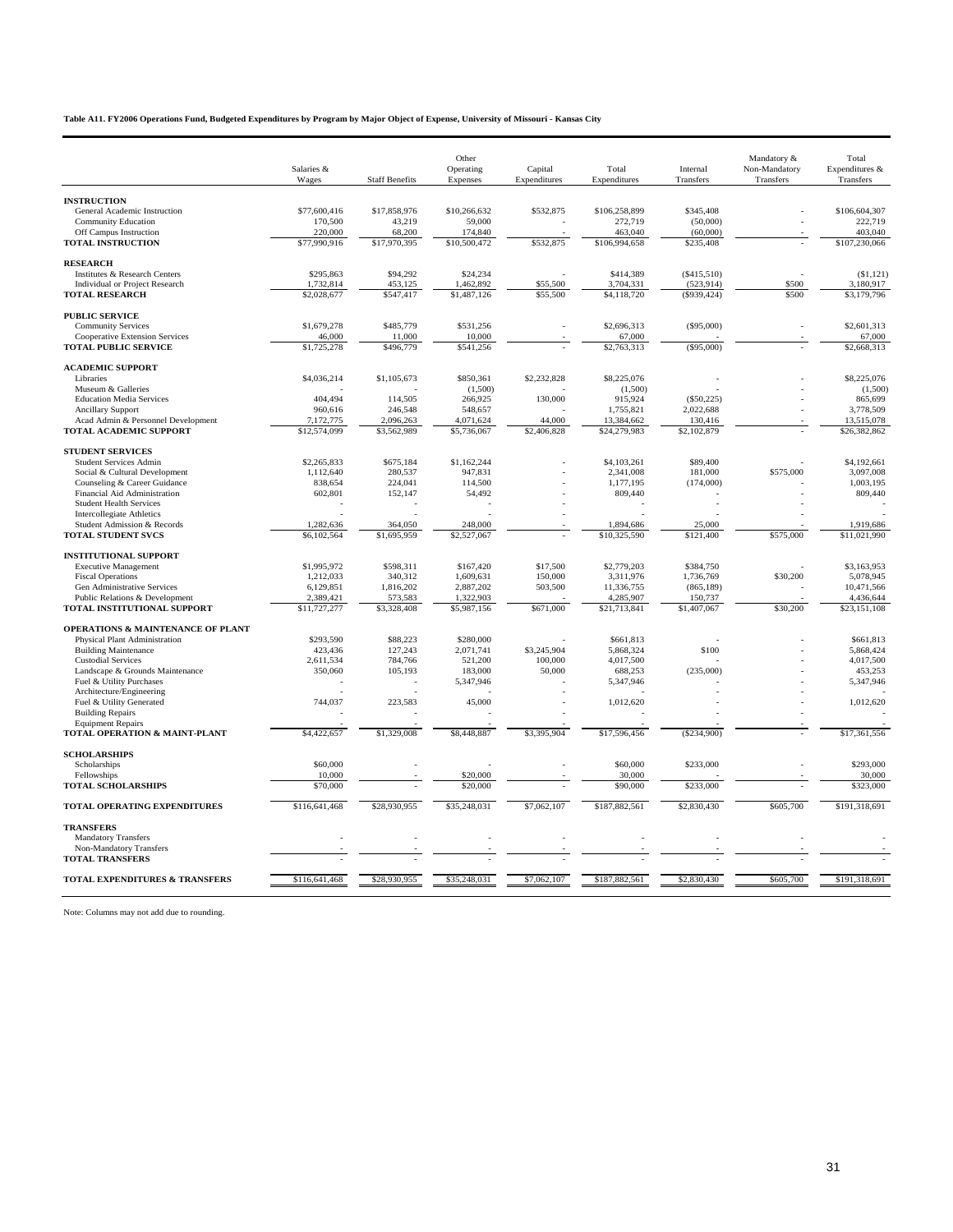**Table A12. FY2006 Operations Fund, Budgeted Expenditures by Program by Major Object of Expense, University of Missouri - Rolla**

|                                                              | Salaries &               |                        | Other<br>Operating       | Capital                  | Total                | Internal                       | Mandatory &<br>Non-Mandatory | Total<br>Expenditures &  |
|--------------------------------------------------------------|--------------------------|------------------------|--------------------------|--------------------------|----------------------|--------------------------------|------------------------------|--------------------------|
|                                                              | Wages                    | <b>Staff Benefits</b>  | Expenses                 | Expenditures             | Expenditures         | Transfers                      | Transfers                    | Transfers                |
| <b>INSTRUCTION</b>                                           |                          |                        |                          |                          |                      |                                |                              |                          |
| General Academic Instruction                                 | \$31,239,054             | \$8,484,393            | \$4,456,881              | \$504,207                | \$44,684,535         | \$2,950,204                    |                              | \$47,634,739             |
| <b>Community Education</b>                                   | 751                      | 149                    | 113,495                  |                          | 114,395              |                                |                              | 114,395                  |
| Off Campus Instruction                                       | 680,609                  | 88,742                 | 50,150                   |                          | 819,502              | (929, 727)                     | \$249,877                    | 139,651                  |
| <b>TOTAL INSTRUCTION</b>                                     | \$31,920,414             | \$8,573,285            | \$4,620,527              | \$504,207                | \$45,618,432         | \$2,020,477                    | \$249,877                    | \$47,888,785             |
| <b>RESEARCH</b>                                              |                          |                        |                          |                          |                      |                                |                              |                          |
| Institutes & Research Centers                                | \$1,248,345              | \$239,943              | \$380,547                | \$64,000                 | \$1,932,834          | (\$10,000)                     |                              | \$1,922,834              |
| Individual or Project Research                               | 1,149,059                | 212,532                | 1,414,981                | 136,983                  | 2,913,555            | 47,310                         |                              | 2,960,865                |
| <b>TOTAL RESEARCH</b>                                        | \$2,397,403              | \$452,475              | \$1,795,528              | \$200,983                | \$4,846,389          | \$37,310                       |                              | \$4,883,699              |
| <b>PUBLIC SERVICE</b>                                        |                          |                        |                          |                          |                      |                                |                              |                          |
| <b>Community Services</b>                                    | \$266,643                | \$75,427               | \$351,479                | $\overline{\phantom{a}}$ | \$693,548            |                                |                              | \$693,548                |
| <b>Cooperative Extension Services</b>                        | 5,000                    | 1.000                  | 1,500                    |                          | 7,500                |                                |                              | 7,500                    |
| <b>TOTAL PUBLIC SERVICE</b>                                  | \$271,643                | \$76,427               | \$352,979                |                          | \$701,048            |                                |                              | \$701,048                |
| <b>ACADEMIC SUPPORT</b>                                      |                          |                        |                          |                          |                      |                                |                              |                          |
| Libraries                                                    | \$821,483                | \$228,371              | \$315,197                | \$1,061,142              | \$2,426,193          |                                |                              | \$2,426,193              |
| Museum & Galleries                                           |                          |                        |                          |                          |                      |                                |                              |                          |
| <b>Education Media Services</b>                              | 293.573                  | 77,908                 | (182, 684)               |                          | 188,797              |                                |                              | 188,797                  |
| <b>Ancillary Support</b>                                     | 368,969                  | 89,897                 | 68,424                   | 42,090                   | 569,379              |                                | \$5,000                      | 574,379                  |
| Acad Admin & Personnel Development<br>TOTAL ACADEMIC SUPPORT | 2,224,595<br>\$3,708,620 | 615,063<br>\$1,011,238 | 1,002,970<br>\$1,203,907 | 6,000<br>\$1,109,232     | 3,848,628            | (\$1,007,313)<br>(\$1,007,313) | \$5,000                      | 2,841,315<br>\$6,030,684 |
|                                                              |                          |                        |                          |                          | \$7,032,997          |                                |                              |                          |
| <b>STUDENT SERVICES</b>                                      |                          |                        |                          |                          |                      |                                |                              |                          |
| <b>Student Services Admin</b>                                | \$1,749,929              | \$519,629              | \$395,274                |                          | \$2,664,832          | \$70,000                       |                              | \$2,734,832              |
| Social & Cultural Development                                | 477,967<br>801,292       | 84,033                 | 694,705<br>170,918       |                          | 1,256,705            | (18,740)                       | \$144,630                    | 1,382,595<br>1,186,670   |
| Counseling & Career Guidance<br>Financial Aid Administration | 270,668                  | 214,460<br>79,627      | 28,909                   |                          | 1,186,670<br>379,204 |                                | 34,582                       | 413,786                  |
| <b>Student Health Services</b>                               | 428,000                  | 90,970                 | 85,500                   |                          | 604,470              |                                |                              | 604,470                  |
| Intercollegiate Athletics                                    | 707,130                  | 209,239                | 301,139                  |                          | 1,217,508            | 125,573                        |                              | 1,343,081                |
| Student Admission & Records                                  | 1,727,370                | 500,648                | 612,348                  |                          | 2,840,366            | 125,000                        |                              | 2,965,366                |
| <b>TOTAL STUDENT SVCS</b>                                    | \$6,162,356              | \$1,698,606            | \$2,288,793              |                          | \$10,149,755         | \$301,833                      | \$179,212                    | \$10,630,800             |
| <b>INSTITUTIONAL SUPPORT</b>                                 |                          |                        |                          |                          |                      |                                |                              |                          |
| <b>Executive Management</b>                                  | \$1,161,927              | \$311,089              | \$361,336                | (\$250,000)              | \$1,584,352          | ( \$4,596,188)                 |                              | ( \$3,011,836)           |
| <b>Fiscal Operations</b>                                     | 987,925                  | 272,773                | 266,395                  |                          | 1,527,093            | 348,591                        |                              | 1,875,684                |
| Gen Administrative Services                                  | 1,569,735                | 443,545                | 650,333                  | 9,000                    | 2,672,613            | (112, 236)                     |                              | 2,560,377                |
| Public Relations & Development                               | 1,727,270                | 504,203                | 658,946                  |                          | 2,890,419            | 50,000                         |                              | 2,940,419                |
| TOTAL INSTITUTIONAL SUPPORT                                  | \$5,446,857              | \$1,531,609            | \$1,937,010              | (\$241,000)              | \$8,674,477          | ( \$4,309,833)                 |                              | \$4,364,644              |
| <b>OPERATIONS &amp; MAINTENANCE OF PLANT</b>                 |                          |                        |                          |                          |                      |                                |                              |                          |
| Physical Plant Administration                                | \$194,841                | \$57,318               | \$36,926                 |                          | \$289,085            |                                |                              | \$289,085                |
| <b>Building Maintenance</b>                                  | 911,924                  | 267,817                | 542,464                  | \$150,000                | 1,872,205            | (\$100,000)                    |                              | 1,772,205                |
| <b>Custodial Services</b><br>Landscape & Grounds Maintenance | 1,180,447<br>361,039     | 339,271<br>100,168     | 48,762<br>80,663         | 10,000                   | 1,578,480<br>541,870 |                                |                              | 1,578,480<br>541,870     |
| Fuel & Utility Purchases                                     |                          |                        | 2,913,138                |                          | 2,913,138            |                                |                              | 2,913,138                |
| Architecture/Engineering                                     | 105,839                  | 31,134                 | 18,314                   |                          | 155,287              |                                |                              | 155,287                  |
| Fuel & Utility Generated                                     | 810,260                  | 234,642                | 145,255                  | 31,500                   | 1,221,657            |                                |                              | 1,221,657                |
| <b>Building Repairs</b>                                      | 96,689                   | 28,436                 | 393,567                  | 767,191                  | 1,285,883            | 876,756                        |                              | 2,162,639                |
| <b>Equipment Repairs</b><br>TOTAL OPERATION & MAINT-PLANT    | \$3,661,039              | \$1,058,785            | \$4,179,089              | \$958,691                | \$9,857,604          | \$776,756                      |                              | \$10,634,360             |
|                                                              |                          |                        |                          |                          |                      |                                |                              |                          |
| <b>SCHOLARSHIPS</b>                                          |                          |                        |                          |                          |                      |                                |                              |                          |
| Scholarships                                                 |                          |                        | \$20,613                 |                          | \$20,613             |                                |                              | \$20,613                 |
| Fellowships<br><b>TOTAL SCHOLARSHIPS</b>                     |                          |                        | \$20,613                 |                          | \$20,613             | (\$25,000)<br>(\$25,000)       |                              | (25,000)<br>(S4, 387)    |
|                                                              |                          |                        |                          |                          |                      |                                |                              |                          |
| <b>TOTAL OPERATING EXPENDITURES</b>                          | \$53,568,332             | \$14,402,425           | \$16,398,446             | \$2,532,113              | \$86,901,316         | $(\$2,205,770)$                | \$434,089                    | \$85,129,635             |
| <b>TRANSFERS</b>                                             |                          |                        |                          |                          |                      |                                |                              |                          |
| <b>Mandatory Transfers</b>                                   |                          |                        |                          |                          |                      |                                |                              |                          |
| Non-Mandatory Transfers                                      |                          |                        |                          |                          |                      |                                |                              |                          |
| <b>TOTAL TRANSFERS</b>                                       |                          |                        |                          |                          |                      |                                |                              |                          |
| <b>TOTAL EXPENDITURES &amp; TRANSFERS</b>                    | \$53,568,332             | \$14,402,425           | \$16,398,446             | \$2,532,113              | \$86,901,316         | $(\$2,205,770)$                | \$434,089                    | \$85,129,635             |
|                                                              |                          |                        |                          |                          |                      |                                |                              |                          |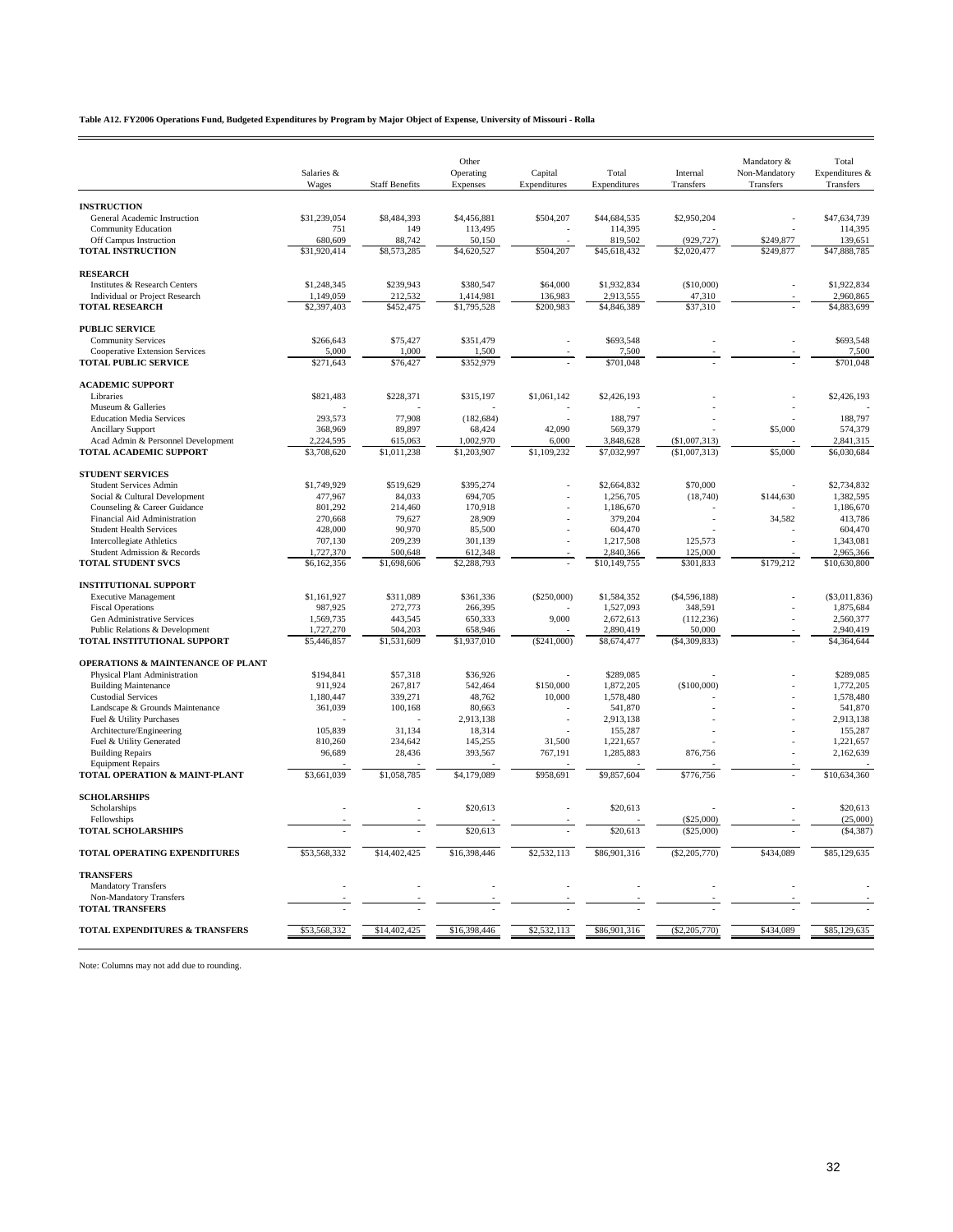**Table A13. FY2006 Operations Fund, Budgeted Expenditures by Program by Major Object of Expense, University of Missouri - St. Louis**

|                                                               | Salaries &               |                         | Other<br>Operating      | Capital       | Total                    | Internal              | Mandatory &<br>Non-Mandatory | Total<br>Expenditures $&$ |
|---------------------------------------------------------------|--------------------------|-------------------------|-------------------------|---------------|--------------------------|-----------------------|------------------------------|---------------------------|
|                                                               | Wages                    | <b>Staff Benefits</b>   | Expenses                | Expenditures  | Expenditures             | Transfers             | Transfers                    | Transfers                 |
| <b>INSTRUCTION</b>                                            |                          |                         |                         |               |                          |                       |                              |                           |
| General Academic Instruction                                  | \$41,795,870             | \$10,409,911            | \$7,532,979             | \$444,000     | \$60,182,760             | \$737,673             | \$77,442                     | \$60,997,875              |
| Community Education                                           |                          | 8,000                   | 46,099                  |               | 54,099                   | 1,000                 |                              | 55,099                    |
| Off Campus Instruction                                        | 466,423                  | 137,401                 | 220,900                 |               | 824,724                  |                       |                              | 824,724                   |
| <b>TOTAL INSTRUCTION</b>                                      | \$42,262,293             | \$10,555,312            | \$7,799,978             | \$444,000     | \$61,061,583             | \$738,673             | \$77,442                     | \$61,877,698              |
|                                                               |                          |                         |                         |               |                          |                       |                              |                           |
| <b>RESEARCH</b><br>Institutes & Research Centers              | \$613,411                | \$149,481               | \$222,365               | \$5,000       | \$990,257                | ( \$44, 333)          |                              | \$945,924                 |
| Individual or Project Research                                | 572,737                  | 109,946                 | 787,077                 | 91,000        | 1,560,760                | (293, 625)            |                              | 1,267,135                 |
| <b>TOTAL RESEARCH</b>                                         | \$1,186,148              | \$259,427               | \$1,009,442             | \$96,000      | \$2,551,017              | $($ \$337,958)        |                              | \$2,213,059               |
| <b>PUBLIC SERVICE</b>                                         |                          |                         |                         |               |                          |                       |                              |                           |
| <b>Community Services</b>                                     | \$2,354,892              | \$625,522               | \$1,171,148             | L,            | \$4,151,562              | (\$680,164)           |                              | \$3,471,398               |
| <b>Cooperative Extension Services</b>                         | 168,412                  | 49,547                  | (62, 128)               |               | 155,831                  | (183, 362)            |                              | (27, 531)                 |
| <b>TOTAL PUBLIC SERVICE</b>                                   | \$2,523,304              | \$675,069               | \$1,109,020             |               | \$4,307,393              | (\$863,526)           |                              | \$3,443,867               |
|                                                               |                          |                         |                         |               |                          |                       |                              |                           |
| <b>ACADEMIC SUPPORT</b>                                       | \$1,886,528              | \$523,775               | \$302,600               | \$1,972,000   | \$4,684,903              |                       |                              | \$4,684,903               |
| Libraries<br>Museum & Galleries                               | 54,073                   | 13,202                  | 35,300                  |               | 102,575                  |                       |                              | 102,575                   |
| <b>Education Media Services</b>                               | 765,950                  | 225,322                 | 116,688                 | 20,500        | 1,128,460                | $(\$65,200)$          |                              | 1,063,260                 |
| <b>Ancillary Support</b>                                      | 2,848,055                | 808,764                 | 1,211,202               | 240,000       | 5,108,021                | (937, 730)            |                              | 4,170,291                 |
| Acad Admin & Personnel Development                            | 5,032,895                | 1,369,744               | 967,520                 |               | 7,370,159                | (214, 261)            |                              | 7,155,898                 |
| TOTAL ACADEMIC SUPPORT                                        | \$10,587,501             | \$2,940,807             | \$2,633,310             | \$2,232,500   | \$18,394,118             | (S1, 217, 191)        |                              | \$17,176,927              |
| <b>STUDENT SERVICES</b>                                       |                          |                         |                         |               |                          |                       |                              |                           |
| Student Services Admin                                        | \$495,200                | \$122,600               | \$316,722               |               | \$934,522                |                       |                              | \$934,522                 |
| Social & Cultural Development                                 | 338,855                  | 74,533                  | 1,495,678               |               | 1,909,066                | \$181,888             | \$260,500                    | 2,351,454                 |
| Counseling & Career Guidance                                  | 546,304                  | 135,100                 | 124,484                 |               | 805,888                  |                       |                              | 805,888                   |
| Financial Aid Administration                                  | 588,000                  | 176,400                 | 370,155                 |               | 1,134,555                |                       |                              | 1,134,555                 |
| <b>Student Health Services</b>                                | 2,500                    | 800                     | 46,800                  |               | 50,100                   |                       |                              | 50,100                    |
| Intercollegiate Athletics                                     |                          |                         |                         |               |                          |                       |                              |                           |
| Student Admission & Records<br><b>TOTAL STUDENT SVCS</b>      | 1,869,341<br>\$3,840,200 | 371,621<br>\$881,054    | 549,168<br>\$2,903,007  |               | 2,790,130<br>\$7,624,261 | (10,000)<br>\$171,888 | \$260,500                    | 2,780,130<br>\$8,056,649  |
|                                                               |                          |                         |                         |               |                          |                       |                              |                           |
| <b>INSTITUTIONAL SUPPORT</b>                                  |                          |                         |                         |               |                          |                       |                              |                           |
| <b>Executive Management</b>                                   | \$1,662,680              | \$467,476               | \$357,903               |               | \$2,488,059              | (\$18,209)            |                              | \$2,469,850               |
| <b>Fiscal Operations</b>                                      | 615,997                  | 167,051                 | 1,553,742               |               | 2,336,790                |                       |                              | 2,336,790                 |
| Gen Administrative Services<br>Public Relations & Development | 1,980,800<br>2,730,946   | 577,452<br>780,828      | (165, 359)<br>1,197,939 | \$106,500     | 2,499,393<br>4,709,713   | 754,592<br>850,918    | \$3,700                      | 3,257,685<br>5,560,631    |
| TOTAL INSTITUTIONAL SUPPORT                                   | \$6,990,423              | $\overline{$1,992,807}$ | \$2,944,225             | \$106,500     | \$12,033,955             | \$1,587,301           | \$3,700                      | \$13,624,956              |
|                                                               |                          |                         |                         |               |                          |                       |                              |                           |
| <b>OPERATIONS &amp; MAINTENANCE OF PLANT</b>                  |                          |                         |                         |               |                          |                       |                              |                           |
| Physical Plant Administration                                 | \$170,353                | \$50.118<br>75,858      | \$10,878<br>1,931,005   |               | \$231.349<br>2,264,707   | \$300,875             |                              | \$231.349<br>3,202,582    |
| <b>Building Maintenance</b><br><b>Custodial Services</b>      | 257,844<br>1,988,073     | 542,634                 | 95,691                  | ( \$322, 738) | 2,303,660                | (312, 234)            | \$637,000                    | 1,991,426                 |
| Landscape & Grounds Maintenance                               | 253,140                  | 69,278                  | 186,859                 |               | 509,277                  | 9,188                 | 23,617                       | 542,082                   |
| Fuel & Utility Purchases                                      |                          |                         | 2,672,795               |               | 2,672,795                |                       |                              | 2,672,795                 |
| Architecture/Engineering                                      |                          |                         |                         |               |                          |                       |                              |                           |
| Fuel & Utility Generated                                      |                          |                         |                         |               |                          |                       |                              |                           |
| <b>Building Repairs</b>                                       |                          |                         | 1,241,036               |               | 1,241,036                | 7,964                 |                              | 1,249,000                 |
| <b>Equipment Repairs</b><br>TOTAL OPERATION & MAINT-PLANT     | \$2,669,410              | \$737,888               | \$6,138,264             | ( \$322, 738) | \$9,222,824              | \$5,793               | \$660,617                    | \$9,889,234               |
|                                                               |                          |                         |                         |               |                          |                       |                              |                           |
| <b>SCHOLARSHIPS</b>                                           |                          |                         |                         |               |                          |                       |                              |                           |
| Scholarships<br>Fellowships                                   |                          |                         | \$302,417               |               | \$302,417<br>5,000       | \$129,660             | \$84,989                     | \$517,066<br>5,000        |
| <b>TOTAL SCHOLARSHIPS</b>                                     |                          |                         | 5,000<br>\$307,417      |               | \$307,417                | \$129,660             | \$84,989                     | \$522,066                 |
|                                                               |                          |                         |                         |               |                          |                       |                              |                           |
| TOTAL OPERATING EXPENDITURES                                  | \$70,059,279             | \$18,042,364            | \$24,844,663            | \$2,556,262   | \$115,502,568            | \$214,640             | \$1,087,248                  | \$116,804,456             |
| <b>TRANSFERS</b>                                              |                          |                         |                         |               |                          |                       |                              |                           |
| <b>Mandatory Transfers</b>                                    |                          |                         |                         |               |                          |                       |                              |                           |
| Non-Mandatory Transfers                                       |                          |                         |                         |               |                          |                       |                              |                           |
| <b>TOTAL TRANSFERS</b>                                        |                          |                         |                         |               |                          |                       |                              |                           |
| TOTAL EXPENDITURES & TRANSFERS                                | \$70,059,279             | \$18,042,364            | \$24,844,663            | \$2,556,262   | \$115,502,568            | \$214,640             | \$1,087,248                  | \$116,804,456             |
|                                                               |                          |                         |                         |               |                          |                       |                              |                           |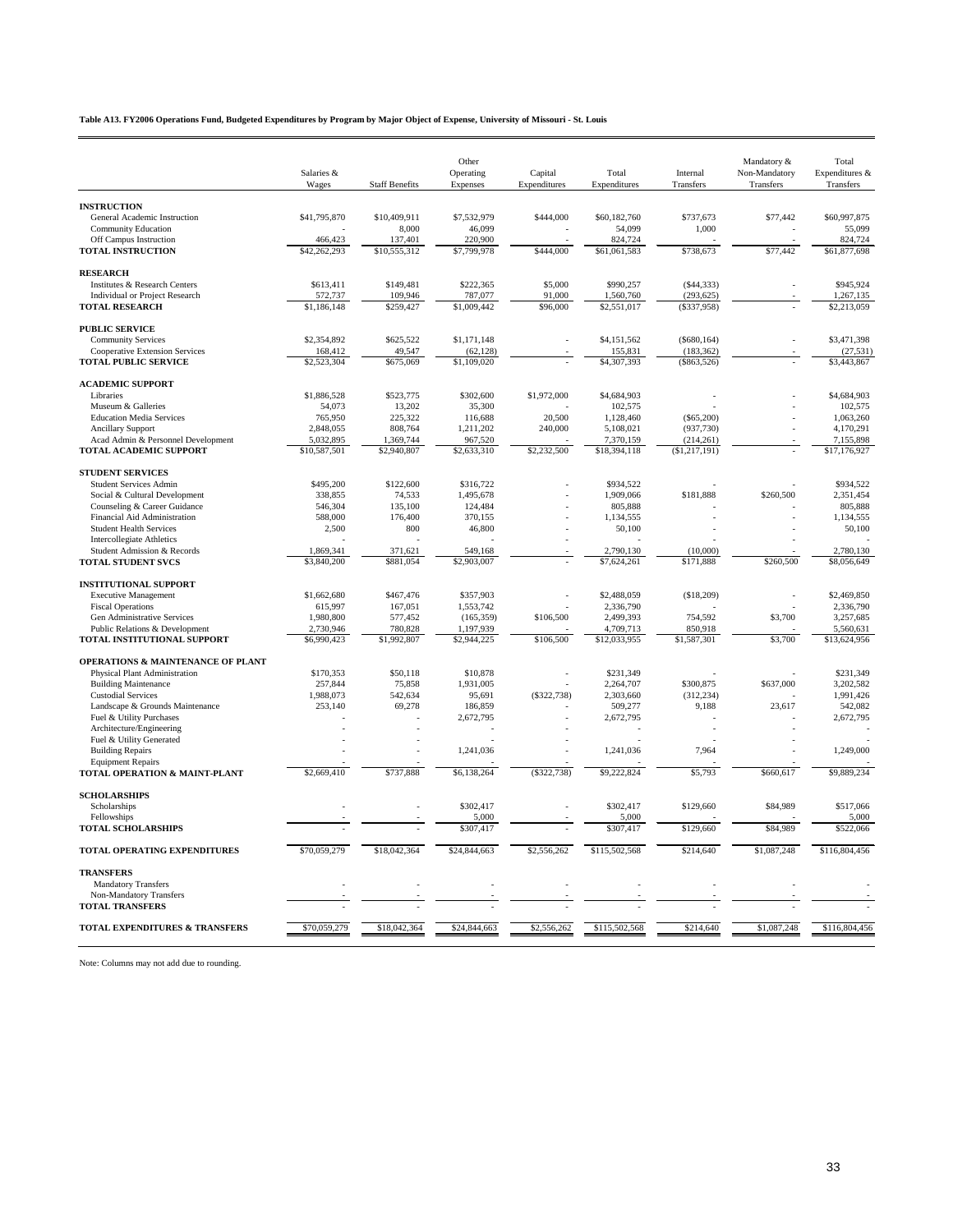**Table A14. FY2006 Operations Fund, Budgeted Expenditures by Program by Major Object of Expense, University of Missouri - System Administration**

|                                                                | Salaries &<br>Wages       | <b>Staff Benefits</b>  | Other<br>Operating<br>Expenses | Capital<br>Expenditures | Total<br>Expenditures     | Internal<br>Transfers           | Mandatory &<br>Non-Mandatory<br>Transfers | Total<br>Expenditures &<br>Transfers |
|----------------------------------------------------------------|---------------------------|------------------------|--------------------------------|-------------------------|---------------------------|---------------------------------|-------------------------------------------|--------------------------------------|
|                                                                |                           |                        |                                |                         |                           |                                 |                                           |                                      |
| <b>INSTRUCTION</b>                                             |                           |                        |                                |                         |                           |                                 |                                           |                                      |
| General Academic Instruction                                   |                           |                        |                                |                         |                           |                                 |                                           |                                      |
| <b>Community Education</b><br>Off Campus Instruction           |                           |                        |                                |                         |                           |                                 |                                           |                                      |
| <b>TOTAL INSTRUCTION</b>                                       |                           |                        |                                |                         |                           |                                 |                                           |                                      |
| <b>RESEARCH</b>                                                |                           |                        |                                |                         |                           |                                 |                                           |                                      |
| Institutes & Research Centers                                  |                           |                        |                                |                         |                           |                                 |                                           |                                      |
| Individual or Project Research                                 |                           |                        |                                |                         |                           |                                 |                                           |                                      |
| <b>TOTAL RESEARCH</b>                                          |                           |                        |                                |                         |                           |                                 |                                           |                                      |
| <b>PUBLIC SERVICE</b>                                          |                           |                        |                                |                         |                           |                                 |                                           |                                      |
| <b>Community Services</b>                                      | \$5,305,770               | \$1,560,959            | \$5,340,532                    | \$14,390                | \$12,221,651              | \$9,181,528                     |                                           | \$21,403,179                         |
| <b>Cooperative Extension Services</b>                          |                           |                        |                                |                         |                           |                                 |                                           |                                      |
| <b>TOTAL PUBLIC SERVICE</b>                                    | $$5,\overline{305,770}$   | \$1,560,959            | \$5,340,532                    | \$14,390                | \$12,221,651              | \$9,181,528                     |                                           | \$21,403,179                         |
| <b>ACADEMIC SUPPORT</b>                                        |                           |                        |                                |                         |                           |                                 |                                           |                                      |
| Libraries                                                      | \$1,047,908               | \$312,632              | \$4,266,652                    |                         | \$5,627,192               |                                 |                                           | \$5,627,192                          |
| Museum & Galleries                                             |                           |                        |                                |                         |                           |                                 |                                           |                                      |
| <b>Education Media Services</b>                                | 1,050,329                 | 304,217                | 1,795,602                      | 50,003                  | 3,200,151                 |                                 |                                           | 3,200,151                            |
| <b>Ancillary Support</b>                                       | 881,930                   | 259,936                | 294,554                        |                         | 1,436,420                 | (\$9,911,056)                   | \$30,000                                  | (8,444,636)                          |
| Acad Admin & Personnel Development<br>TOTAL ACADEMIC SUPPORT   | 1,487,443<br>\$4,467,610  | 436,714<br>\$1,313,499 | 1,865,465<br>\$8,222,273       | \$50,003                | 3,789,622<br>\$14,053,385 | (1, 566, 497)<br>(\$11,477,553) | 273,618<br>\$303,618                      | 2,496,743<br>\$2,879,450             |
|                                                                |                           |                        |                                |                         |                           |                                 |                                           |                                      |
| <b>STUDENT SERVICES</b>                                        |                           |                        |                                |                         |                           |                                 |                                           |                                      |
| <b>Student Services Admin</b><br>Social & Cultural Development | \$945,758                 | \$283,727              | \$392,720                      |                         | \$1,622,205               | (S1, 612, 205)                  |                                           | \$10,000                             |
| Counseling & Career Guidance                                   |                           |                        |                                |                         |                           |                                 |                                           |                                      |
| Financial Aid Administration                                   |                           |                        |                                |                         |                           |                                 |                                           |                                      |
| <b>Student Health Services</b>                                 |                           |                        |                                |                         |                           |                                 |                                           |                                      |
| <b>Intercollegiate Athletics</b>                               |                           |                        |                                |                         |                           |                                 |                                           |                                      |
| Student Admission & Records                                    |                           |                        | 6,000                          |                         | 6,000                     |                                 |                                           | 6,000                                |
| <b>TOTAL STUDENT SVCS</b>                                      | \$945,758                 | \$283,727              | \$398,720                      |                         | \$1,628,205               | (\$1,612,205)                   |                                           | \$16,000                             |
| <b>INSTITUTIONAL SUPPORT</b>                                   |                           |                        |                                |                         |                           |                                 |                                           |                                      |
| <b>Executive Management</b>                                    | \$3,490,308               | \$975,731              | \$518,383                      |                         | \$4,984,422               | (\$198,050)                     |                                           | \$4,786,372                          |
| <b>Fiscal Operations</b>                                       | 2,297,869                 | 673,356                | 1,962                          |                         | 2,973,187                 | (1,024,898)                     |                                           | 1,948,289                            |
| Gen Administrative Services                                    | 6,472,012                 | 1,870,202              | 969,420                        | \$175,382               | 9,487,016                 | (1,026,698)                     | \$651,539                                 | 9,111,857                            |
| Public Relations & Development<br>TOTAL INSTITUTIONAL SUPPORT  | 1,413,327<br>\$13,673,516 | 388,603<br>\$3,907,892 | 1,005,689<br>\$2,495,454       | 6,500<br>\$181,882      | 2,814,119<br>\$20,258,744 | (646, 624)<br>(\$2,896,270)     | \$651,539                                 | 2,167,495<br>\$18,014,013            |
|                                                                |                           |                        |                                |                         |                           |                                 |                                           |                                      |
| <b>OPERATIONS &amp; MAINTENANCE OF PLANT</b>                   |                           |                        |                                |                         |                           |                                 |                                           |                                      |
| Physical Plant Administration                                  | \$605,875                 | \$178,248              | $(\$44,480)$                   |                         | \$739,643                 |                                 |                                           | \$739,643                            |
| <b>Building Maintenance</b><br><b>Custodial Services</b>       |                           |                        | 400,000                        |                         | 400,000                   |                                 |                                           | 400,000                              |
| Landscape & Grounds Maintenance                                |                           |                        |                                |                         |                           |                                 |                                           |                                      |
| Fuel & Utility Purchases                                       |                           |                        |                                |                         |                           |                                 |                                           |                                      |
| Architecture/Engineering                                       |                           |                        |                                |                         |                           |                                 |                                           |                                      |
| Fuel & Utility Generated                                       |                           |                        |                                |                         |                           |                                 |                                           |                                      |
| <b>Building Repairs</b>                                        |                           |                        |                                |                         |                           |                                 |                                           |                                      |
| <b>Equipment Repairs</b><br>TOTAL OPERATION & MAINT-PLANT      | \$605,875                 | \$178,248              | \$355,520                      |                         | \$1,139,643               |                                 |                                           | \$1,139,643                          |
|                                                                |                           |                        |                                |                         |                           |                                 |                                           |                                      |
| <b>SCHOLARSHIPS</b>                                            |                           |                        |                                |                         |                           |                                 |                                           |                                      |
| Scholarships                                                   |                           |                        | \$10,000                       |                         | \$10,000                  |                                 |                                           | \$10,000                             |
| Fellowships<br><b>TOTAL SCHOLARSHIPS</b>                       |                           |                        | \$10,000                       |                         | \$10,000                  |                                 |                                           | \$10,000                             |
| TOTAL OPERATING EXPENDITURES                                   | \$24,998,529              | \$7,244,325            | \$16,822,499                   | \$246,275               | \$49,311,628              | (\$6,804,500)                   | \$955,157                                 | \$43,462,285                         |
| <b>TRANSFERS</b>                                               |                           |                        |                                |                         |                           |                                 |                                           |                                      |
| <b>Mandatory Transfers</b>                                     |                           |                        |                                |                         |                           |                                 |                                           |                                      |
| Non-Mandatory Transfers                                        |                           |                        |                                |                         |                           |                                 | \$88,362                                  | \$88,362                             |
| <b>TOTAL TRANSFERS</b>                                         |                           |                        |                                |                         |                           |                                 | \$88,362                                  | \$88,362                             |
| TOTAL EXPENDITURES & TRANSFERS                                 | \$24,998,529              | \$7,244,325            | \$16,822,499                   | \$246,275               | \$49,311,628              | (\$6,804,500)                   | \$1,043,519                               | \$43,550,647                         |
|                                                                |                           |                        |                                |                         |                           |                                 |                                           |                                      |